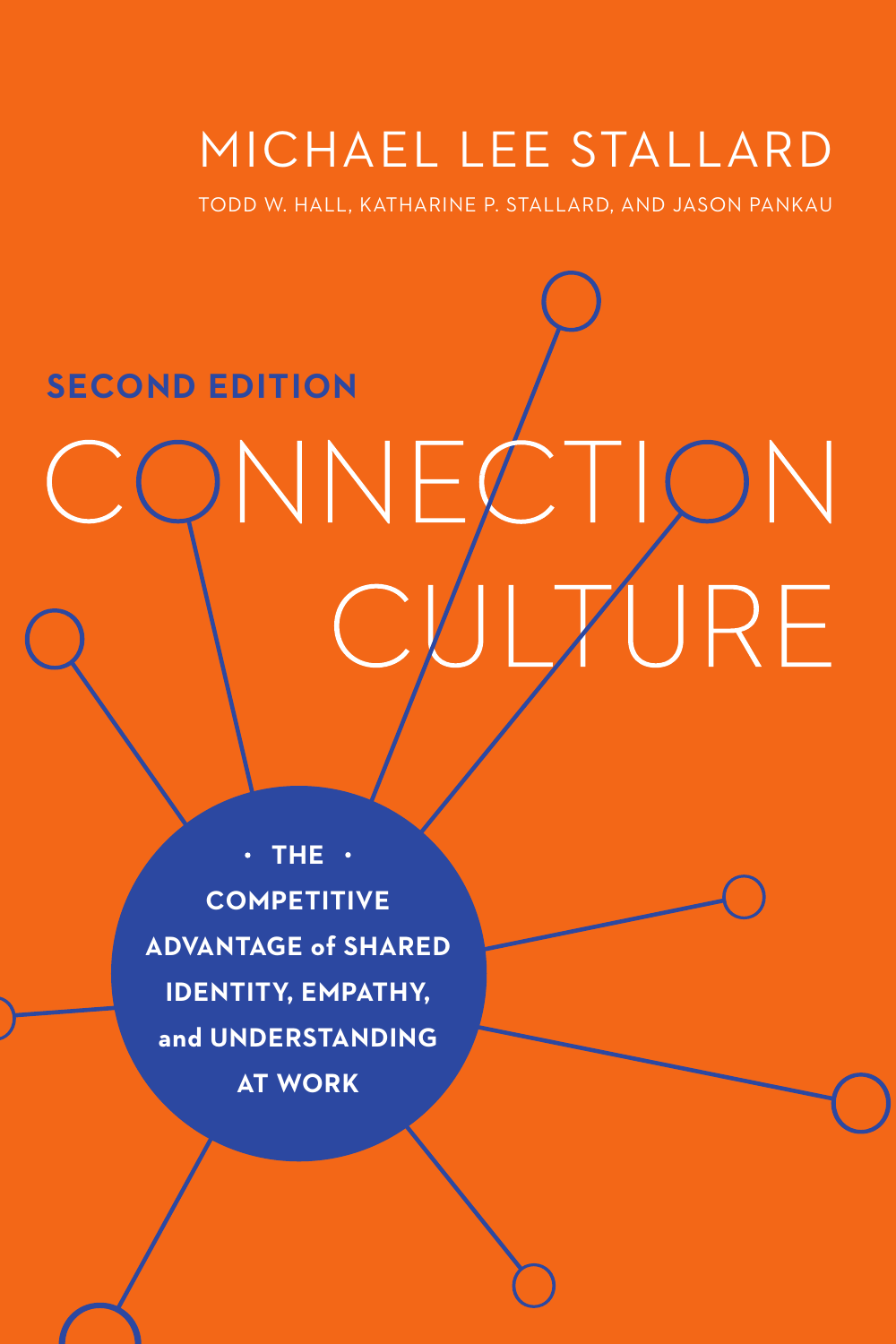# **More Praise for the First Edition**

"Packed with rock-solid evidence, disturbing statistics and moving stories, this short but passionate plea for connectedness at work and in life delivers a wake-up call. How connected you feel to other people at work turns out to be the primary driver of your sense of engagement as an employee, but Americans in particular have let relationships and community suffer. Experts Michael Lee Stallard, Jason Pankau and Katharine P. Stallard explain why people need to connect. getAbstract recommends this quick read to leaders who want to build places where the best people want to work and connect." —*getAbstract*

"*Connection Culture* really captures the why and how to mobilize an organization to work together toward a compelling vision. The insights about the unique contributions of the leader and the leadership team are especially useful." —Alan Mulally, Retired CEO, Boeing Commercial Airplanes and The Ford Motor Company

"Every manager needs to read this book—it will foster healthier work environments and make my job a lot easier!" —Ted George, MD, Clinical Professor, George Washington University School of Medicine; Senior Investigator, National Institute on Alcohol Abuse and Alcoholism

"Our organization has benefited greatly from the principles in *Connection Culture*. The book creates an engaging framework for leaders who want more for their businesses and employees. It is a must read for anyone leading an organization." —Mike Cunnion, Chief Executive Officer, Remedy Health Media

"*Connection Culture* lays out a compelling case for a culture of connection in every organization and provides a framework for leaders who want to apply positive personal values in practice in their organizations and teams." —John Young, Group President, Chief Business Officer, Pfizer

*"Connection Culture* captures the profound truth that people come first and provides the framework, language, and practices every leader needs to achieve a sustainable, superior performance. A great leadership guide for leaders at every level." —Frances Hesselbein, President and CEO, The Frances Hesselbein Leadership Institute

*"*A wonderful book . . . *Connection Culture* isn't a very long or wordy book, but it's loaded with lessons." —*Small Business Trends*

"At the end of the day leadership is all about the human experience. *Connection Culture*  provides ideas, actions, and pathways that servant leaders can use to not only enhance performance, but more importantly to build a strong culture." —Howard Behar, Former President, Starbucks International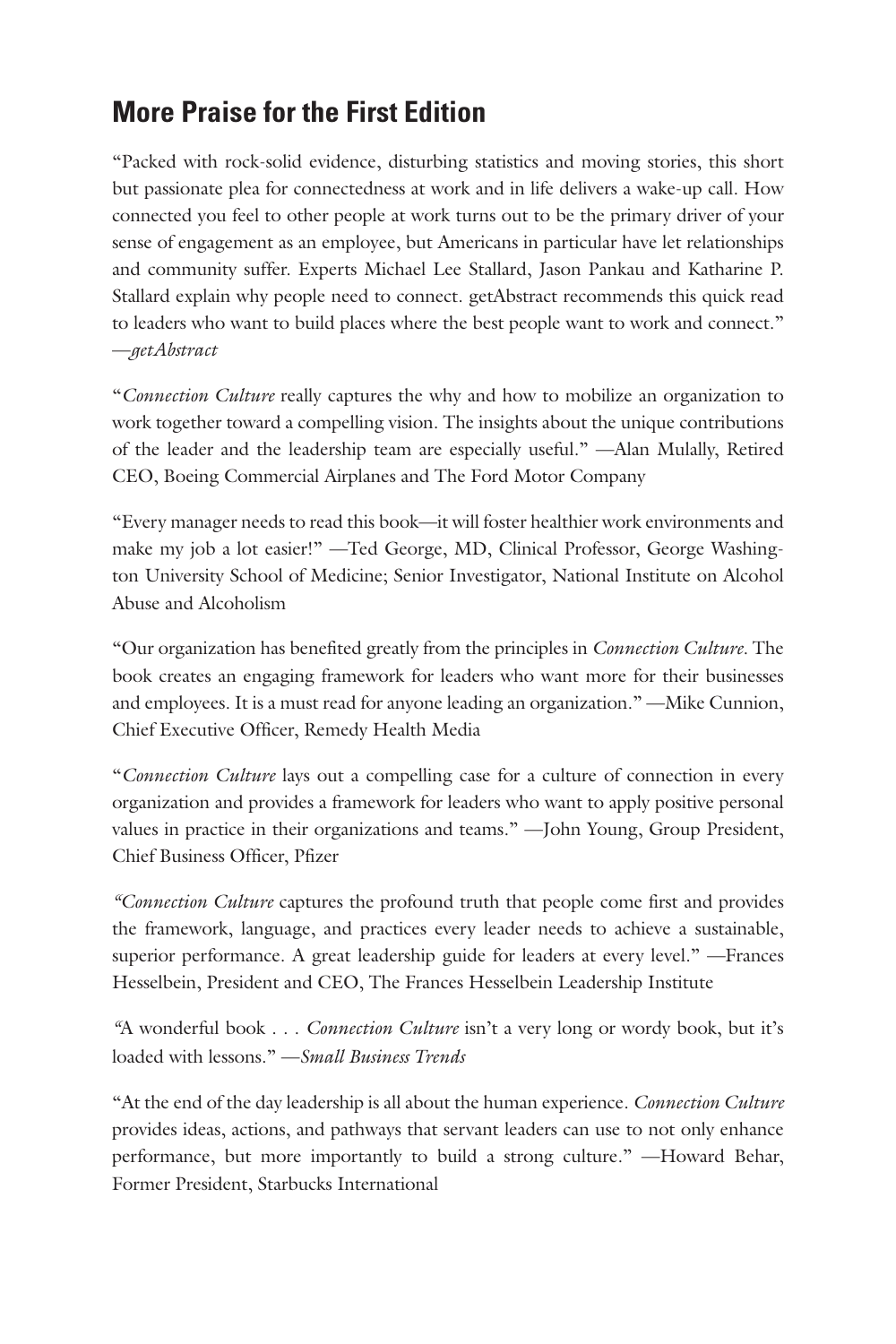*"*The message of *Connection Culture* is profoundly personal yet ultimately universal. If you think you know what connection really means, you'll come away with a whole new perspective once you have read this gracefully written book." —Bruce Rosenstein, Managing Editor, *Leader to Leader*, Author, *Create Your Future the Peter Drucker Way*

"Leadership is about relationships. *Connection Culture* reveals the art and science of creating a culture that builds relationships and drives performance." —David Burkus, Author, *The Myths of Creativity* and *Under New Management*

"Engaging, while offering real solutions to human challenges that occur in the workplace! As someone who has researched and published in the field of organizational psychology, I can honestly say that *Connection Culture* is right on target and a book that every leader should race to get their hands on." —Karla R. Peters-Van Havel, Chief Operating Officer, The Institute for Management Studies

"Thank you, Michael, for reminding us again that people—customers and employees are the most important ingredient of any business. Leaders place so much emphasis on the operations and financials, but people connecting and working together is the key to success." —Jay Morris, Vice President, Education, Executive Director, Institute for Excellence, Yale New Haven Health

"*Connection Culture* grabbed my attention from the beginning and had me jumping on the phone to share its ideas with friends and colleagues. We have to do better as leaders and as teachers of leadership development to be intentional in creating and sustaining connection cultures. Even when you think you've got it all in place (the surveys, training, recognition awards, and celebrations), disconnection creeps in. You must read this book." —Janis Apted, Associate Vice President, Faculty and Academic Development, The University of Texas MD Anderson Cancer Center

"Too many leadership books focus on developing work experience without acknowledging the rest of our lives. *Connection Culture* demonstrates how the positive habits, relationships, and character we've developed in the workplace can serve us well at home and in our communities. Not only does this deep exploration of connection culture explain the positive effects of using these skills, it also offers ways to get started on the journey." —James daSilva, Senior Editor, SmartBrief on Leadership

"Connection works when we work on connection. Michael Stallard draws us in with his stories, convinces us with his evidence, and guides us with his recommendations. He concludes by inviting us to mark the day we finish the book as the start of a new outlook, focused on establishing a thriving work culture through freshly enlivened, engaged, and enriched connections." —David Zinger, Founder, Employee Engagement Network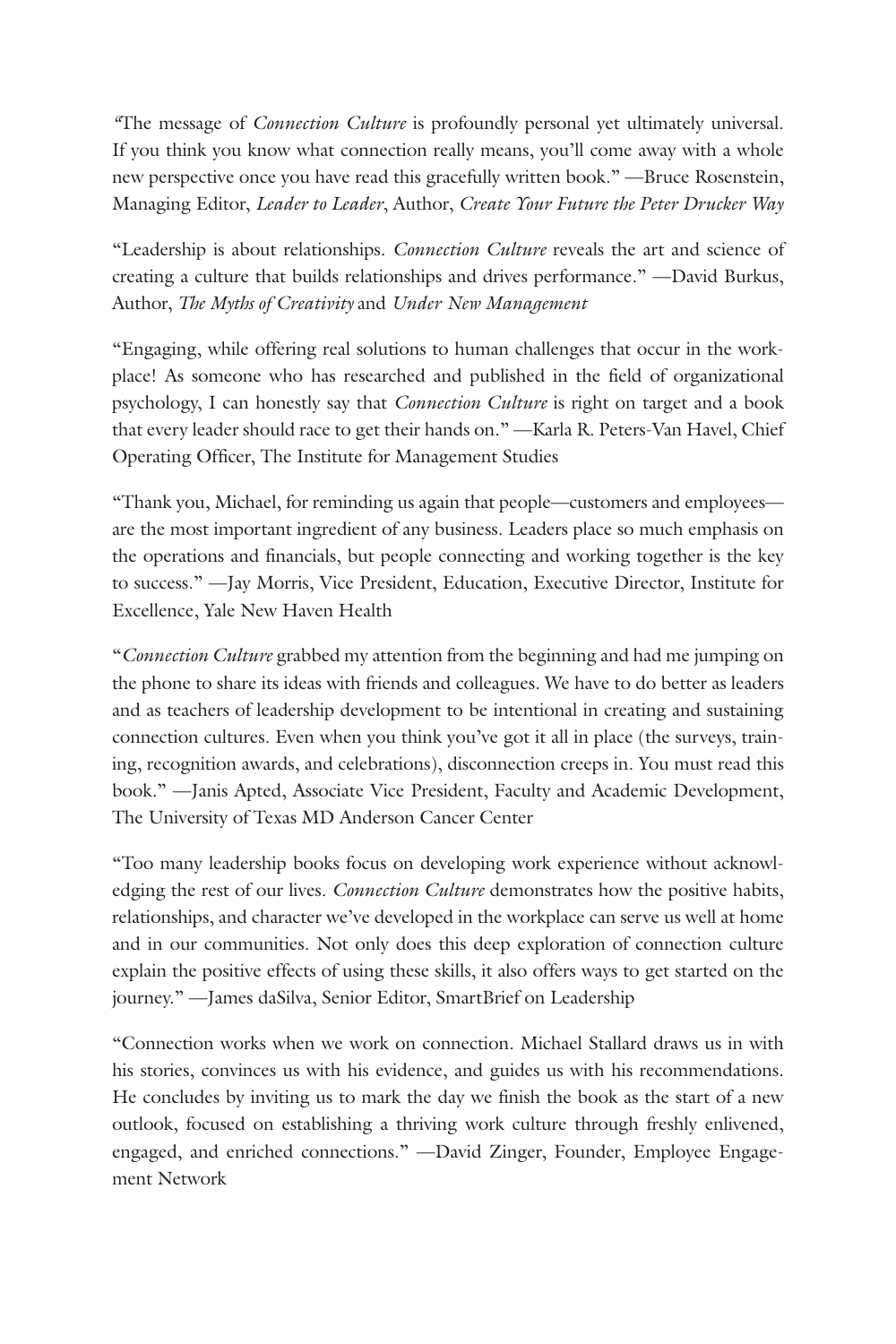© 2020 ASTD DBA the Association for Talent Development (ATD) and Michael Lee Stallard All rights reserved. Printed in the United States of America.

23 22 21 20 1 2 3 4 5

No part of this publication may be reproduced, distributed, or transmitted in any form or by any means, including photocopying, recording, information storage and retrieval systems, or other electronic or mechanical methods, without the prior written permission of the publisher, except in the case of brief quotations embodied in critical reviews and certain other noncommercial uses permitted by copyright law. For permission requests, please go to copyright.com, or contact Copyright Clearance Center (CCC), 222 Rosewood Drive, Danvers, MA 01923 (telephone: 978.750.8400; fax: 978.646.8600).

Parts of this book are adapted from articles in *Leader to Leader* from the Frances Hesselbein Leadership Institute.

The Via Institute Classification of Character Strengths is copyright 2004-2014, VIA Institute on Character. All rights reserved. www.viacharacter.org

ATD Press is an internationally renowned source of insightful and practical information on talent development, training, and professional development.

#### **ATD Press**

1640 King Street Alexandria, VA 22314 USA

Ordering information: Books published by ATD Press can be purchased by visiting ATD's website at td.org/books or by calling 800.628.2783 or 703.683.8100.

Library of Congress Control Number: 2020936302

ISBN-10: 1-950496-52-X ISBN-13: 978-1-950496-52-5 e-ISBN: 978-1-950496-53-2

#### **ATD Press Editorial Staff**

Director: Sarah Halgas Manager: Melissa Jones Community Manager, Management: Ryan Changcoco Developmental Editor: Kathryn Stafford Production Editor: Hannah Sternberg Text Design: Michelle Jose Cover Design: Emily Weigel, Faceout Studio; Michelle Jose, ATD

Printed by Color House Graphics, Grand Rapids, MI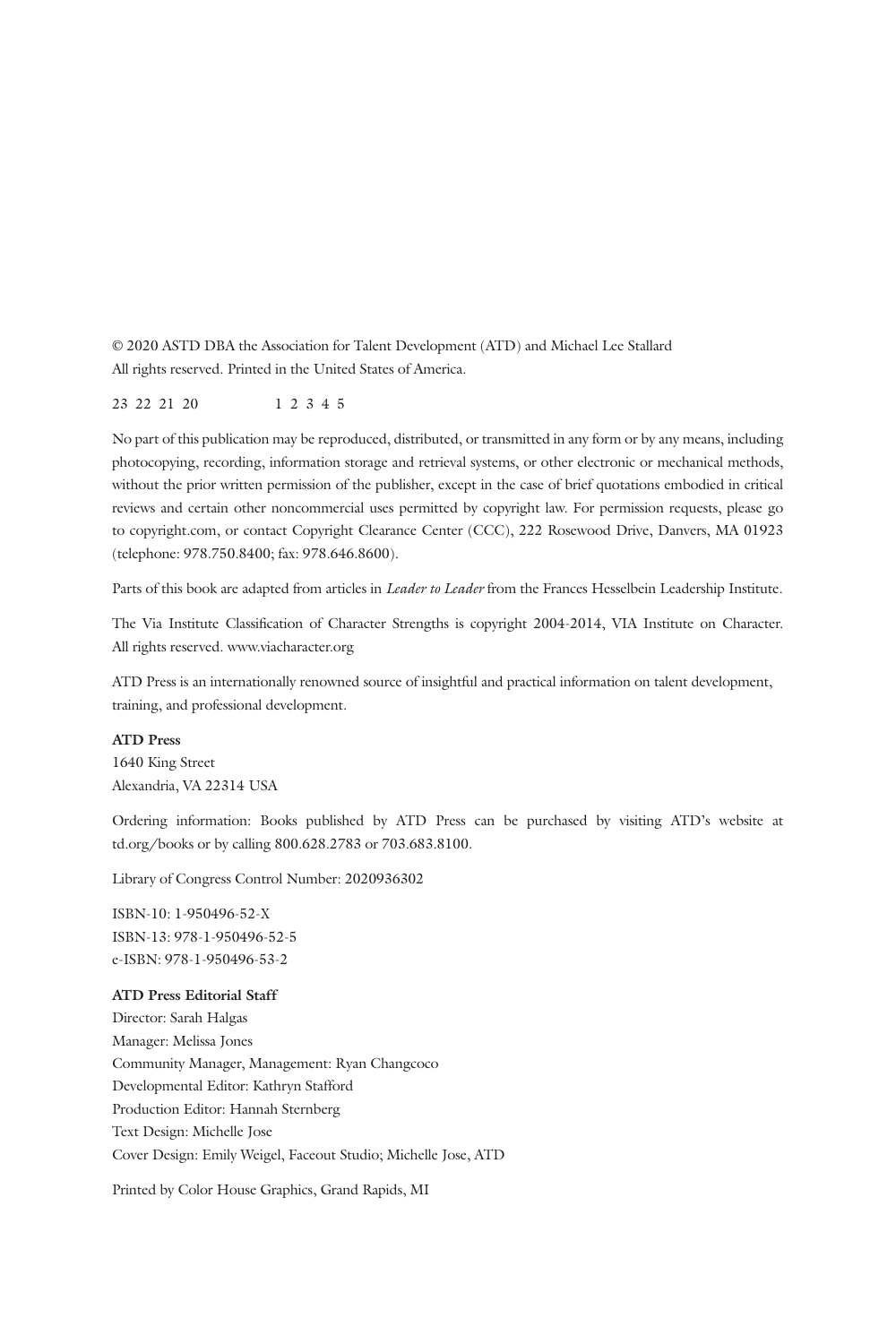# **Contents**

| Part I: A New View of Leadership and Organizational Culture 1         |  |
|-----------------------------------------------------------------------|--|
|                                                                       |  |
| 2. Three Cultures You Need to Know:                                   |  |
|                                                                       |  |
|                                                                       |  |
| Part II: The Superpower of Connection and Dangers of Disconnection 75 |  |
|                                                                       |  |
| 5. Connection Provides a Performance                                  |  |
|                                                                       |  |
|                                                                       |  |
| 6. Taking Action: Connecting Through Vision, Value, and Voice  145    |  |
|                                                                       |  |
|                                                                       |  |
| Appendix I: VIA Institute Classification of Character Strengths  191  |  |
|                                                                       |  |
|                                                                       |  |
|                                                                       |  |
|                                                                       |  |
|                                                                       |  |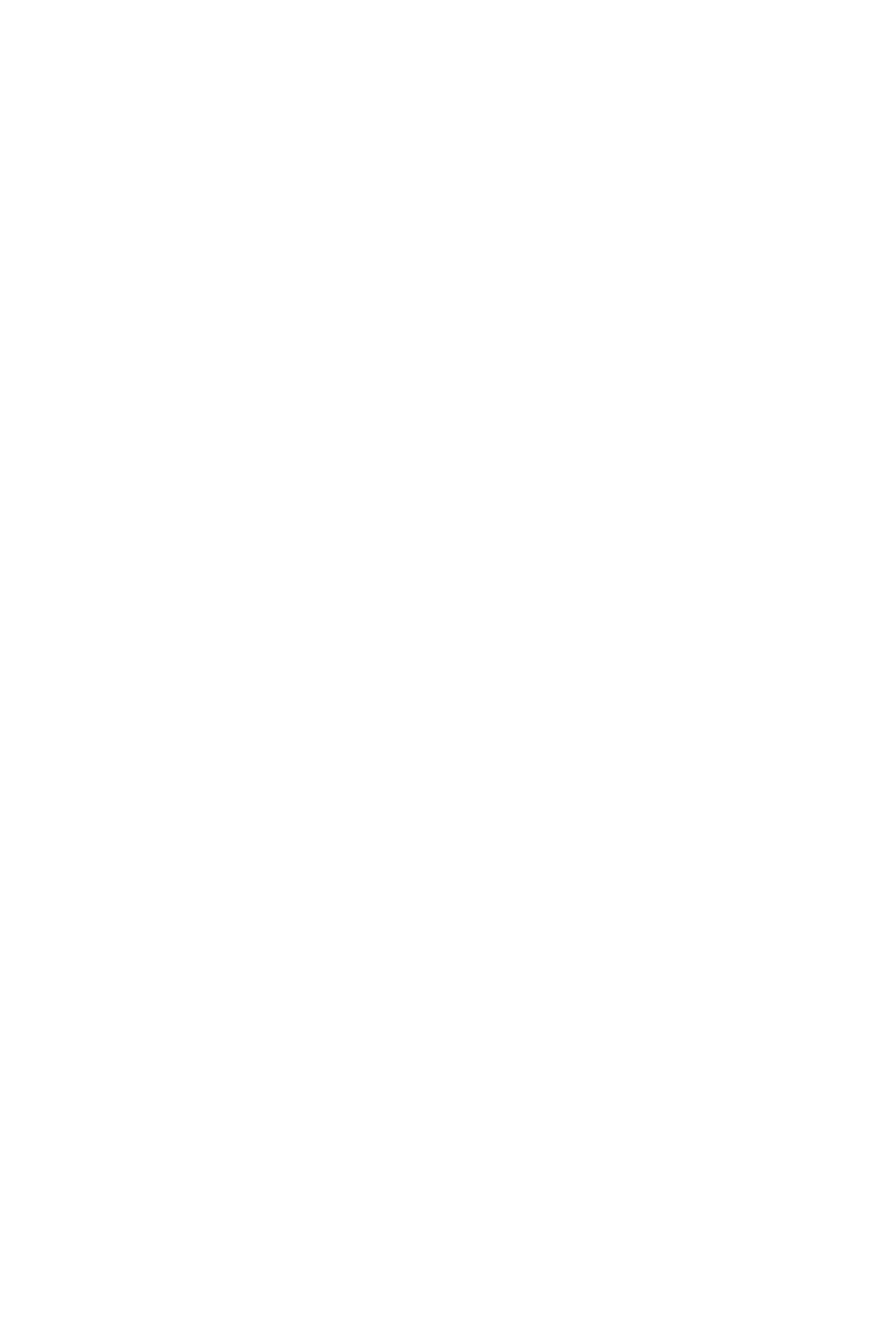# <span id="page-6-0"></span>Foreword

*Connection Culture* presents a new way of thinking about leadership, employee engagement, and organizational health. It shares the stories of many different organizations that found tremendous success by nurturing connections from Costco to the U.S. Navy to the Duke University men's basketball team. Combining an array of data and research findings as well as examples from real-life experiences, Michael Lee Stallard makes the compelling case that a culture of connection provides a clear competitive advantage for organizations and individuals. *Connection Culture* provides powerful tools for enriching and transforming organizations.

Texas Christian University (TCU) is proud to be one of the organizations profiled in *Connection Culture*. At TCU, our goal is to produce graduates who can deal with change, motivate others, and think and act responsibly in a global community. These are the qualities most needed for leadership and thriving in the future.

And we want to do more.

Some years ago, I was intrigued to learn that Stallard, the father of two of our students, was an expert on leadership and organizational culture. What he wrote on connection culture resonated with me. During my career in higher education, I've seen students thrive when supportive relationships make them feel connected, and I've seen how they struggle when they feel lonely. I was pleased to see how TCU's culture resonated with Stallard's connection culture theory—the university's culture is rooted in a long history of valuing service to others and inclusiveness, both of which increase connection.

TCU's connection culture has always been led by the people who become part of the TCU community. This focus on personal connectivity is modeled at all levels of faculty, staff, and student leadership—on campus and around the globe.

In an effort to strengthen our culture of connection even further, TCU has partnered with Stallard to create the TCU Center for Connection Culture. It begins at home as we equip our faculty, staff, and students with the skills to be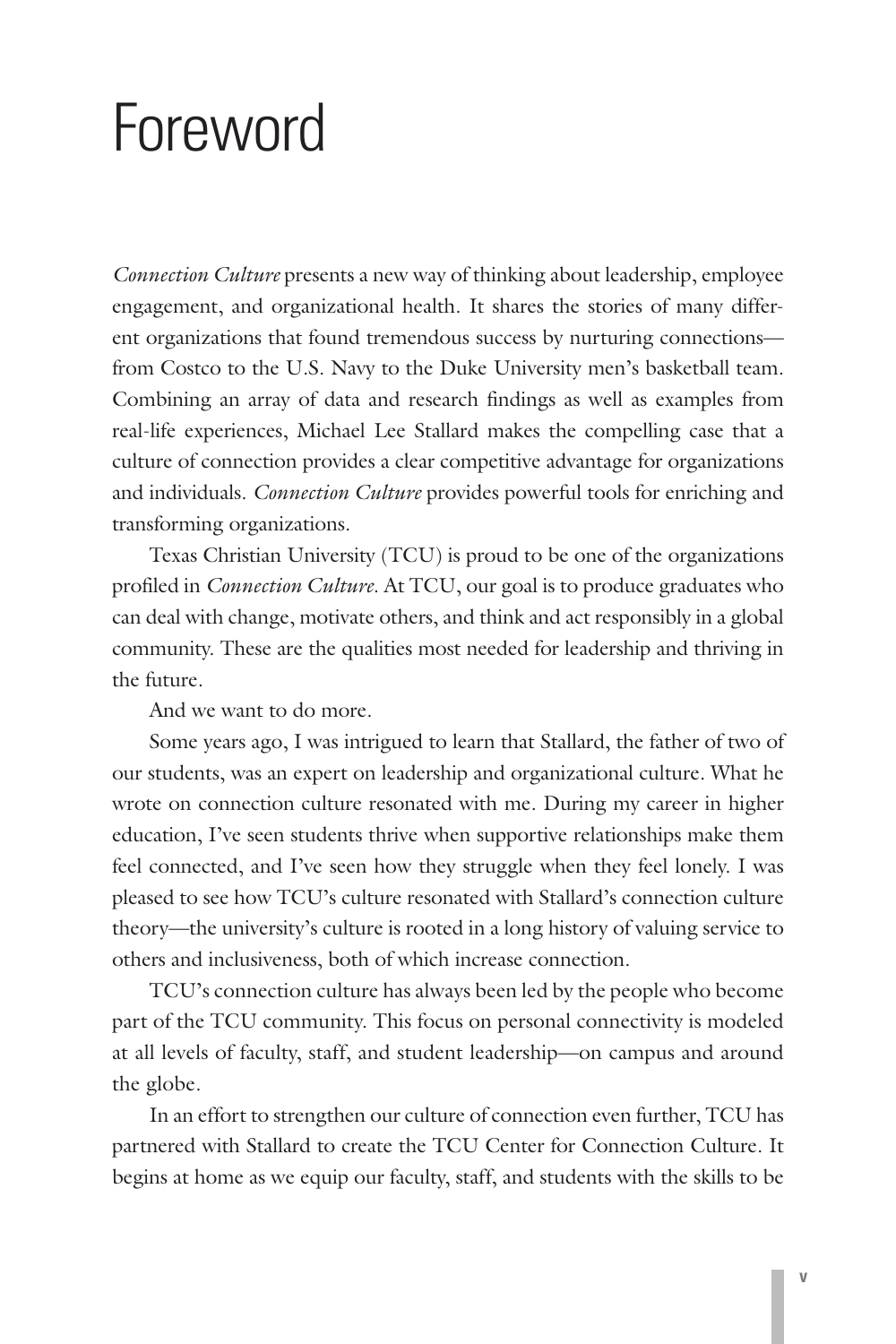more intentional about connection. We are committed to embracing connection programs and activities for our entire university as well as for community participants. We desire to be a beacon of connection and a model for other institutions that strive for community, inclusion, and ethical leadership.

While reading *Connection Culture*, I was reminded of Moore's Law, which states that the processing power of computers will double every two years. I find this to be an apt metaphor for the rapidly evolving environment—one for which we must prepare our TCU graduates. This book provides positive ways of thinking and acting that can help them—and us all—navigate the future.

# **Our World Has Changed and Our Perspectives Have Broadened**

Even now, as I write this update to the foreword for the second edition, a worldwide pandemic is unfurling and information on COVID-19 is spreading as quickly as the virus itself. We are in the midst of enacting sweeping measures: distance learning, working remotely, and the cancellation of gatherings that make being a Horned Frog so meaningful.

This historic season has tested not only life here at Texas Christian University, but life as we know it everywhere. The global COVID-19 pandemic suddenly challenged the way we live and learn, radically altering the way we relate to one another.

Or did it?

When our beautiful campus resembled a ghost town, the tulips kept right on blooming, and the sharing of ideas and resources flourished right along with them. I watched with gratitude as a new normal unfolded for a spirited Horned Frog family that can never truly be separated, even when apart.

What we are experiencing right now makes the elements of this book even more relevant. Because TCU has long fostered a sense of community, our emotional connection is strong and we were able to build upon those relationships for the betterment of our students.

Our rallying cry is #TCUTogether, a campaign launched to share the many stories of Frogs Helping Frogs. Almost immediately, student affairs began hosting virtual events to bring students closer together and combat feelings of isolation. I launched a video series direct to students and receive (and respond to) hundreds of emails per week. I can't count the number of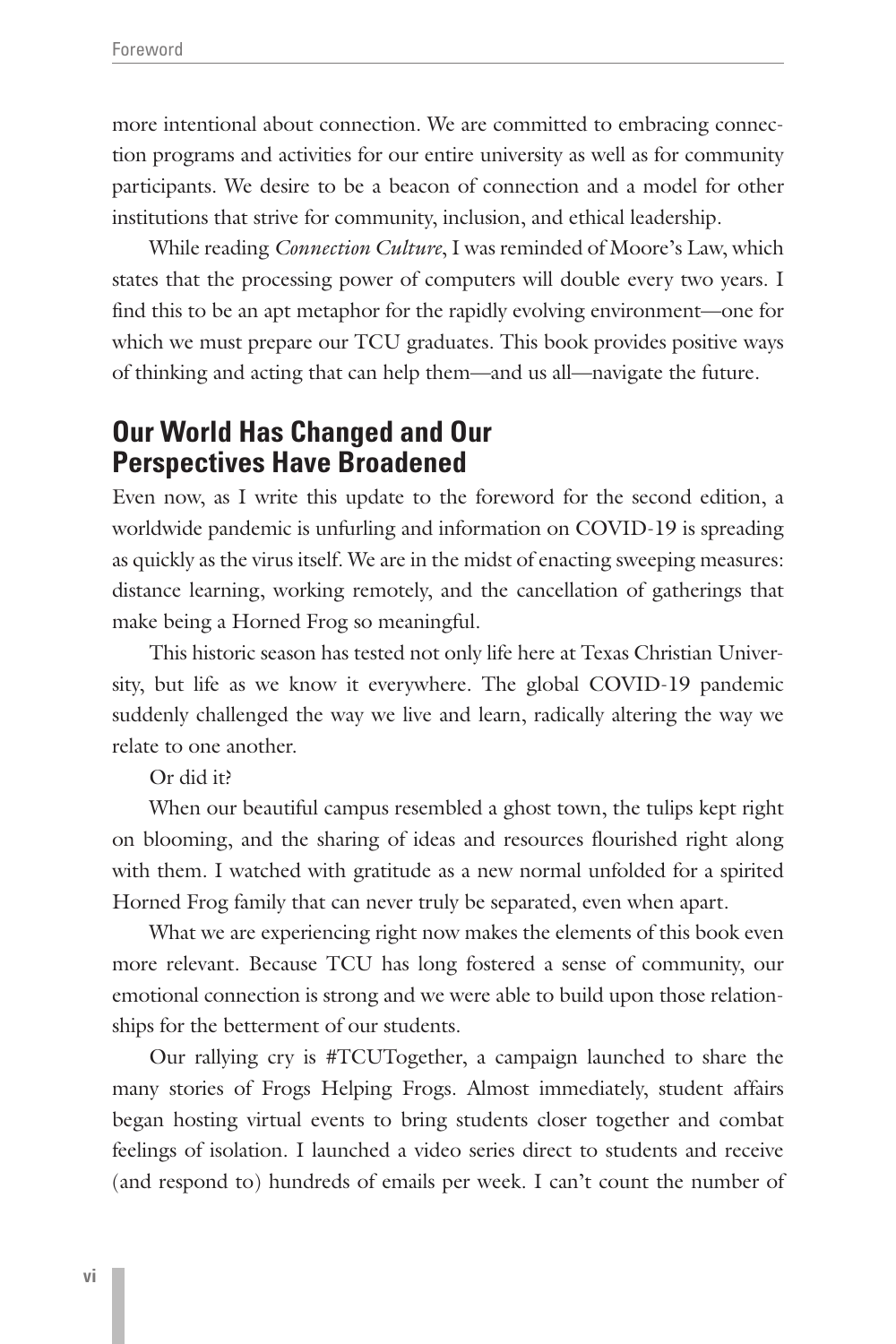live online events, Zoom calls, and touchpoints TCU has created to grow our connection and support our community, even in this time of social distance.

These unprecedented times have taught us all that although we are apart, a Horned Frog will never be alone.

Victor J. Boschini Jr. Chancellor, Texas Christian University April 2020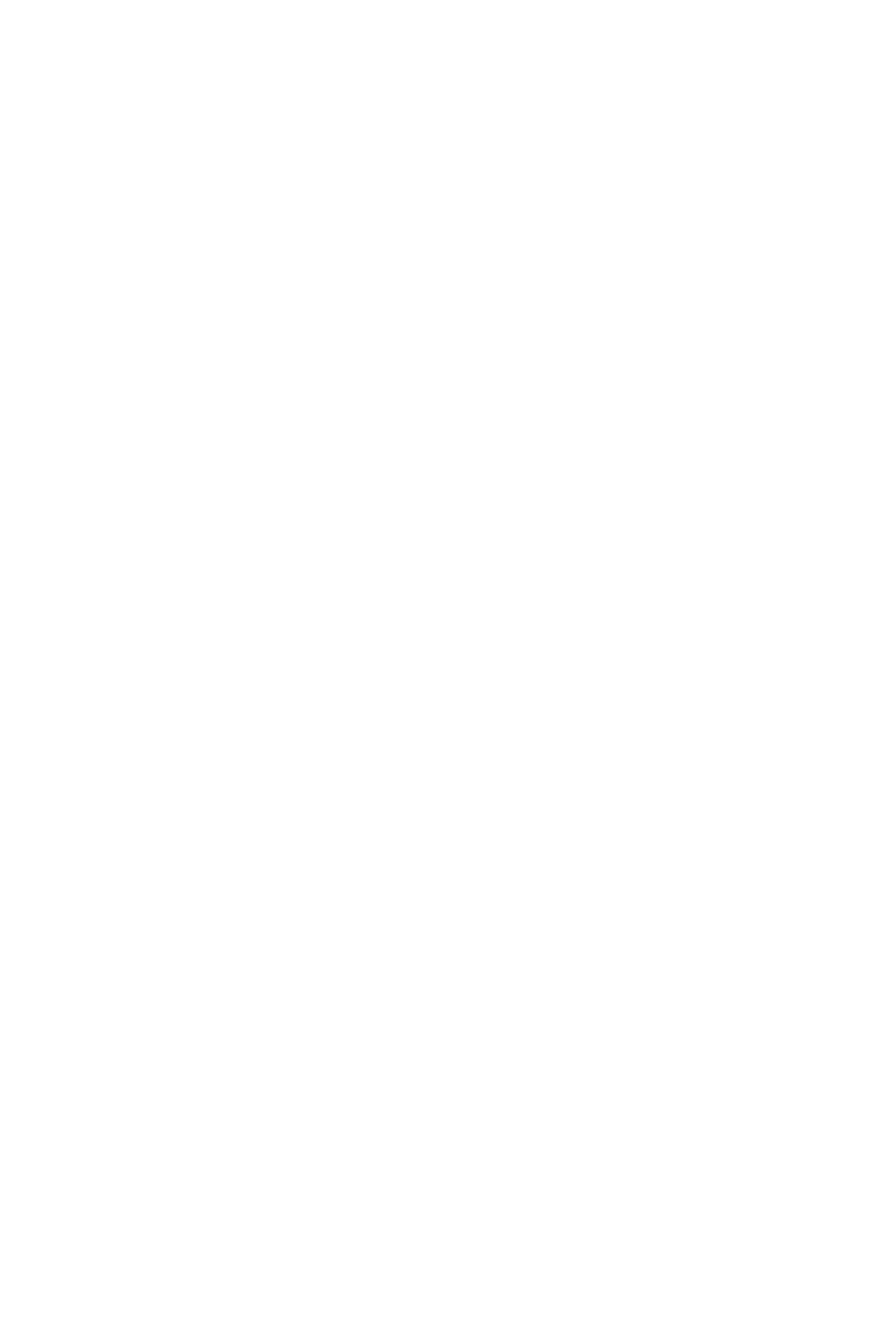# <span id="page-10-0"></span>Introduction to the Second Edition

My interest in workplace culture sprang from a desire to understand what was going on in my own work life and to discern what I should do as a leader to establish and maintain an environment in which the people I led could consistently do their best work. I took a break from working on Wall Street so I could focus on studying and addressing the widespread problem of employee disengagement and workplace burnout. Gathering and assimilating research and the perspectives of academics and experts, and conducting research on people in the trenches of modern organizational life led me to write and speak about what I discovered, and eventually to found a company to bring these insights to organizations.

Now, almost 20 years later, my colleagues and I have had the privilege of sharing our work with groups ranging in size from a medical software start-up of fewer than 20 employees to every Costco warehouse manager worldwide. Early on we worked with the engineering section of the NASA Johnson Space Center. More recently, we've spoken to leaders at the U.S. Air Force, Federal Reserve Bank of San Francisco, Memorial Sloan Kettering Cancer Center, and Yale New Haven Health. In education, we've worked with Utah's largest public school district and have an ongoing relationship with Texas Christian University (TCU), which established the TCU Center for Connection Culture. Other clients have been centered in the technology, construction, and finance industries.

What I've learned about connection applies beyond the realm of our work lives. The principles are relevant for individuals, families, community groups, sports teams, and even nations. Knowing that a connection deficit negatively affects our own health and well-being, the health of organizations, and the health of society, I've become concerned observing how the pace and stress of life threaten to squeeze out time for supportive, lifegiving relationships and endeavors. The United States and countries around the world are experiencing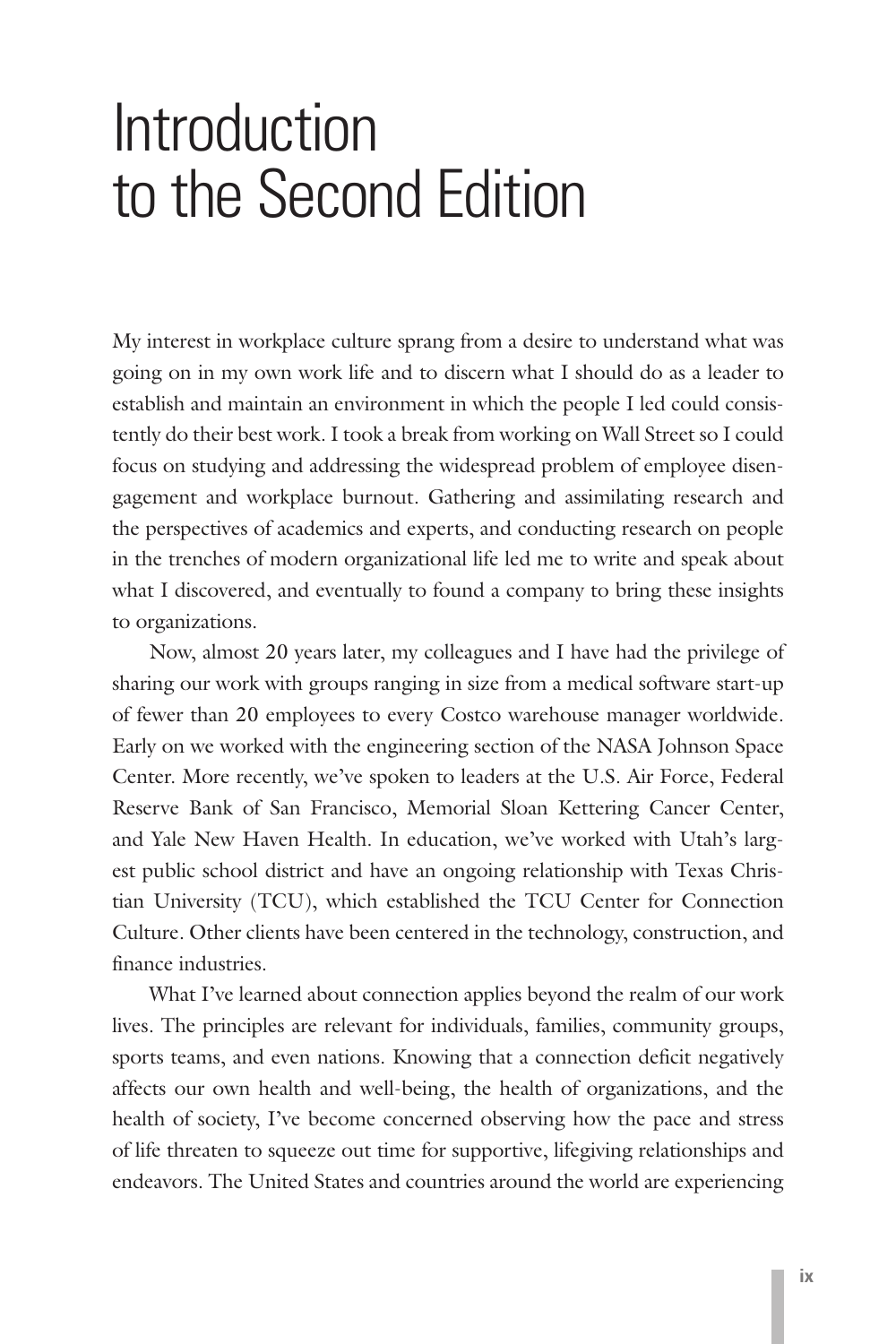an epidemic of loneliness. In recent years, the news has been full of reports of incivility and active shooter incidents. There has been a rise in suicide rates, even in those as young as elementary school age. As I update this introduction, protests are taking place across the United States calling out systemic racism. It is a time of entering into honest, open, and productive dialogue that is very necessary if we are to be a country that values the dignity and inherent value of each individual. In all of these social issues, we must go beyond just talking and take action to make lasting change. I believe we can collectively turn the tide if we are willing to be intentional about connection.

# **New Research, Case Studies, and Connection Practices**

This updated and expanded edition of *Connection Culture* builds on our understanding since the first edition was published in 2015 and since our book that introduced connection culture, *Fired Up or Burned Out: How to Reignite Your Team's Passion, Creativity, and Productivity*, was published in 2007. For instance, recent research has found that:

- Individuals with stronger social connections were associated with a 50 percent reduced risk of early death, whereas individuals who were lonely or socially isolated were associated with a risk of early death that is equivalent to the risk from smoking 15 cigarettes a day (Holt-Lunstad et al. 2010; Holt-Lunstad et al. 2015).
- America and many other nations are experiencing an epidemic of loneliness, with three in five (61 percent) American adults selfreporting loneliness (Holt-Lunstad 2017; Cigna 2020).
- Greater loneliness in the workplace results in poorer task, team role, and relational performance (Ozelik and Barsade 2017).

You'll find new practices that boost connection and a five-step process to operationalize connection culture. You'll learn about common obstacles that get in the way of cultivating a connection culture and how to overcome them. This edition also broadens the diversity of leaders and types of groups highlighted, including Lin-Manuel Miranda and the team that developed the award-winning Broadway musical *Hamilton*, German Chancellor Angela Merkel, Steph Curry and the Golden State Warriors basketball team, the Mayo Clinic, Oprah Winfrey, and Tricia Griffith of Progressive Insurance. We've also added features that encourage you to pause and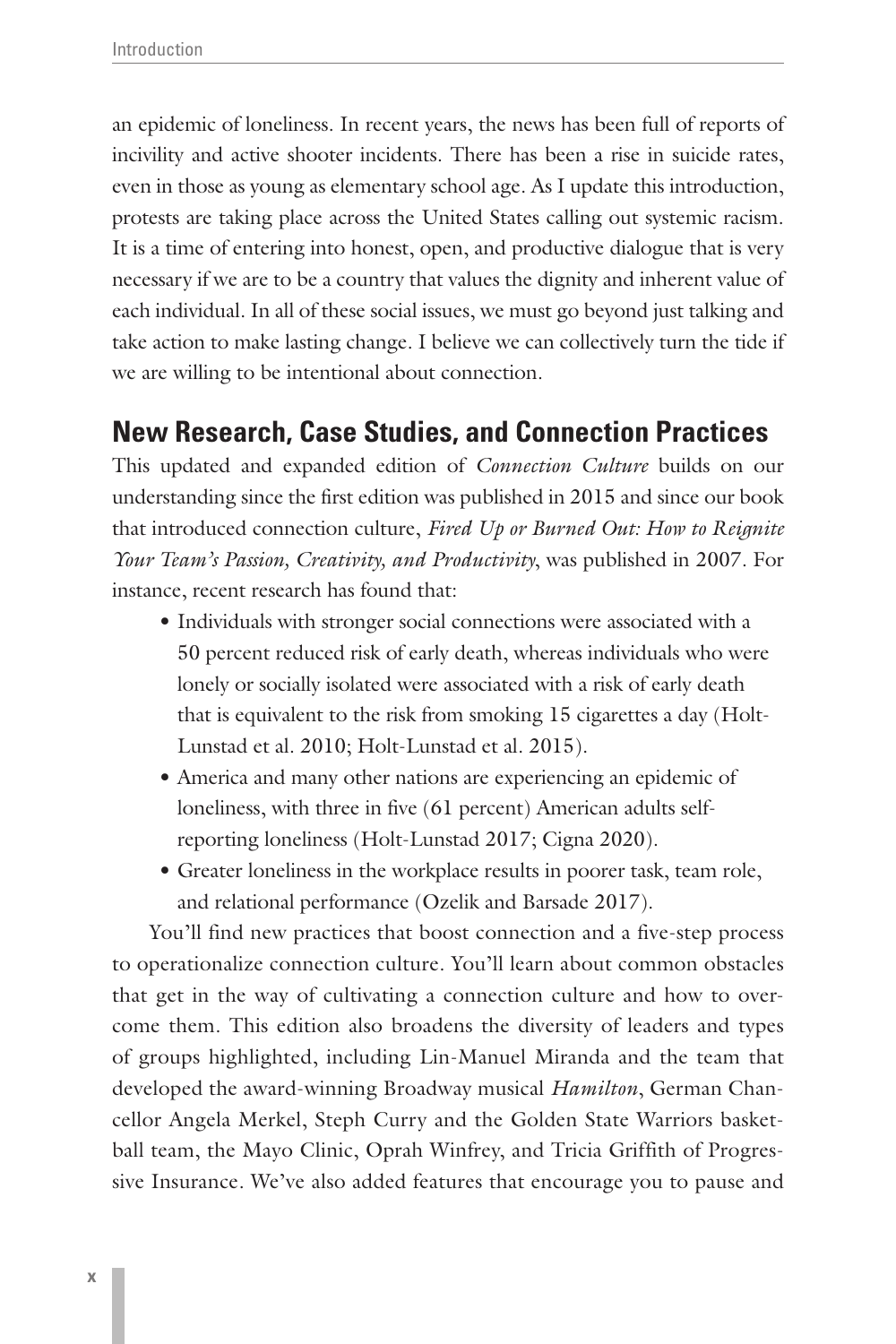reflect on your own experience and how the material applies to your life and work environment.

In chapters 1 and 2 you will learn about the three cultures of connection, control, and indifference, and why a culture of connection helps individuals and organizations thrive.

In chapter 3 you will learn the Vision + Value + Voice model that is essential to create and sustain a connection culture.

At the close of parts I and II, you'll find a section we call Profiles in Connection. Here you'll read about leaders and groups that dramatically differ in the nature of the tasks they perform yet share commonalities in their social cultures. Perhaps you'll spot some best practices of connection in action that you can implement.

Chapters 4 and 5 will arm you with interesting and relevant research supporting the case for connection from a wide variety of fields, including psychology, sociology, neuroscience, and organizational behavior. You will also see how a lack of connection affects wellness, well-being, and longevity, and how connection provides six specific benefits to teams and organizations that add up to a powerful performance and competitive advantage.

Chapters 6 and 7 will equip you with a process to operationalize connection culture, including specific, practical, and actionable ways to boost connection in your group's culture.

# **The Perfect Storm: Stress, Loneliness, and the COVID-19 Pandemic**

As the editing process for this second edition of *Connection Culture* neared completion, a novel coronavirus that causes the illness COVID-19 emerged in the city of Wuhan in China. As the highly transmissible virus began to spread worldwide in the early months of 2020, life as we had known it abruptly changed. On July 16, 2020, as I revise this introduction one final time, the statistics are sobering. To date, the virus has been found in nearly every country in the world, 13.7 million positive cases of COVID-19 have been publicly reported, and 588,023 individuals have died. In the United States alone, at least 138,255 people have died (*New York Times* 2020a, 2020b). The numbers continue to rise. Thankfully, the majority of people who contract COVID-19 are able to recover.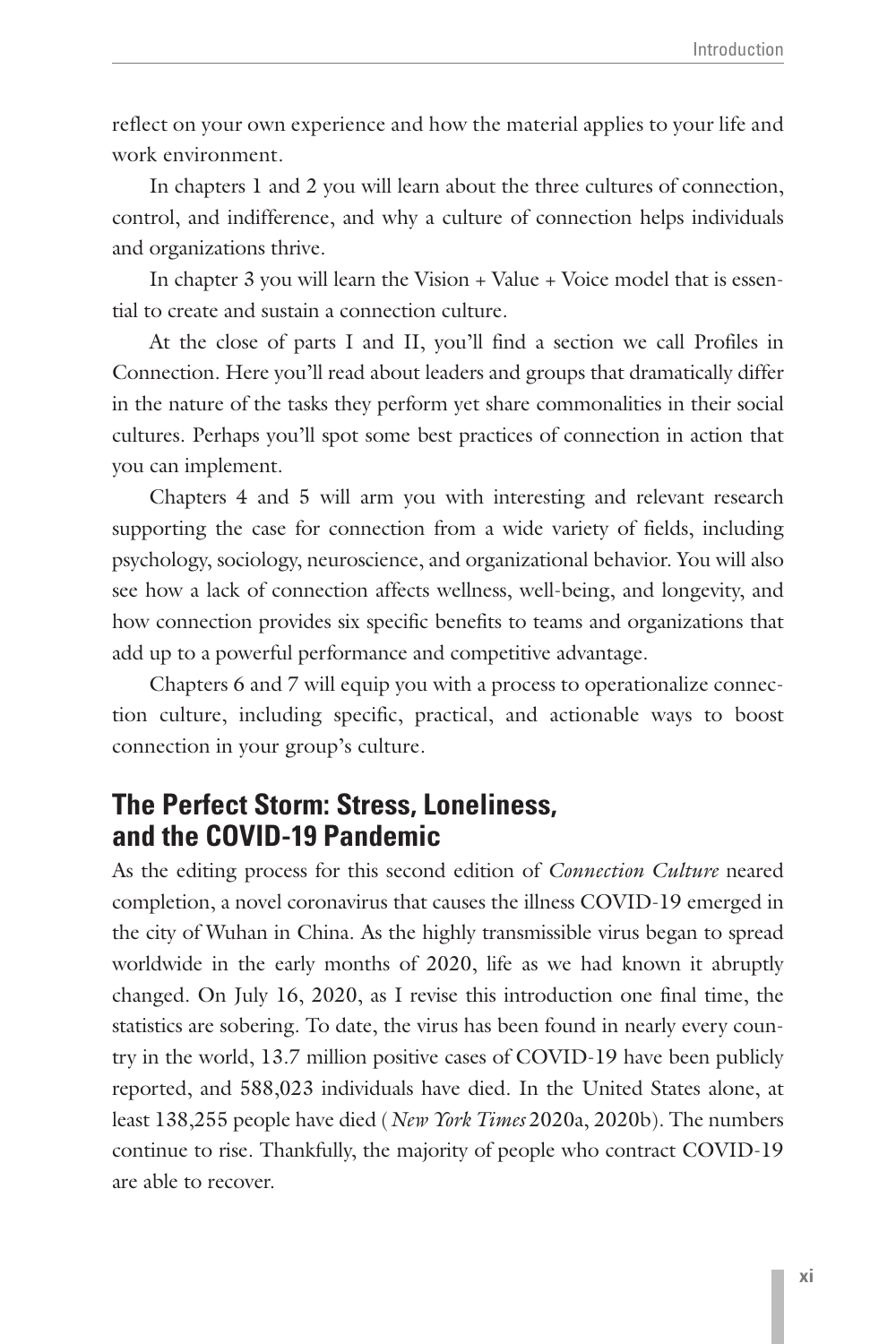Because there wasn't (and as of this writing still isn't) a vaccine to protect people from contracting the virus, public health and government officials began to focus on strategies to slow the spread of transmission and "flatten the curve" so as not to overwhelm health systems. Many different strategies were used, including "social distancing," wearing face masks while in public, and quarantining at home (which could be voluntary or mandated by law, depending on where you lived). The social distancing strategy called for people to maintain a physical distance of at least six feet in an effort to reduce the risk of disease transmission. Additionally, many local governments put restrictions on the number of people who could be together at one time, which meant that people could no longer gather as they would have for weddings, funerals, worship services, or birthday parties. Because of social distancing restrictions, public spaces were closed, and conventions, vacations, and live performances were canceled or moved into the virtual space. In addition, school buildings and college campuses closed, and education moved to being delivered through distance learning. School plays, spring sports, and the prom were canceled, and students couldn't walk across the podium to receive their diplomas in a graduation ceremony.

Office workers became remote workers, doing their jobs from home. Other employees were furloughed or let go as organizations were forced to adapt to a sudden drop in activity. The millions of people who rely on income from gig work or having a side hustle were especially hit hard. According to an article in the *New York Times* on May 8, "The Labor Department said the economy shed more than 20.5 million jobs in April, sending the unemployment rate to 14.7 percent as the coronavirus pandemic took a devastating toll" (Schwartz et al. 2020). This was the highest U.S. unemployment rate since the Great Depression.

Alongside the feelings of loss and disappointment were feelings of fear and anxiety. Many worried that they or a loved one would contract COVID-19, they would lose their job due to the economic recession, they would be financially vulnerable due to the declining value of their savings, or that they would be unable to pay their bills.

Individuals worldwide were already struggling with high levels of stress and loneliness before the pandemic arrived. The physical distancing required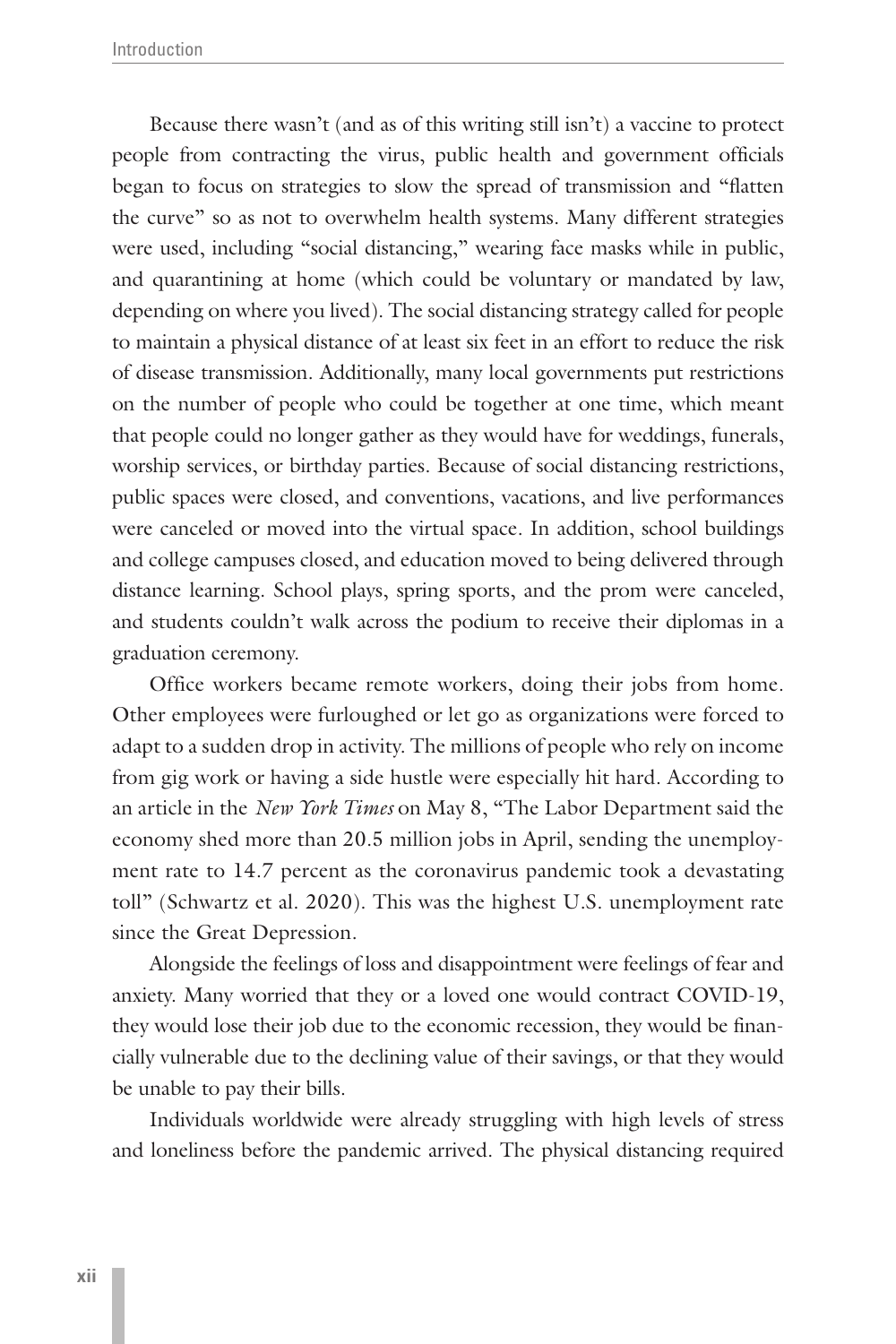to reduce virus transmission only add to our social isolation, contributing to a perfect storm of factors that increase physical and emotional health problems. A Kaiser Family Foundation poll of American adults conducted a few months after the COVID-19 outbreak began found the mental health of nearly half (45 percent) of respondents was negatively affected due to worry and stress over the virus (Kirzinger et al. 2020).

To help individuals and organizations, Katharine Stallard and I wrote "Connection Is Critical During the Coronavirus Pandemic," which was published in a number of media outlets in late March. In that article, we shared key points about connection: Social connection makes us smarter, happier, and more productive; makes us more resilient to cope with stress; and appears to improve cardiovascular, endocrine, and immune system performance, which may provide physical and emotional resources to fight the virus. We observed that the convergence of factors—high stress, the current loneliness epidemic, and increased social isolation from the COVID-19 pandemic—made boosting connection an even more urgent matter. Acknowledging that the need for physical distancing makes it more difficult to connect in conventional ways, we recommended a number of practices to boost human connection under these conditions.

How long increased social isolation from COVID-19 will last is difficult to tell. It likely won't end until a vaccine is developed, which may take one or more years. And once that happens, what will the lingering effects of having faced this traumatic event be? In the years immediately following the Spanish Flu, a particularly deadly pandemic that swept the globe in 1918–1919, there continued to be a fear of social connection when having done so in the midst of the prolonged crisis proved fatal for more than 600,000 individuals in the United States alone (Kenner 2018).

And how will the way we work change? For one, I expect to see a larger percentage of individuals working remotely, no longer benefiting from social connection in a shared workplace. In addition, many social distancing practices—such as wearing masks, plexiglass sneeze shields, and workstations that are more physically spread out—will likely continue, which will make connection in the workplace more challenging.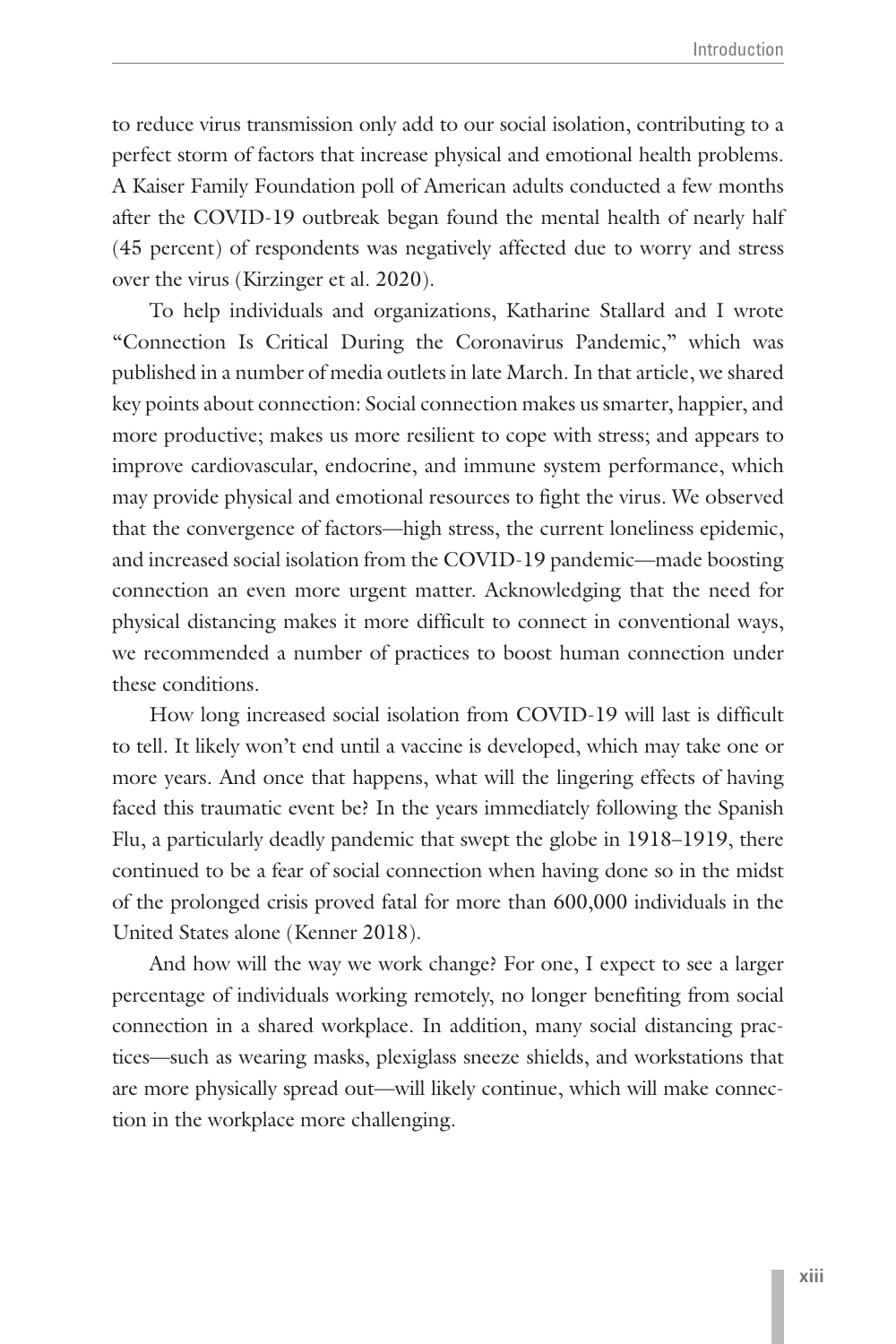# **Going Forward, Together**

Despite these concerns, I'm optimistic that the COVID-19 pandemic will bring about the post-traumatic growth that often comes after people experience times of adversity. This growth could come in the form of a renewed appreciation for human connection. If I'm right, we could see the emergence of a new anthropomorphic age that ushers in greater creativity, productivity, and well-being as the trials we face lead to greater human connection and a renaissance of the human spirit.

Getting through the COVID-19 pandemic and minimizing the loss of human life will require unprecedented levels of connection. Not only will connection be necessary to protect people until a vaccine is developed, it will also fuel the collaboration and creativity needed to crack the code and identify that vaccine. This became clear to me after I read a *New Yorker* article by Dr. Atul Gawande (2020), the noted surgeon and author. Gawande's hospital system, Mass General Brigham, was able to keep COVID-19 cases at a minimum among its 75,000 employees despite being in Boston, which was a hot spot for the disease. In the article he observed that in addition to his hospital's four pillar combination strategy—hygiene, distancing, screening, and masks it was a fifth element, culture, that moved people who knew what to do, to actually do it.

Now more than ever, it is an essential time in history to cultivate cultures of connection. I hope you will join me by taking action to increase connection in your home, your workplace, and your community. As you will learn through reading this book, our future depends on it.

Michael Lee Stallard July 2020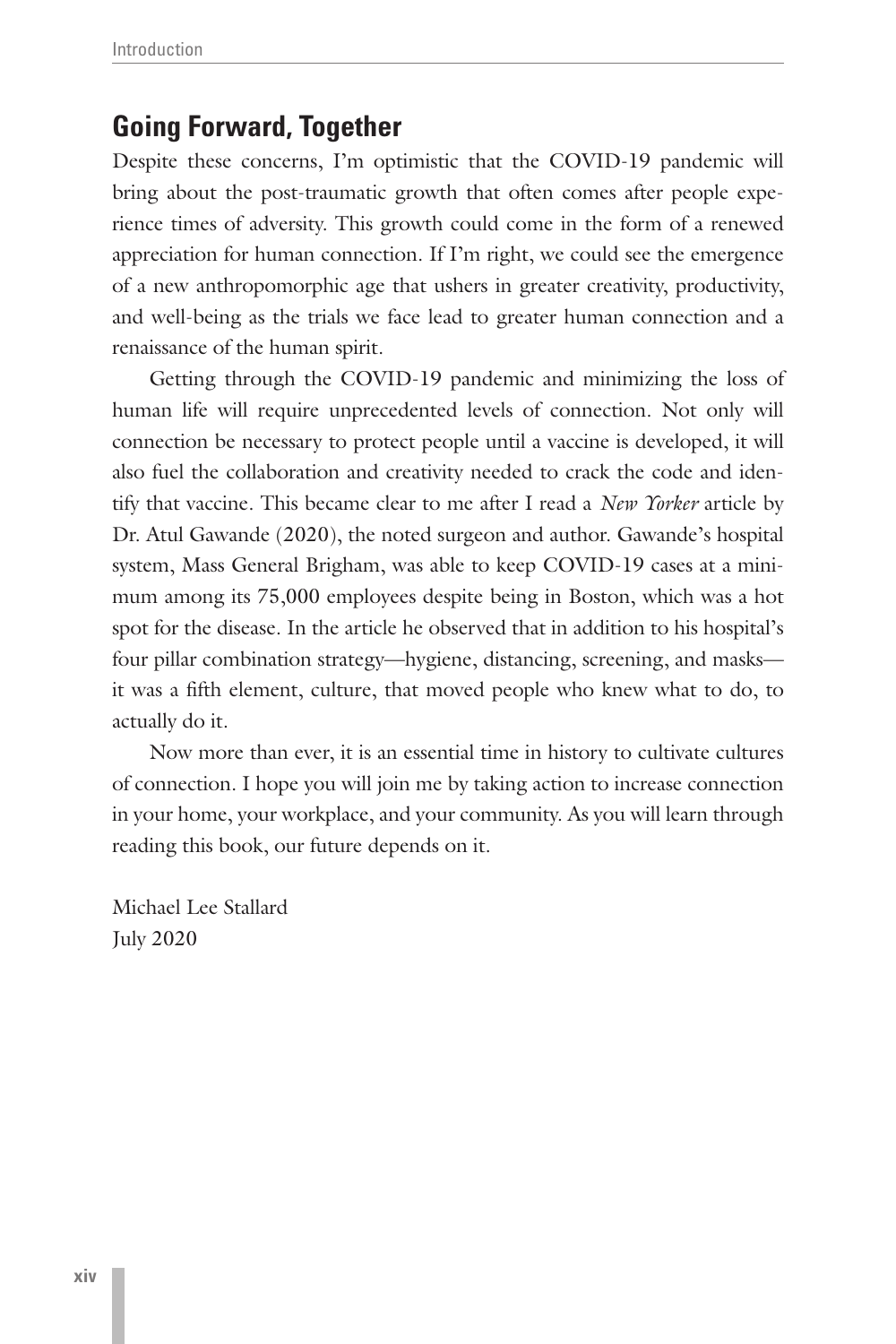<span id="page-16-0"></span>

# **PART I** A New View of Leadership and **Organizational Culture**

If a leader's sole focus is on seeing that tasks are accomplished, then success will be unsustainable. Leaders must create an environment where people thrive. What does it take for you to thrive at work, and what is the role that culture plays in whether or not you are able to give your best effort?

In part I, you will learn about seven universal human needs required for people to thrive at work and three types of culture everyone should know about, including the type of culture that best promotes the health and productivity of individuals and organizations. You will learn a vocabulary of culture and a simple, memorable, and actionable model to create the best culture. This knowledge will help you understand what type of culture you need to thrive, and it will begin to equip you to cultivate a workplace culture that brings out the best in the people you are responsible for leading or whom you lead through your influence. Part I concludes with eight profiles of diverse individuals and organizations that are cultivating cultures of connection.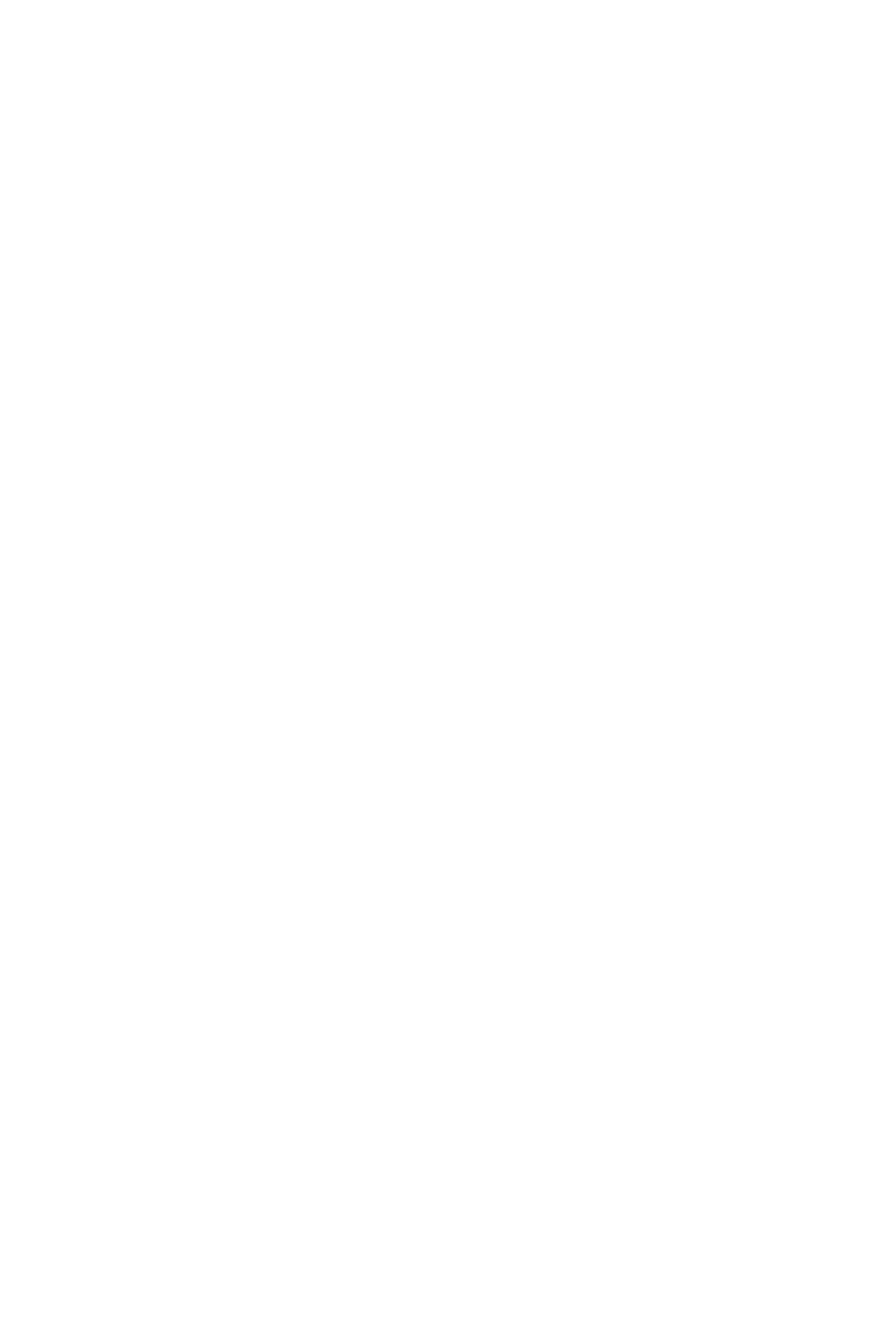# <span id="page-18-0"></span>1 The X Factor

Is there a "best" team and organizational culture? Is there an X factor in cultures that brings out the best in people and propels the success of groups? Countless books, podcasts, webinars, and workshops offer dos and don'ts for leading people. The sheer volume of opinions and approaches available reinforces the lack of consensus on the definitions or a general model for leadership or organizational culture despite a century of scientific inquiry.

In recent years, however, two trends have emerged. The first is that scholars are finding organizations comprise a web of relationships best captured by theories of complexity. The second trend is that effective leaders care about people and foster positive relationships. "Connection" is cited as an emerging general theory of leadership and organizational culture that integrates these trends, according to "The Connection Value Chain: Impact of Connection Culture and Employee Motivation on Perceived Team Performance," a published doctoral dissertation by Jon Rugg (2018).

Applying a one-size-fits-all culture isn't realistic in today's increasingly diverse and global working world. That said, organizations that have sustainable high performance will have common elements to their culture that enable them to be their best. Although the tasks will differ depending on the industry, when it comes to the relational aspects, there is a best culture: *a culture that has a high degree of human connection.* 

To understand the power of human connection in a team and organizational culture, it helps to see examples of leaders who care about people and cultivate connection in their group's culture. Let's begin by looking behind the scenes at the group that created a groundbreaking Broadway musical. Meet Lin-Manuel Miranda and his key collaborators, and notice how their manner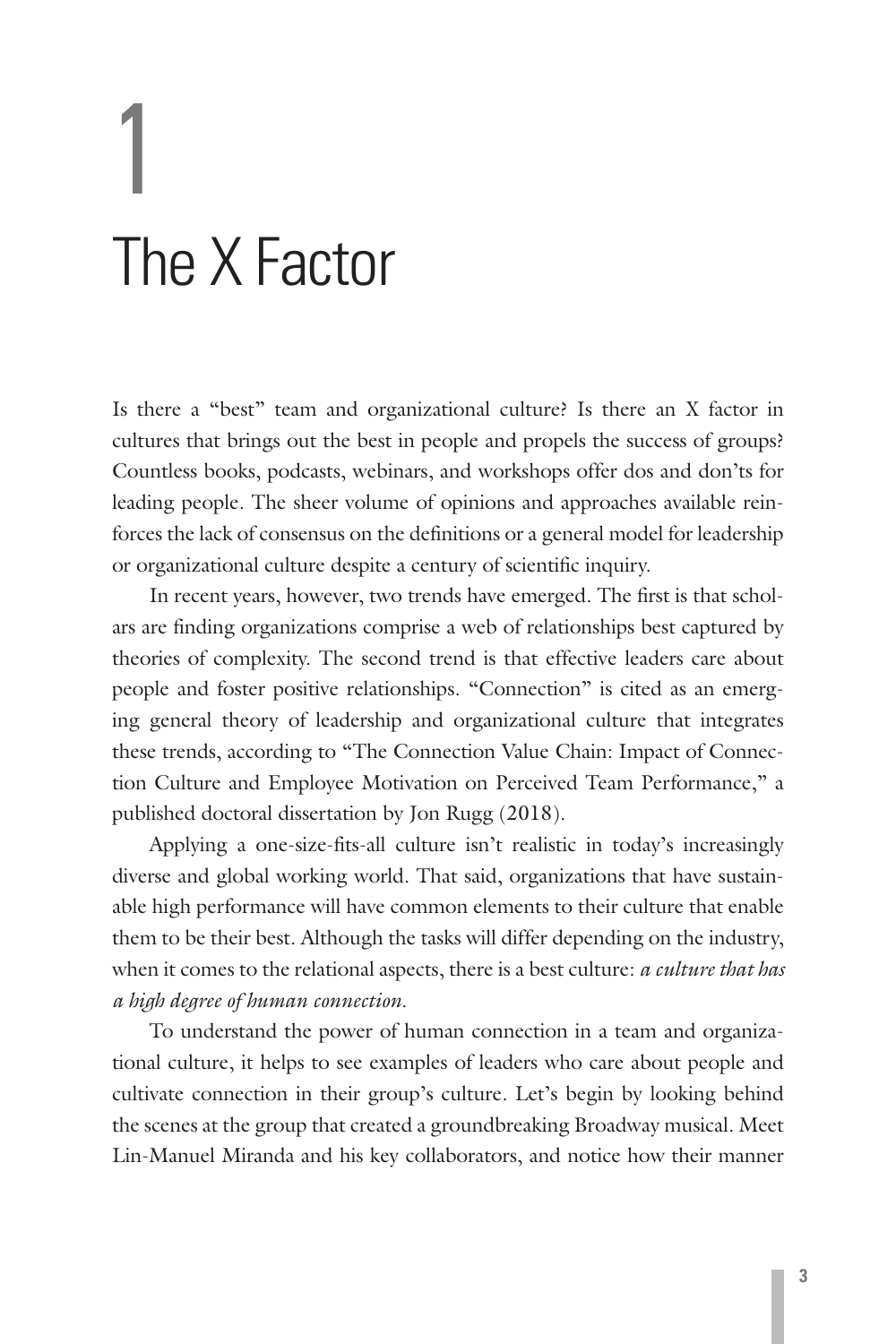of working together brought out the best in each of them and together they brought something remarkable to the world of musical theater.

# **How "Harmony" Sparked** *Hamilton*

*Hamilton* took Broadway by storm when it opened on August 6, 2015, and has not let go. What makes this show a must-see? *Hamilton* recounts the American Revolution through the life of Alexander Hamilton via a hip-hop mash-up that includes rap, R&B, jazz, and pop, depending on the character or the message of the song. It casts a multiethnic group of actors dressed in 18th-century attire to portray historical characters, most of whom were white. In 2018, the annual Kennedy Center Honors departed from its tradition of solely recognizing individual artists or bands for their contributions over their careers and gave a special award to *Hamilton* as a piece of work. The four key collaborators who brought the show into being were celebrated as "trailblazing creators of a transformative work that defies category." Introducing the award, Gloria Estefan proclaimed, "*Hamilton* turned the conventions of musical theater upside down, forever changing the look and sound of Broadway" (Jensen 2018).

# **Early Connections**

Lin-Manuel Miranda, who wrote the music, lyrics, and script of *Hamilton* as well as originated the role of Alexander Hamilton, is a MacArthur Fellowship Genius Grant recipient and has also been honored with Grammy, Emmy, Drama League, and Drama Desk awards. Clearly, Miranda is extraordinarily talented. What many people may not know is that he is also an outstanding connector with his family, community, and artistic collaborators; connection enhances his life and work.

Miranda was raised in New York City by parents who immigrated from Puerto Rico. Considered highly empathetic from a young age, he attuned to the emotions conveyed in songs like Stevie Wonder's "I Just Called to Say I Love You," Simon and Garfunkel's "Bridge Over Troubled Water," and "Feed the Birds" from *Mary Poppins*. Today, Miranda credits his ability to connect by empathizing with characters as key to his success as a writer and actor. Empathy, he says, is "the number 1 tool in an artist's tool box" (Winfrey 2017b).

Miranda attended Wesleyan College in Connecticut and majored in theater. Early on at Wesleyan, he met Anthony Venazile, and together with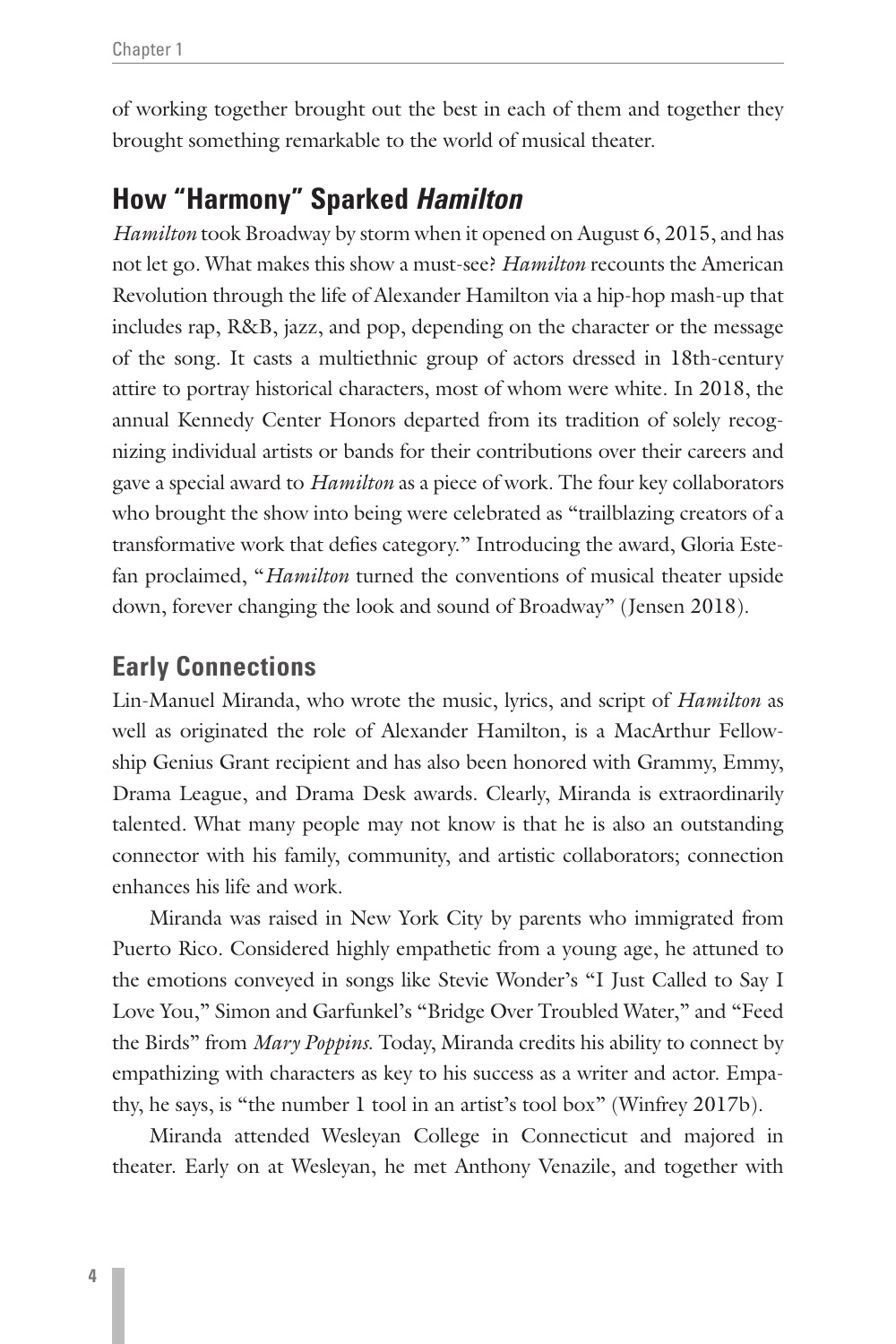other friends they founded an improvisation hip-hop group named Freestyle Love Supreme, which still performs periodically and was on Broadway for a limited engagement in fall 2019. Every performance is one of a kind as the performers react to audience suggestions and work them into riffs and musical numbers created on the spot. Think of how quick and clever and fearless you would need to be to do that!

While a college student, Miranda began writing a musical about the community around Washington Heights in northern Manhattan. True to the sounds of the streets, he wove in hip-hop, freestyle rap, merengue, and salsa numbers. Miranda said his intention in making *In the Heights* was that it would be a "love letter" to the community he grew up in, a musical that shows the hopes and dreams, the work ethic, and sacrifices of immigrant parents for their children rather than the stereotypical portrayal of drugs and violence (Ball and Read 2016). Miranda has said, "The overwhelming majority of residents in Washington Heights are not involved with crime or drugs. It would be inauthentic for me to write about drug deals and domestic abuse. It wasn't my experience" (Low 2007).

Instead, he was motivated by fond memories he had of growing up, including his relationship with Edmunda Claudio, whom he called *abuela* (grandmother), and walking with her through the neighborhood, hearing Latin music, and visiting the bodega. Although she was not his biological grandmother, Abuela Mundi looked after Miranda and his sister while their mother and father worked, just as she had looked after Miranda's father when he was a boy growing up in Puerto Rico. About her, Miranda says, "I could do no wrong in her eyes, she gave me unconditional love" (Low 2007). He based the *In the Heights* character Abuela Claudia on her.

*In the Heights* opened off-Broadway in 2005 and had its Broadway debut in 2008, with Miranda in a leading role. The show earned 13 Tony nominations and won four, most noticeably Best Musical. At 28, Miranda was the youngest person to ever win a Tony for Best Original Score. The cast recording of *In the Heights* took home the Grammy for Best Musical Show Album that year.

Miranda's vision for his next Broadway musical of original material came from reading Ron Chernow's bestselling biography *Alexander Hamilton*, a book he picked up to read while on vacation. The story goes that as he was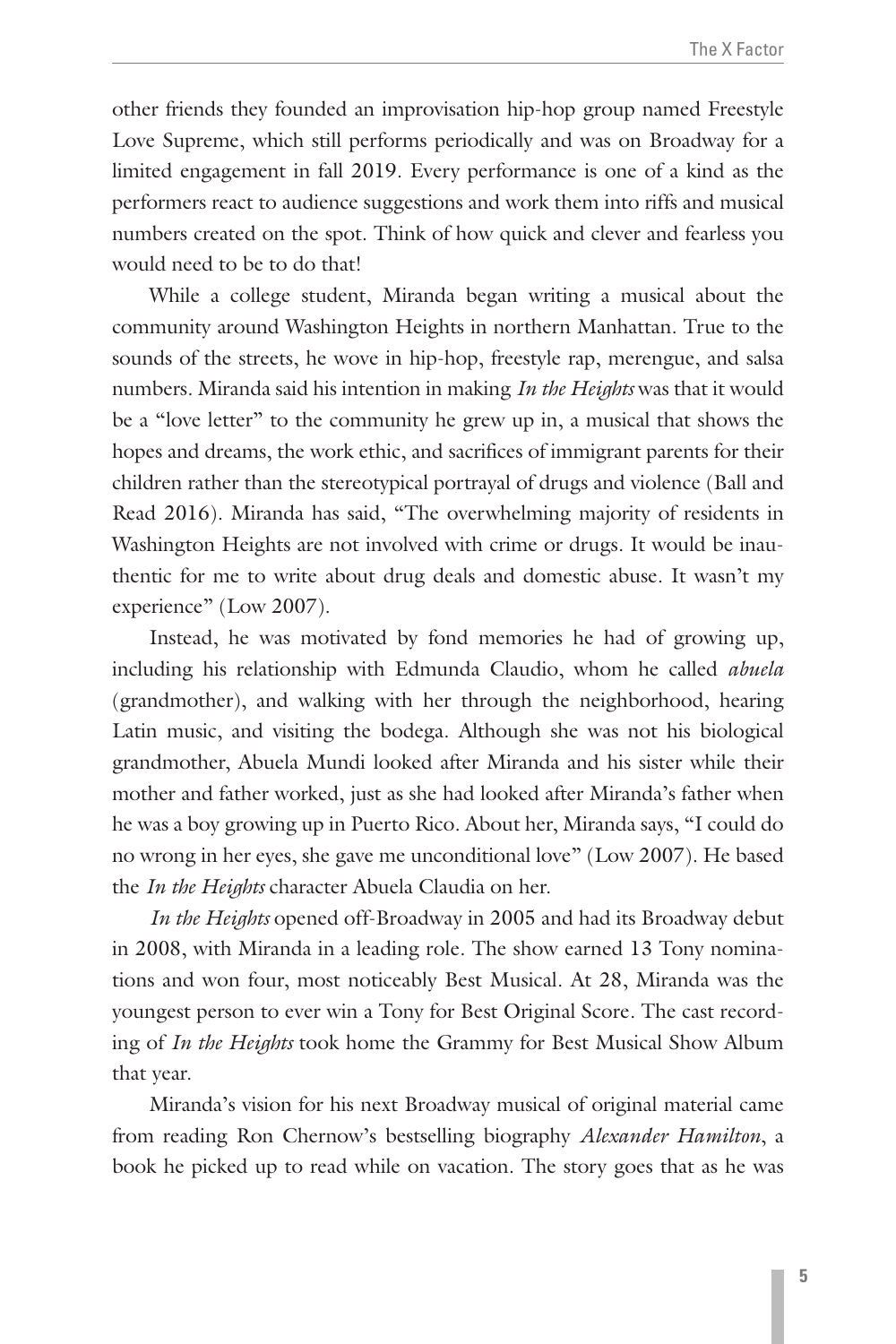reading poolside in Mexico, he was hooked. He felt the emotions in hip-hop expressed the relentless energy of the immigrant striver Hamilton, who had come alone to New York as a teenager and rose to become an aide to General George Washington in the Revolutionary War and served as the first secretary of the treasury of the United States. Here was another immigrant story to shine a light on.

As a start, Miranda composed a song he called "The Hamilton Mixtape." When he performed it at the White House in 2009, rather than a song from *In the Heights* that was probably expected, the video of Miranda's performance went viral. For the next two years, Miranda primarily worked on projects related to other musicals and movies, and he married Vanessa Nadal, a scientist and lawyer he first met when they were in high school. In 2011, when Freestyle Love Supreme performed at a benefit concert, Miranda sang another song he had written based on Alexander Hamilton titled, "My Shot." Thomas Kail, a co-founder and the director of Freestyle Love Supreme, noticed the audience's enthusiastic reaction. Miranda had been talking with Kail about Hamilton for three years. Following Miranda's performance, Kail approached him and said they both needed to start working regularly on the "Hamilton" project. They agreed to a schedule in which Miranda would write and Kail would provide feedback.

# **Connecting With Vision, Value, and Voice**

Great leaders connect with people when they communicate an inspiring vision, value people as human beings rather than treating them as means to an end, and give them a voice to express their ideas and opinions. Vision, value, and voice create connection.

Miranda has a group of close collaborators he has known for years and worked with on *In the Heights, Hamilton*, and other projects: director Thomas Kail, music director Alex Lacamoire, and choreographer Andy Blankenbuehler. He enjoys interacting with them, trusts them, and respects their talents. Miranda says the group has been through a lot of experiences together. He says it's like a marriage or band, and that his favorite thing to do is to bring a new song to the group because he knows they're going to make it better.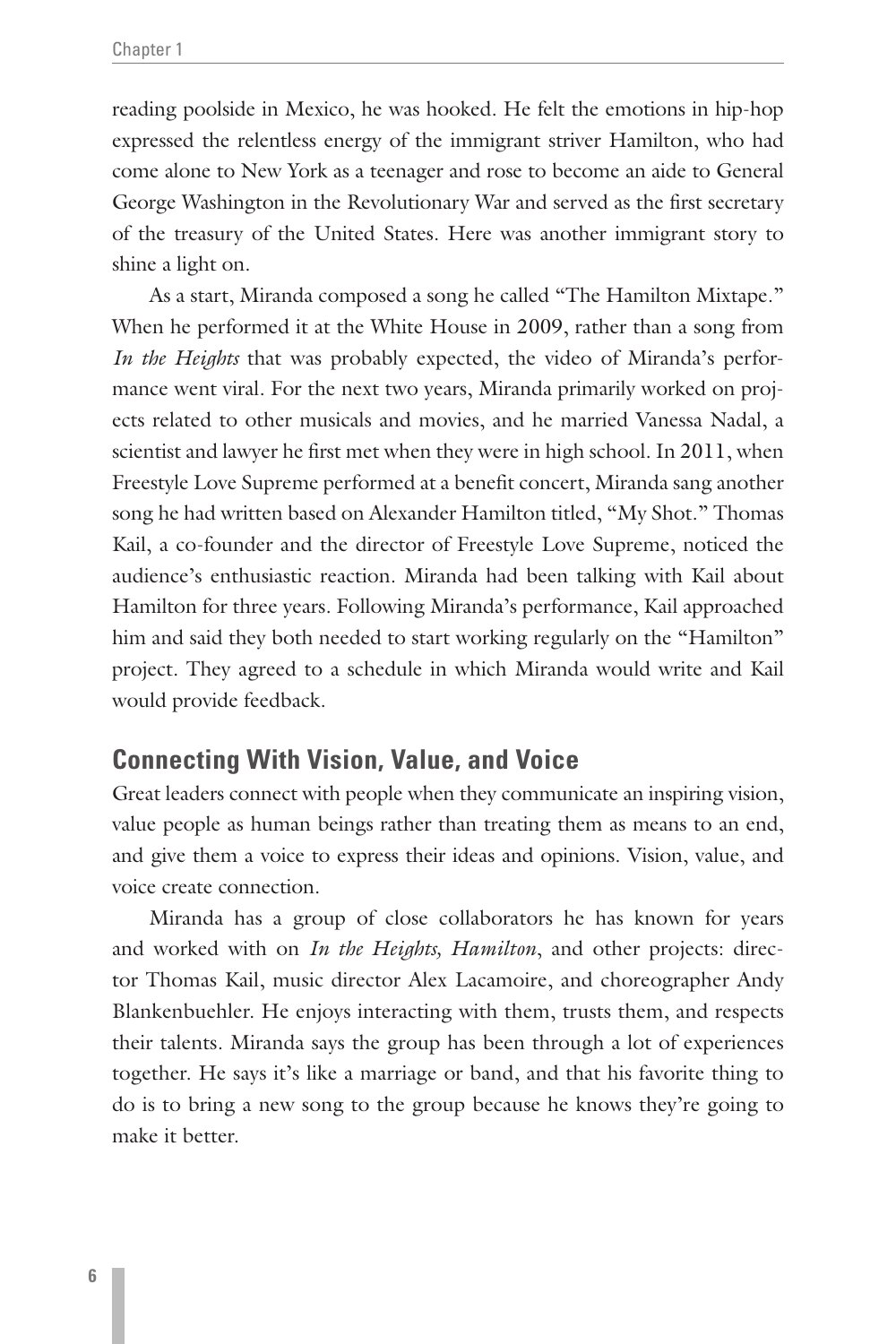Vision, value, and voice are clearly at work in the culture that these collaborators have established and in which they are able to do great work together. Kail refers to the dynamic among the group as "harmony," evoking the blending of individual voices into one in a way that results in a fullness and richness that a solo line does not have. He also observed that the way the group operates is that they collaborate yet each individual has autonomy to run his own department where he has specialized expertise. The show, he says, is a sum of their parts. Kail says he hopes the resulting harmony among the people involved in *Hamilton* becomes part of the show's legacy. Miranda has said *Hamilton* is "a culmination of . . . a lot of people putting a lot of hard work in, and particularly Tommy Kail, who got all of the art forms involved in making a musical and made them into one cohesive thing called *Hamilton*" (Espana 2017).

Lacamoire has stated, "I never worked with [Lin-Manuel, Tom, and Andy] because 'I want to make art and I want to make something that's going to be really important.' I just wanted to hang out with these guys and do what I feel I do best . . . and have some fun and have a dialogue . . . and contribute" (Kail et al. 2018). After hearing the songs Miranda was writing, Lacamoire shared that it began to fill him with pride in America and that the energy, passion, and perseverance of the Founding Fathers awakened his understanding of American history.

Miranda has explained that the creative team was very deliberate about choices made: "Our goal in every aspect of the production from costumes to choreography is to eliminate any distance between a contemporary audience and the story which took place [more than 200] years ago. So to that end, casting the show the way our country looks today helps" (Low 2015). As Kail says, "This is a story about America then, told by America now" (Miranda and McCarter 2016).

When asked about the casting choices in an interview, Miranda replied: "When I started reading [Chernow's *Alexander Hamilton*], I was picturing hip-hop and R&B artists singing these songs. So they were always people of color. It's the most natural fit for this genre of music. So part of it stems from the initial impulse of writing the show, and Tommy continued the impulse" (Low 2015). On another occasion Miranda said, "We have every color represented on that stage. It eliminates distance between us and the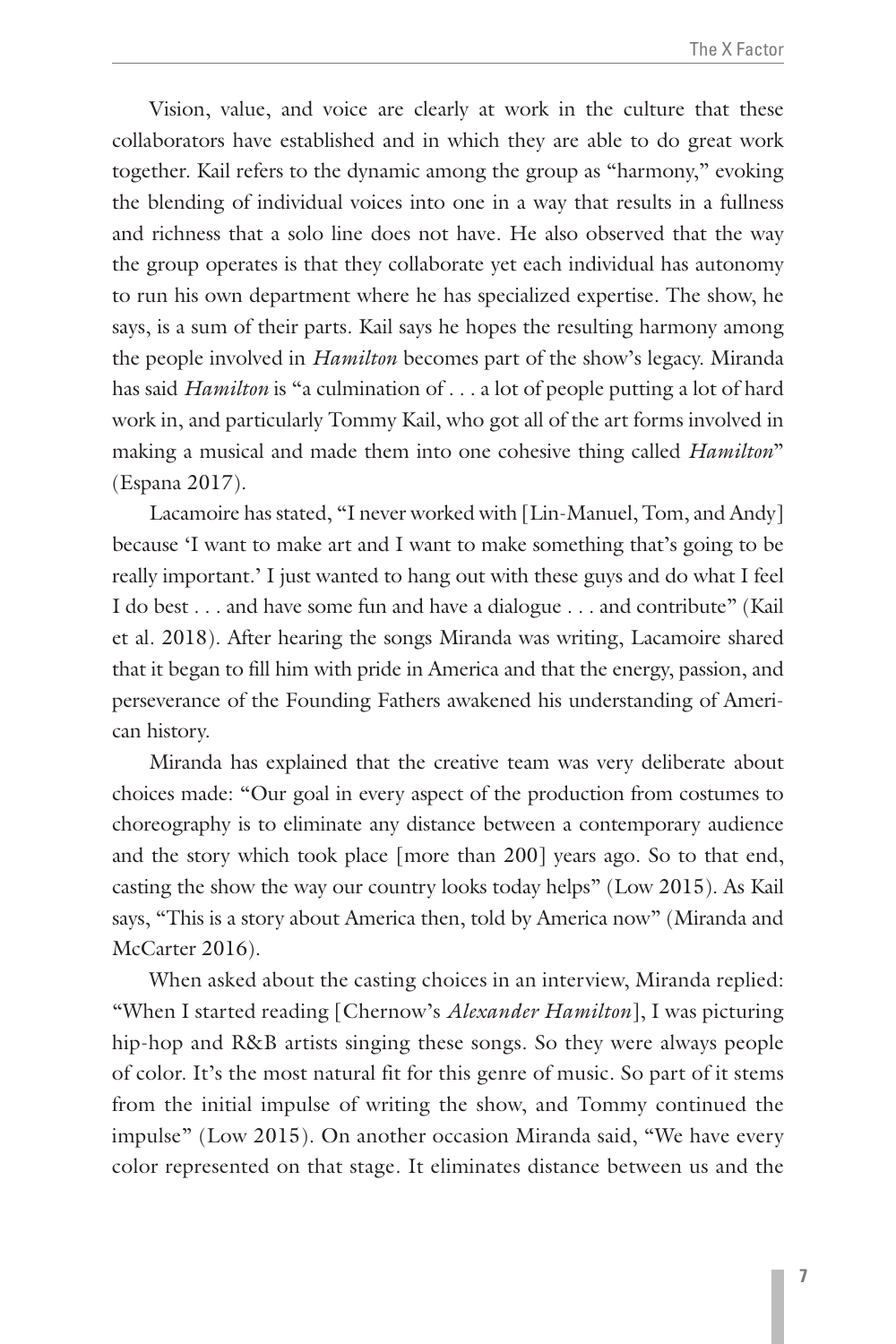story of our founders. It helps them feel more human to us, because it's what our country looks like now" (Ball and Reed 2016). The actor Daveed Diggs, who originated the dual roles of Thomas Jefferson and the Marquis de Lafayette and won a Tony Award for his performances, explains, "*Hamilton* allows us to see ourselves as part of history that we always thought we were excluded from. . . . Rap is the voice of the people of our generation, and of people of color, and just the fact that it exists in this piece, and is not commented upon, gives us a sense of ownership" (Mead 2015).

To convey the vision of *Hamilton* to a new company that will perform the show around the world, Kail said that by helping the cast members understand the storytelling—the where and why of a certain idea—they catch the vision and bring their A game to the performance: "Everybody onstage and offstage in this company is working at the absolute top of their game" (Espana 2017).

Valuing one another is an element of the group's culture. It's been observed about Kail that he cares about people. It comes through in many ways. He gets to know the actors offstage so he can adapt to the way each actor is wired. Kail has said, "My job is to try to create an environment where the writer can feel nurtured and supported and alive . . . and find other people . . . to try to realize the show" (Espana 2017). He refuses to work with people who are not kind. He has said, "There are a lot of talented people in the world" and "you can find talented people who are kind and good and decent" (Jennings 2015). He observed how respectful the people he works with are to one another and that each of them believes "you can develop something of high quality without acrimony or raising your voice" (Kail et al. 2018). One of Kail's rules is he doesn't raise his voice. "I'm gonna ask [actors] to do things they don't wanna do," he says. "So I'm gonna be transparent with them. I'm in the business of really sensitive people with a lot of feelings. If I can make them feel safe, I can make them feel their best" (Jennings 2015).

Making sure everyone has a voice to express their opinions and ideas is another essential element of the culture cultivated by Kail as director. Miranda has stated about their meetings, "I'm more the editor than the writer—Alex will have 50 musical ideas, Andy will have 50 staging ideas, and Tommy and I will sift [through them]" (Miranda and McCarter 2016). He says, "We respond to each other's energy in a way that's really positive" (Kail et al. 2018). Kail has a way of cultivating an environment where the best ideas emerge.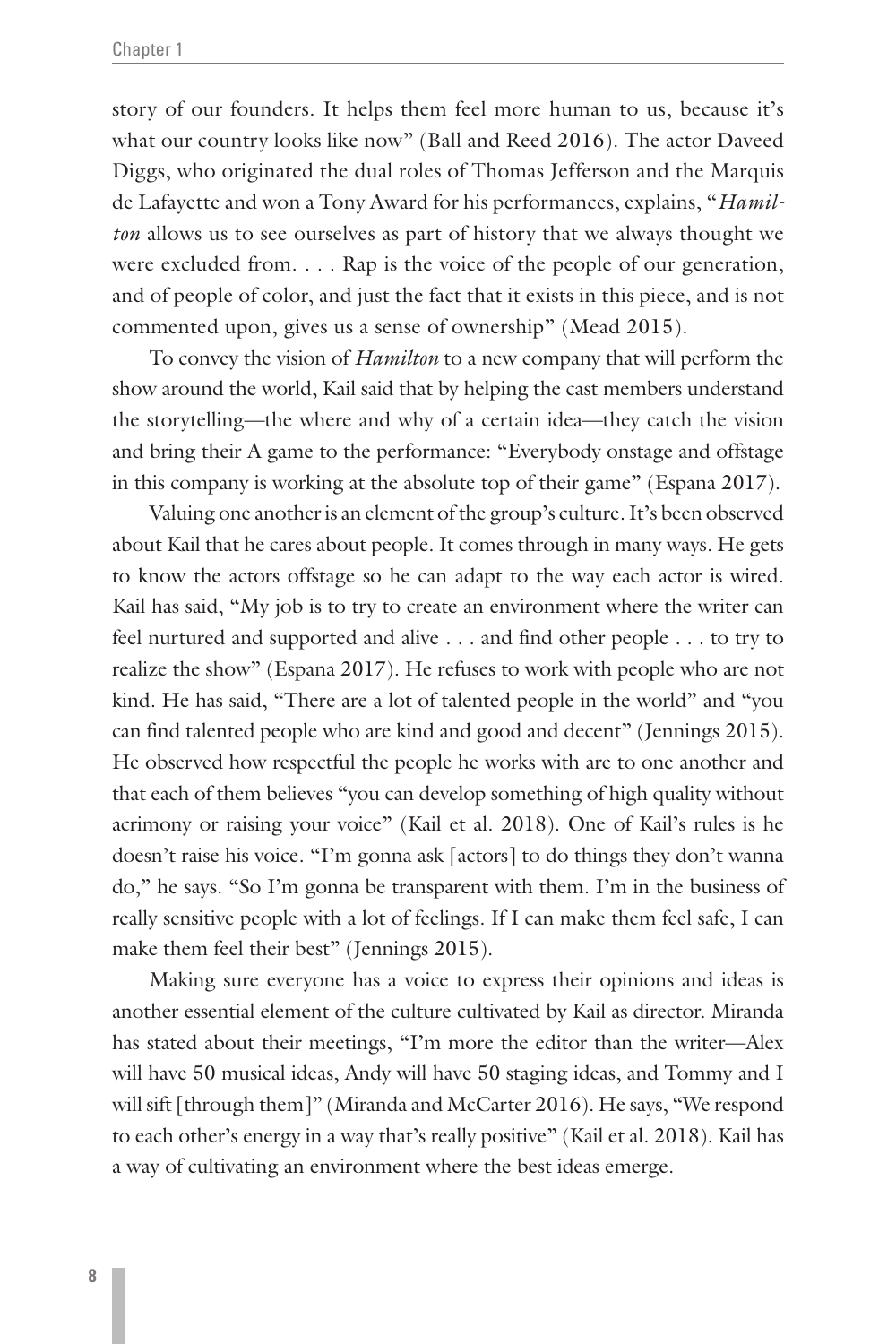The group also recognizes that their best work is influenced by a wide variety of ideas. Their attitude is to bring in all the ideas and then sort through them together to find the best. Some of the many influences reflected in *Hamilton* include lyrics from hip-hop numbers; the works of Stephen Sondheim and Rodgers and Hammerstein; elements of choreography by Jerome Robbins; Broadway shows including *Rent*, *Fiddler on the Roof*, *Sweeney Todd*, *Evita*, *Chicago*, *Gypsy*, and *Oklahoma*; and films like *The Matrix* and *Ratatouille*.

Reflecting on giving people a voice, Kail said that it's important to make people feel safe so they will share their ideas, and then to consider everyone's ideas. He pointed out that collaboration has much to do with having a person's contribution recognized and heard, adopting a posture of "Maybe. Let me see [what you had in mind]" rather than "No." Doing so "opens the door to possibility that doesn't exist when you already have the idea locked in your mind as to what it has to be" (Kail et al. 2018). He believes that giving people a voice is what *Hamilton* does for everyone involved.

Lacamoire summed up the contrast between isolation and connection, and how connection affects him: "A lot of what we do can be so solitary . . . When we get in a room and they finally get to hear [what I've been working on] and it sparks something . . . even if it starts that dialogue, that's what I live for . . . that's why I do theater, it's to be able to get in a room with other people and not be alone, and to be able to talk and have that link" (Kail et al. 2018).

# **Connection and Sustainable Superior Performance**

Connection among the group of individuals who brought *Hamilton* to life sparked a creative energy that propelled the show to the pinnacle of success. It is now recognized as the most successful musical of the modern Broadway era.

*Hamilton* received a record 16 Tony Award nominations and won the categories Best Book of a Musical, Best Score, Best Orchestrations, Best Choreography, Best Costume Design of a Musical, Best Lighting Design of a Musical, Best Leading Actor in a Musical, Best Featured Actor in a Musical, Best Featured Actress in a Musical, Best Direction of a Musical, and, the most coveted award, Best Musical. It also received the 2016 Pulitzer Prize for Drama and the Grammy for Best Musical Theater Album.

*Hamilton* is connecting with people across differences of race and age. Kail has spoken of being surprised at how young the fans can be. I've seen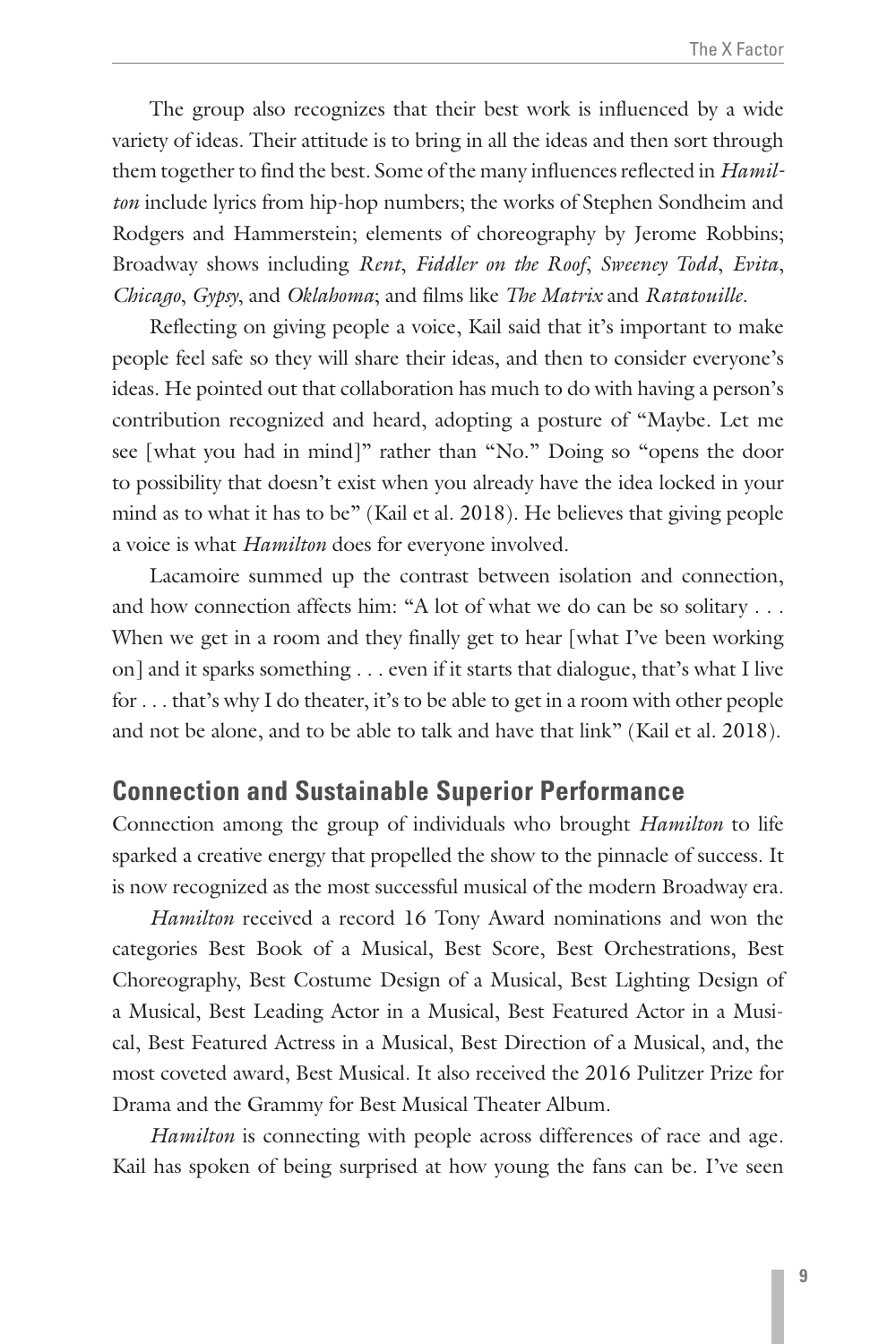that too. A Korean-American friend told us that when her son was nine years old, he would spend school recess with his friends learning and memorizing lyrics to some of the songs. Soon his six-year-old brother was singing along.

Another indicator of the broad appeal of *Hamilton*, the kindness of the people in the cast, and the type of connector Lin-Manuel Miranda is came in early spring 2020. As Americans were coming to grips with how social distancing measures to slow the spread of COVID-19 had upended normal life and upcoming plans they may have had, actor John Krasinski started recording a weekly 15-minute show from his home called "SGN" (short for Some Good News). He described the show, which he posted on YouTube, as "a news show dedicated entirely to good news" at a time when "somehow the human spirit came through and found a way to blow us all away" despite people going through so much change, anxiety, and isolation (Krasinski 2020a).

Krasinski had learned of a nine-year-old girl named Aubrey whose exciting birthday plans to see a performance of *Hamilton* in Florida had been dashed. And so, in SGN's second episode, Krasinski and his wife, actress Emily Blunt, surprised her with a video call. When asked how much of a *Hamilton* fan she was on a scale of 1 to 10, Aubrey answered, "a million." They promised to send the superfan and her mom to New York City to see *Hamilton* when it reopened on Broadway (Krasinski 2020b).

But the biggest surprise was still to come when Lin-Manuel Miranda popped onto the screen. The young girl's response was priceless: her eyes opened extra wide and her hands flew up to her face covering her mouth, which had dropped open in shock.

"Hi, Aubrey. How are you?" said Miranda. "I'm sorry you didn't get to see *Hamilton*. I'm so glad to meet you." She was too stunned to reply.

Soon more members of *Hamilton*'s original Broadway cast joined the video call, serenading her with the opening number from their own homes. Since Aubrey couldn't go to the theater to see the show, they brought a bit of the show to her. As the song finished, performers called out "Happy Birthday, Aubrey. We love you!" In the first month, that episode had more than 12 million views on YouTube (Krasinski 2020b).

Extending *Hamilton* out to young people who might not have the opportunity to see the show otherwise, Miranda and *Hamilton* producer Jeffrey Seller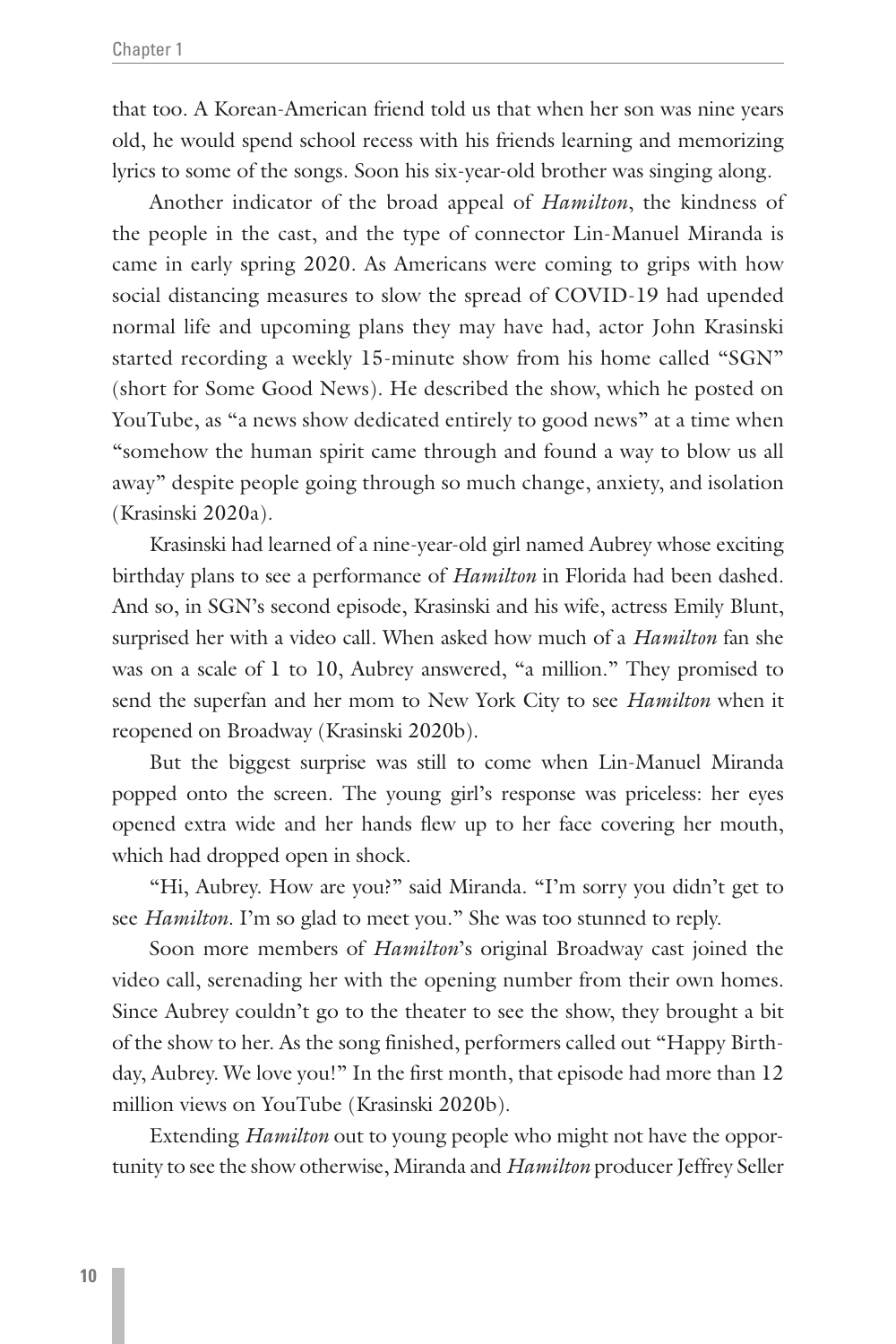partnered with the Gilder Lehrman Institute of American History and the Rockefeller Foundation in 2015 to create the *Hamilton* Education Program (often referred to as "EduHam"). The program, designed to integrate the study of American history with the performing arts, incorporates material about Alexander Hamilton and America's founding into classroom studies and culminates in students going to the theater for a special performance of the show. Begun in New York City, to date, more than 160,000 students from almost 2,000 Title I-eligible high schools across the United States have taken part in the program (Dembin 2017; American Theatre Editors 2020).

Even the temporary closure of theaters due to the COVID-19 pandemic did not slow down *Hamilton*'s momentum and continued success. In June 2016, director Tom Kail spent three days filming the show's original Broadway cast: Two full performances were recorded in front of a live audience; 13 additional audience-less numbers were captured via Steadicam, crane, and dolly (Lee 2020). The resulting film was then acquired by the Disney corporation and initially intended to release in October 2021 in movie theaters. However, in light of the pandemic, Disney moved the release date up dramatically—to July 3, 2020—and made the decision to release it digitally, on the Disney+ platform. On the movie's opening weekend, there were more than 2 million tweets about *Hamilton* and U.S. downloads of the Disney+ app increased by 72 percent (Katz 2020). About the film, Disney executive chairman Bob Iger said, "In this very difficult time, this story of leadership, tenacity, hope, love, and the power of people to unite against adversity is both relevant and inspiring" (Paulson 2020).

The leaders who developed *Hamilton* care about people and cultivated a culture of connection. In examining how the team members communicate, collaborate, and cooperate, we see the influence a connection culture can have in bringing out the best in individuals, as well as the group as a whole.

# **Connection: The X Factor That Brings Out the Best**

Group cultures, including the cultures of teams, departments, and organizations, can be viewed as either having the effect of connecting people or isolating them. Why do leaders need to care whether the individuals they are responsible for leading are connected? Research has found that social connection is a primal human need that appears to improve the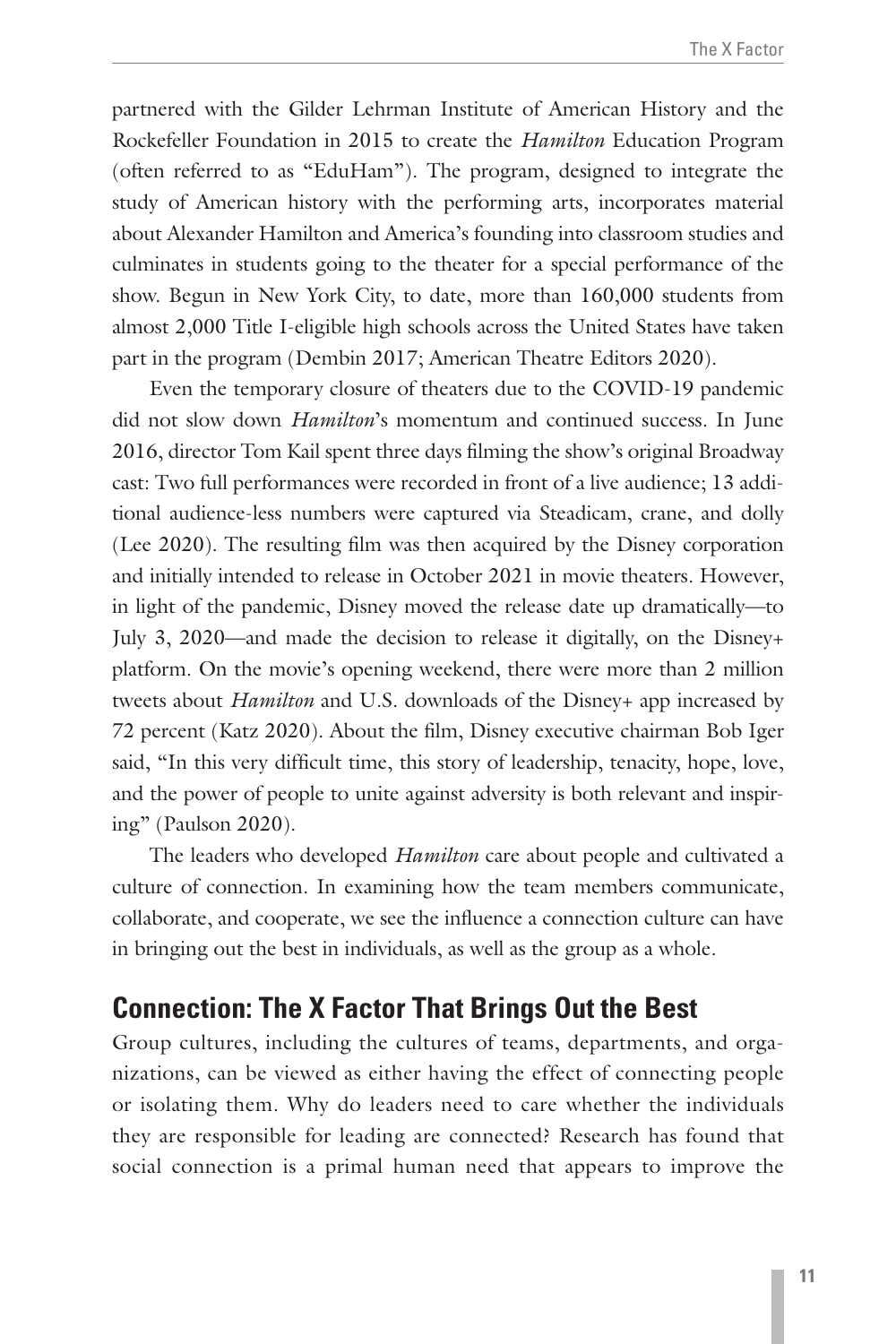performance of the body's cardiovascular, endocrine, and immune systems (Uchino et al. 1996). Viewed from the opposite side, research has shown that lacking sufficient connection is associated with a host of negative outcomes including poorer cognitive performance, impaired executive control and self-regulation, decreased sleep quality, lower levels of self-rated physical health, more intense reactions to negatives and less uplift from positives, greater feelings of helplessness and threat, substance abuse, depressive symptoms, and suicidal ideation (reviewed in Cacioppo and Patrick 2008). Employees who feel regularly left out, lonely, or out of the loop are not going to be able to do their best work and may not wish to.

In the research my colleagues and I conducted, we found that isolation typically results from excessive control behaviors or from excessive busyness and indifference to the human need for connection. Cultures that connect people (which we have termed "connection cultures" or "cultures of connection") are best for individual well-being and for helping organizations thrive. Specifically, cultures that intentionally connect people to their work, their colleagues, and the organization as a whole convey several performance advantages upon those organizations, including a cognitive advantage that makes people smarter and more creative, higher employee engagement, tighter strategic alignment, better decision making, a higher rate of innovation, and greater agility and adaptability to cope with faster changes taking place today. These benefits combine to provide a significant performance and competitive advantage.

# **How About You?**

To appreciate the importance of culture in the workplace, consider your own experiences. During the course of your career, have you experienced times when you were eager to get to work in the morning, you were so immersed in your work that the hours flew by, and by the end of the day you didn't want to stop working? What was it about the job that made you feel that way?

How about the opposite? Have you experienced times when you struggled to get to work in the morning, the hours passed ever so slowly, and by the end of the day you were exhausted? Again, what was it about the job that made you feel that way?

If you are like most people, you've experienced those extremes during your career. I have too. As I reflected on my experiences, I realized I hadn't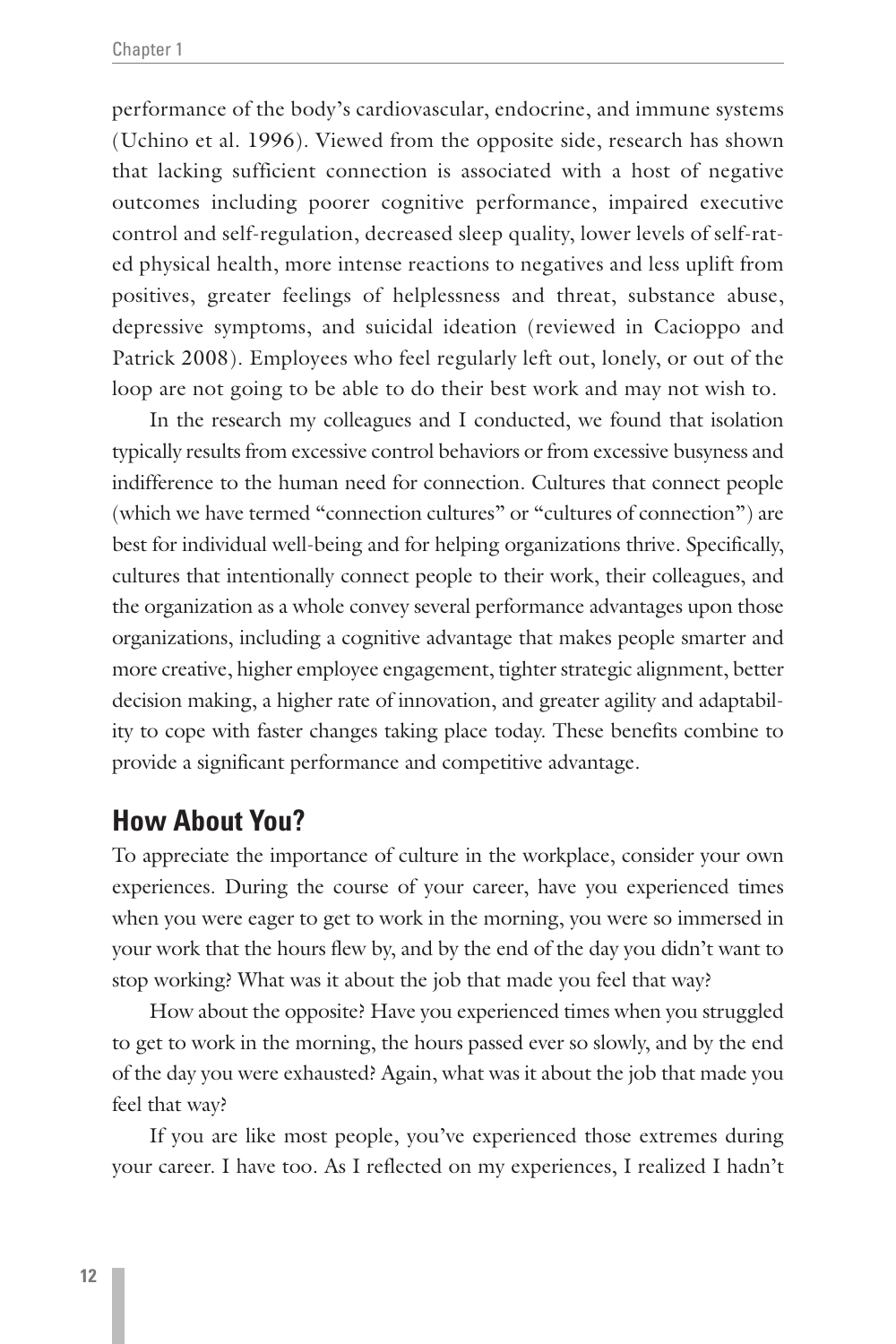changed—the culture I was in was either energizing me or draining the life out of me.

Thus, I began a quest to identify the elements of workplace cultures that help people and organizations thrive for sustained periods of time. When the practices my team and I developed to boost employee engagement contributed to doubling our business's revenues during the course of two and a half years, I knew we were on to something. A few years later, I left a career on Wall Street to devote my full attention to understanding group culture so I could help others improve the cultures they were in. In this book, I'll share what my colleagues and I have learned during nearly 20 years focusing on this topic.

*Connection Culture* provides a new way of thinking about leadership and organizational culture. In the pages ahead, you will learn about this new approach and discover how to tap into the power of human connection.

# **Making It Personal**

- $\checkmark$  Reflect on a time when you were energized by your work. What factors were present that contributed to your energy?
- $\checkmark$  Reflect on a time when your work felt draining. What factors were present that contributed to your fatigue or your feelings of being burned out?
- $\checkmark$  How would you describe the current culture you're in? Does it draw you in and connect you with your colleagues and the organization, or does it push you away and leave you feeling disconnected? Have changes occurred since the COVID-19 pandemic began that have affected your energy?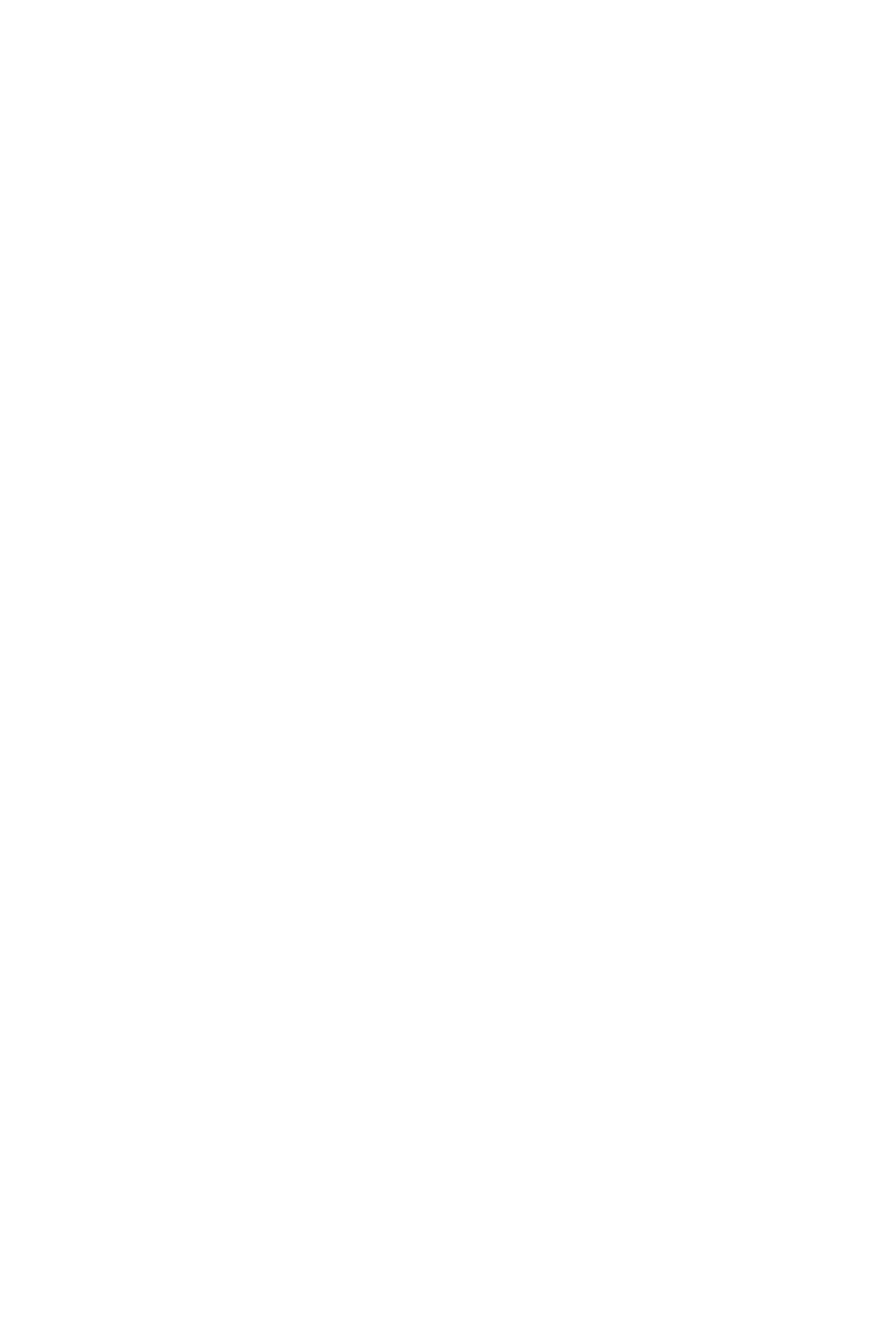# <span id="page-30-0"></span>References

# Introduction to the 2nd Edition

- Cigna. 2020. "Loneliness and the Workplace: 2020 U.S. Report." multivu.com /players/English/8670451-cigna-2020-loneliness-index.
- Gawande, A. 2020. "Amid the Coronavirus Crisis, a Regimen for Reentry." *New Yorker*, May 13. newyorker.com/science/medical-dispatch/amid-the-coronavirus -crisis-a-regimen-for-reentry.
- Holt-Lunstad, J. 2017. "The Potential Public Health Relevance of Social Isolation and Loneliness: Prevalence, Epidemiology, and Risk Factors." *Public Policy & Aging Report*, September. ncbi.nlm.nih.gov/pmc/articles/PMC5598785/pdf /nihms840818.pdf.
- Holt-Lunstad, J., T. Robles, and D. Sbarra. 2017. "Advancing Social Connection as a Public Health Priority in the United States." *American Psychologist*, September 1. academic.oup.com/ppar/article/27/4/127/4782506.
- Holt-Lunstad, J., T.B. Smith, and J.B. Layton. 2010. "Social Relationships and Mortality Risk: A Meta-Analytic Review." *PLoS Medicine*, July 7. journals.plos .org/plosmedicine/article?id=10.1371/journal.pmed.1000316.
- Holt-Lunstad, J., T.B. Smith, M. Baker, T. Harris, and D. Stephenson. 2015. "Loneliness and Social Isolation as Risk Factors for Mortality: A Meta-Analytic Review." *Perspectives on Psychological Science*, October 2. journals.sagepub.com /doi/abs/10.1177/1745691614568352.
- Kenner, R. dir. 2018. *Influenza 1918*. PBS American Experience Films, January 2. pbs.org/wgbh/americanexperience/films/influenza.
- Kirzinger, A., A. Kearney, L. Hamel, and M. Brodie. 2020. "KFF Health Tracking Poll - Early April 2020: The Impact Of Coronavirus On Life In America." Kaiser Family Foundation, April 2. kff.org/coronavirus-covid-19/report/kff -health-tracking-poll-early-april-2020.
- *New York Times*. 2020a. "Coronavirus in the U.S.: Latest Map and Case Count." Last modified July 16, 2020. nytimes.com/interactive/2020/us/coronavirus -us-cases.html.
- *New York Times*. 2020b. "Coronavirus Map: Tracking the Global Outbreak." Last modified July 16, 2020. nytimes.com/interactive/2020/world/coronavirus -maps.html.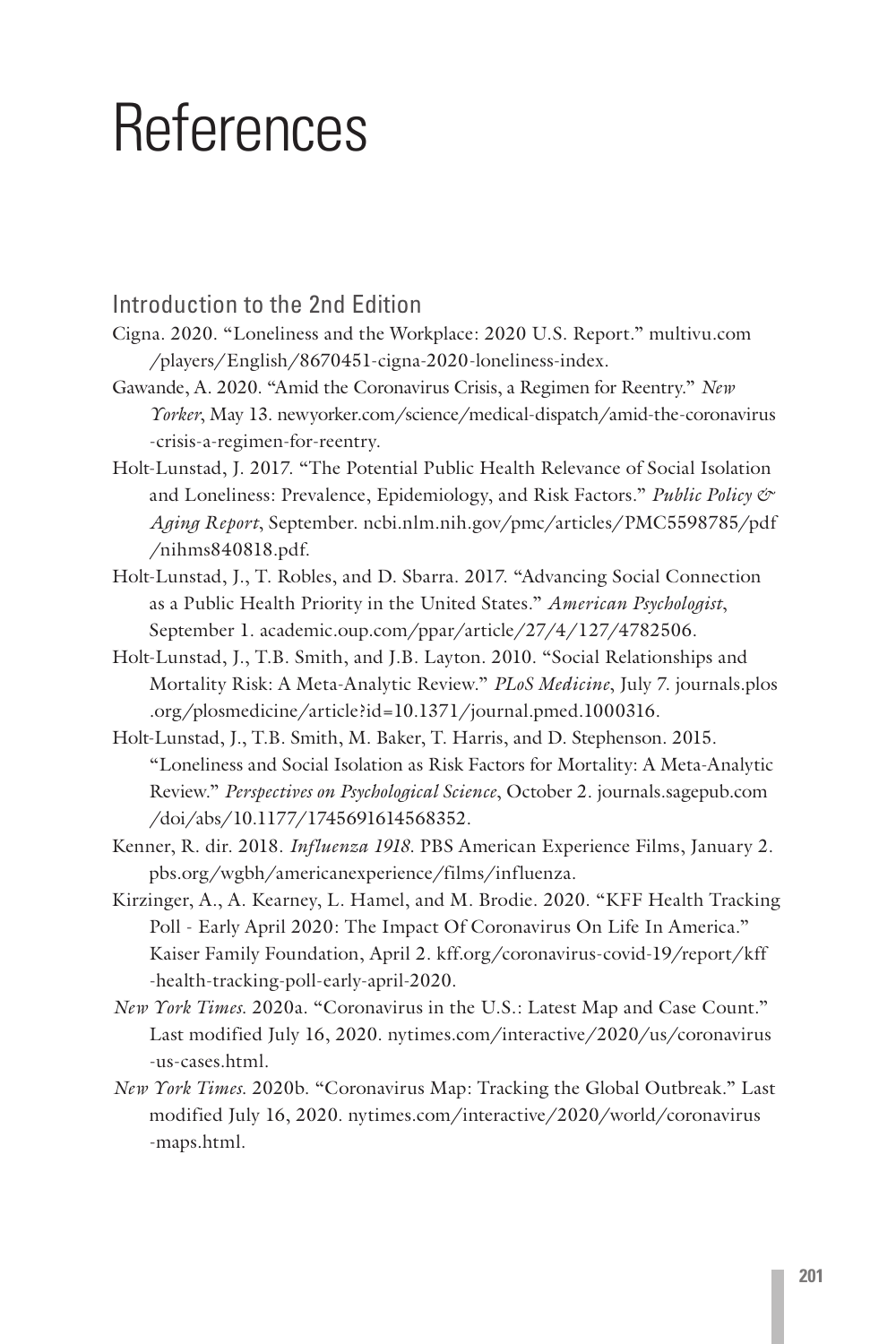- Ozcelik, H., and S. Barsade. 2017. "Work Loneliness and Employee Performance." *Academy of Management Proceedings,* October 5. journals.aom.org/doi/pdf /10.5465/ambpp.2011.65869714.
- Schwartz, N.D., B. Casselman, and E. Koeze. 2020. "How Bad Is Unemployment? 'Literally Off the Charts'" *New York Times*, May 8. nytimes.com/interactive /2020/05/08/business/economy/april-jobs-report.html.
- Stallard, M., and K. Stallard. 2020. "Connection Is Critical During the Coronavirus Pandemic." ATD Insights, April 8. td.org/insights/connection -is-critical-during-the-coronavirus-pandemic

- American Theatre Editors. 2020. "'Hamilton' Education Program Launches EduHam at Home." American Theatre, April 21. americantheatre.org/2020 /04/21/hamilton-education-program-launches-eduham-at-home.
- Ball, D., and J. Reed. 2016. "Lin-Manuel Miranda Immigrant Songs." *NEA Arts Magazine*, March 16. arts.gov/NEARTS/2016v1-telling-all-our-stories-arts -and-diversity/lin-manuel-miranda.
- Cacioppo, J.T., and W. Patrick. 2008. *Loneliness: Human Nature and the Need for Social Connection*. New York: W.W. Norton & Company.
- Dembin, R.M. 2017. "The Classroom Where It Happens." American Theatre, May 10. americantheatre.org/2017/05/10/the-classroom-where-it-happens.
- Espana, E., dir. 2017. *Hamilton: One Shot to Broadway*. Vision Films, DVD.
- Fierberg, R. 2019. "6 Things to Know Before You Go to Broadway's Freestyle Love Supreme." Playbill.com, September 29. playbill.com/article/6-things-to -know-before-you-go-to-broadways-freestyle-love-supreme.
- Grein, P. 2019. "Lin-Manuel Miranda's First Tony Awards Win: Looking Back at His Big 2008 Moment." Billboard.com, June 10. billboard.com/articles/news /awards/8513535/lin-manuel-miranda-first-tony-award-2008.
- Handy, B. 2018. "The Supercalifragilistic Lin-Manuel Miranda." *Vanity Fair*, Holiday 2018/2019, 74–83.
- Harrison, K. 2018. *Lin-Manuel Miranda: Composter, Actor, and Creator of Hamilton*. New York: Enslow Publishing.
- Jennings, S. 2015. "Notes from the Guy Backstage—Thomas Kail ('99) Returns to Campus." *Methods Magazine*, November 20. method-magazine.com/art/2015 /11/14/ii2mcxhg2yv3bkoh6d3fnkswbg352l.
- Jensen, E. 2018. "Kennedy Center Honors 2018: Cher Receives Hilarious Tribute From Whoopi Goldberg, More Highlights." USAToday.com, December 3. usatoday.com/story/life/people/2018/12/03/kennedy-center-honors-2018 -kelly-clarkson-reba-mcentire-cher-hamilton-lin-manuel-miranda/2188095002.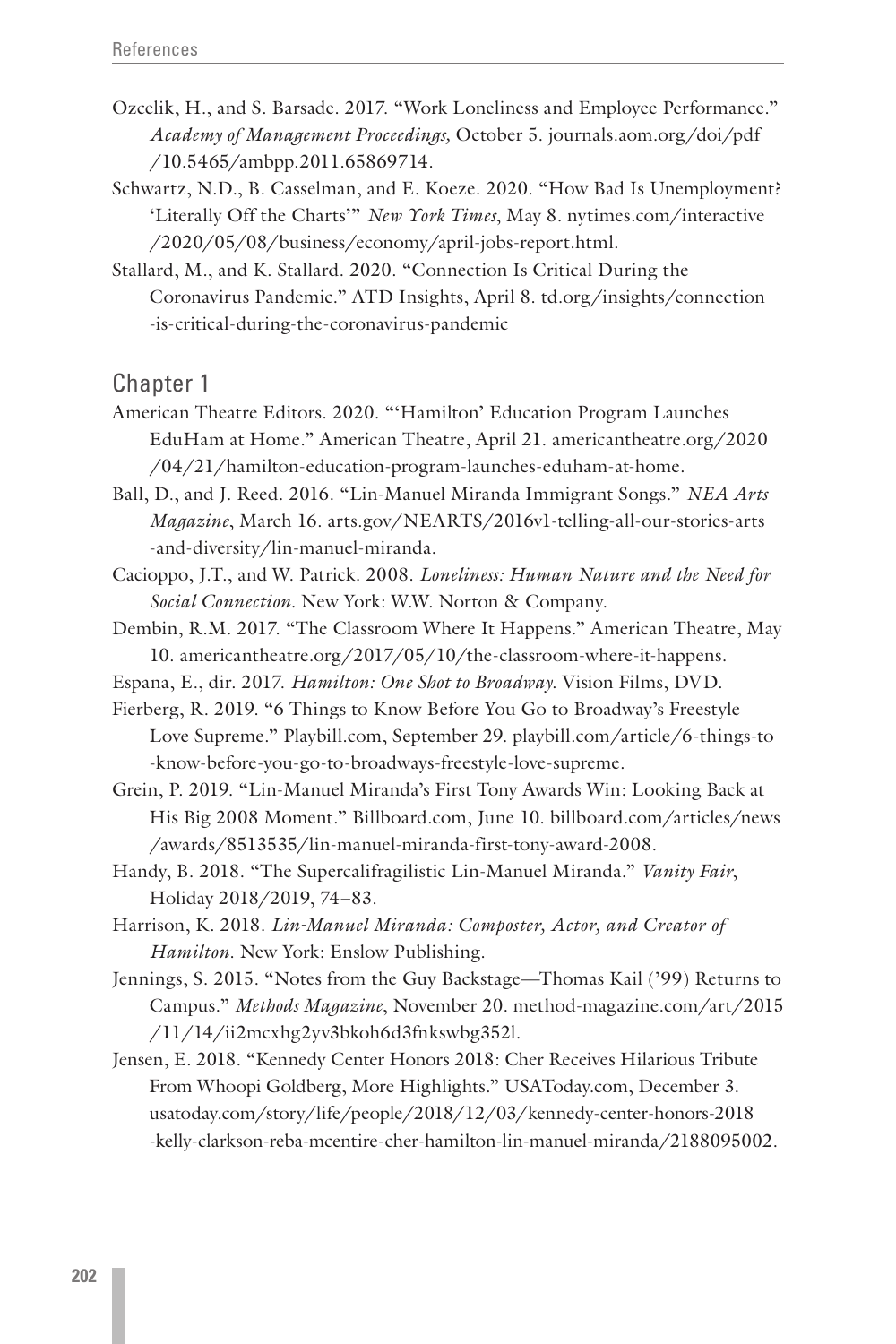- Kail, T., A. Blankenbuehler, A. Lacamoire, and L.-M. Miranda. 2018. "'Hamilton' Creators on Crafting a Revolutionary Musical: Full Interview." Interview by John Dickerson. CBS This Morning video, December 20, 2018. youtube.com /watch?reload=9&v=yCEtUP5w5Y0.
- Katz, B. 2020. "What Disney's Execs Are Saying About 'Hamilton' Behind the Scenes." *Observer*, July 10. observer.com/2020/07/hamilton-viewership-disney -plus-subscribers.
- Krasinski, J. 2020a. "Some Good News with John Krasinski Ep. 1." Some Good News, Episode 1, March 29, 2020. youtube.com/watch?v=F5pgG1M\_h\_U.
- Krasinski, J. 2020b. "Hamilton Cast Zoom Surprise: Some Good News With John Krasinski (Ep. 2)." Some Good News, Episode 2. April 5, 2020. youtube.com /watch?v=oilZ1hNZPRM.
- Lee, A. 2020. "Bringing 'Hamilton' to the Screen: Filming is Easy, Editing's Harder." *Los Angeles Times*, July 2. latimes.com/entertainment-arts/movies /story/2020-07-02/hamilton-movie-disney-changes.
- Low, D. 2007. "Scaling the Heights." *Wesleyan University Magazine*, June 20. magazine.blogs.wesleyan.edu/2007/06/20/scaling-the-heights.
- Low, D. 2015. "A Musical Revolution on Broadway." *Wesleyan University Magazine*, December 7. magazine.blogs.wesleyan.edu/2015/12/07/a-musical-revolution -on-broadway.
- McCarter, J. 2016. "Why Hamilton Matters." BuzzFeedNews.com, April 10. buzzfeednews.com/article/jeremymccarter/saving-america-from-itself.
- Mead, R. 2015. "All About the Hamiltons." *The New Yorke*r, February 9. newyorker .com/magazine/2015/02/09/hamiltons.
- Miranda, L., and J. McCarter. 2016. *Hamilton: The Revolution*. New York: Grand Central Publishing.
- Paulson, M. 2019. "Lin-Manuel Miranda's 'Freestyle Love Supreme' Is Coming to Broadway." *New York Times*, June 18. nytimes.com/2019/06/18/theater/lin -manuel-miranda-freestyle-love-supreme-broadway.html.
- Paulson, M. 2020. "'Hamilton' Movie Will Stream on Disney Plus on July 3." *New York Times*, May 12. nytimes.com/2020/05/12/movies/hamilton-movie -disney-plus.html.
- Rugg, J.E. 2018. "The Connection Value Chain: Impact of Connection Culture and Employee Motivation on Perceived Team Performance." PhD dissertation, Biola University.
- Uchino, B.N., J.T. Cacioppo, and J.K. Kiecolt-Glaser. 1996. "The Relationship Between Social Support and Physiological Processes: A Review With Emphasis on Underlying Mechanisms and Implications for Health." *Psychological Bulletin* 119(3): 488–531.
- Winfrey, O. 2017b. "This Is Us: Oprah Talks With Lin-Manuel Miranda About America at its Best." *O, The Oprah Magazine*, May.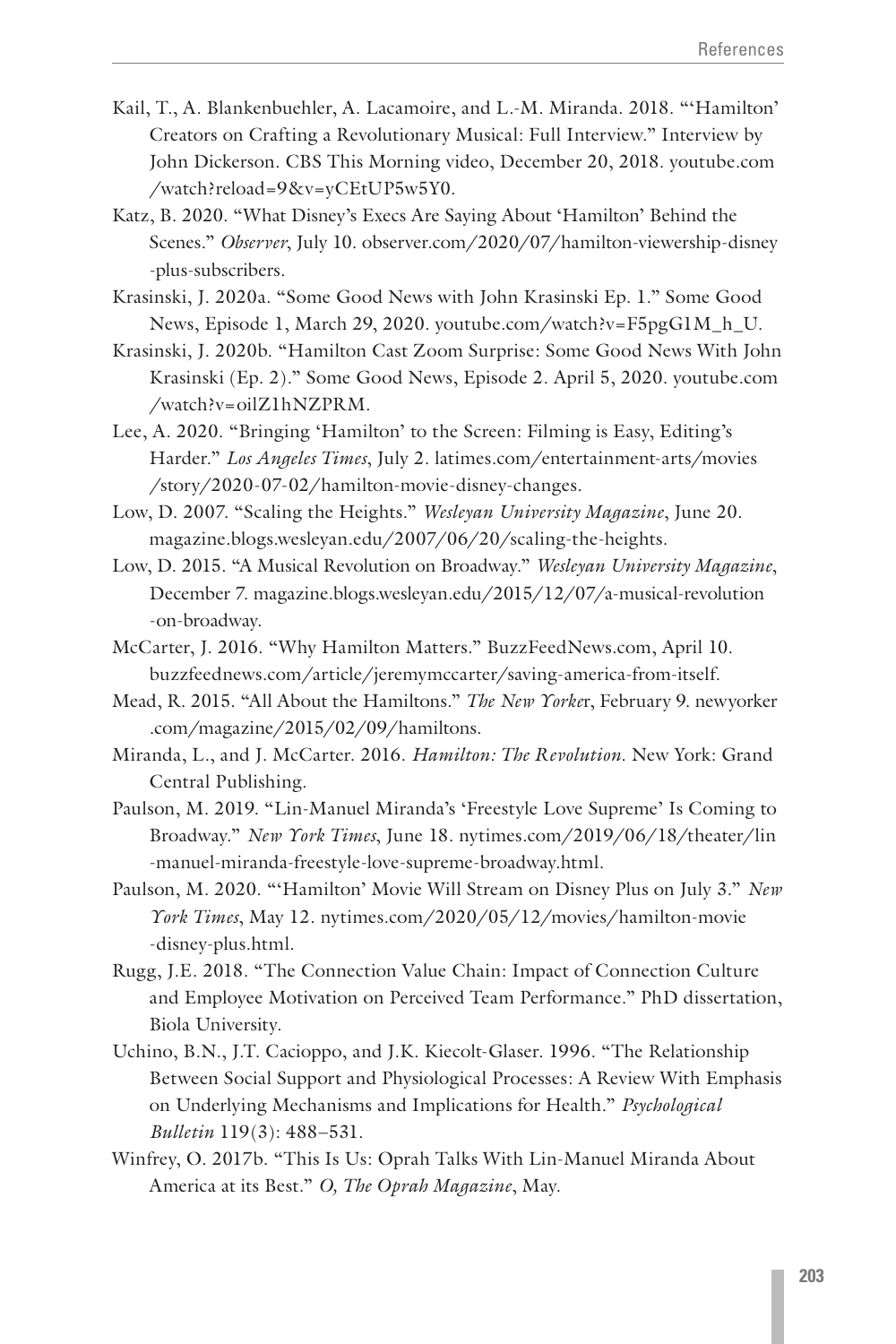- Amabile, T., and S. Kramer. 2011. *The Progress Principle: Using Small Wins to Ignite Joy, Engagement, and Creativity at Work*. Boston: Harvard Business Review Press.
- Berkman, L., and L. Syme. 1979. "Social Networks, Host Resistance and Mortality: A Nine-Year Study of Alameda County Residents." *American Journal of Epidemiology* 109(2): 186–204.
- Bloom J.R., S.L. Stewart, M. Johnson, P. Banks, and P. Fobair. 2001. "Sources of Support and the Physical and Mental Well-Being of Young Women With Breast Cancer." *Social Science and Medicine* 53(11): 1513–1524. sciencedirect .com/science/article/abs/pii/S0277953600004408.
- Clifton, J., and J. Harter. 2019. *It's the Manager: Gallup Find the Quality of Managers and Team Leaders Is the Single Biggest Factor in Your Organization's Long-Term Success*. New York: Gallup Press.
- CLC (Corporate Leadership Council). 2004. *Driving Performance and Retention Through Employee Engagement*. Washington, DC: Corporate Executive Board.
- Csikszentmihalyi, M. 1990. *Flow: The Psychology of Optimal Experience*. New York: Harper & Row.
- Devine, D., P.A. Parker, R.T. Fouladi, and L. Cohen. 2003. "The Association Between Social Support, Intrusive Thoughts, Avoidance, and Adjustment Following an Experimental Cancer Treatment." *Psycho-oncology* 12(5): 453–462. ncbi.nlm.nih.gov/pubmed/12833558.
- Frankl, V. 1984. *Man's Search for Meaning: An Introduction to Logotherapy*. New York: Simon & Schuster.
- Fredrickson, B. 2003. "The Value of Positive Emotions." *American Scientist* 91(4): 330–335.
- Gallup. 2017. "State of the American Workplace." gallup.com/workplace/238085/ state-american-workplace-report-2017.aspx.
- Hallowell, E. 1999a. *Connect: 12 Vital Ties That Open Your Heart, Lengthen Your Life, and Deepen Your Soul*. New York: Pantheon.
- Hallowell, E. 1999b. "The Human Moment at Work." *Harvard Business Review*, January, 58–66.
- Institute for American Values. 2013. "Hardwired to Connect: The New Scientific Case for Authoritative Communities." New York: Commission on Children at Risk. americanvalues.org/catalog/pdfs/hwexsumm.pdf.
- "Kathryn Purvis Institute of Child Development." n.d. TCU College of Science and Engineering. child.tcu.edu.
- Kleiner, A. 2005. *Who Really Matters: The Core Group Theory of Power, Privilege and Success*. New York: Currency Doubleday.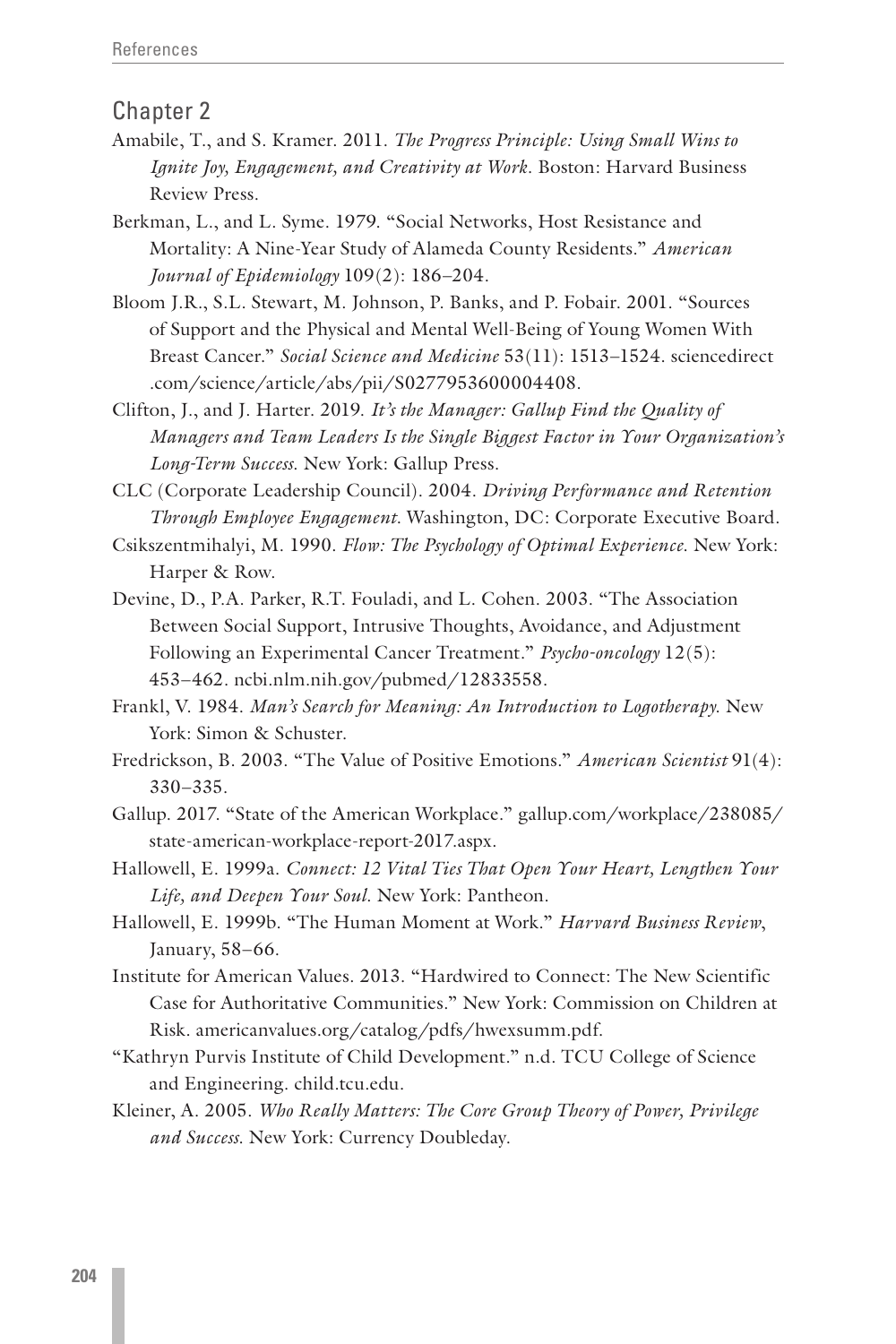- Lekander M., C.J. Fürst, S. Rotstein, H. Blomgren, and M. Fredrikson. 1996. "Social Support and Immune Status During and after Chemotherapy for Breast Cancer." *Acta Oncologica* 35(1): 31–37. 10.3109/02841869609098476.
- Levy, S. M., R.B. Herberman, T. Whiteside, K. Sanzo, J. Lee, and J. Kirkwood. 1990. "Perceived Social Support and Tumor Estrogen/Progesterone Receptor Status as Predictors of Natural Killer Cell Activity in Breast Cancer Patients." *Psychosomatic Medicine* 52(1): 73–85. psycnet.apa.org/ record/1990-20194-001.
- Lieberman, M. 2013. "The Social Brain and Its Superpowers: Matthew Lieberman, PhD at TEDxStLouis." TEDx Talks, video, October 7, 2013. youtube.com /watch?v=NNhk3owF7RQ.
- Magner, E. 2017. "Why Your Relationships May Be Key to Your Longevity." WellandGood.com, December 11. wellandgood.com/good-advice/relationships -friends-longevity-telomeres.
- Maslow, A.H. 1943. "A Theory of Human Motivation." *Psychological Review* 50:370–396.
- Rowe, J.W., and R.L. Kahn. 1998. *Successful Aging*. New York: Pantheon.
- Ryan, R., and E. Deci. 2001. "On Happiness and Human Potentials: A Review of Research on Hedonic and Eudaimonic Well-Being." *Annual Review of Psychology* 52:141–166.
- Sapolsky, R. 2008. *Stress: Portrait of a Killer. Documentary*. National Geographic Television and Stanford University, September 24.
- Schore, A. 2009. "Dr. Allan N. Schore." allanschore.com.
- Seligman, M. 2006. *Learned Optimism: How to Change Your Mind and Your Life*. New York: Vintage.
- Stallard, M.L. 2007. *Fired Up or Burned Out: How to Reignite Your Team's Passion, Creativity, and Productivity*. Nashville, TN: Thomas Nelson.
- Stallard, M.L. 2008. "The Connection Culture: A New Source of Competitive Advantage." ChangeThis. ceo801mstro0h2uinte.blob.core.windows.net /legacyassets/system/manifestos/pdfs/000/000/231/original/44.06 .ConnectionCulture.pdf.
- Tronick, E. 2009. "Still Face Experiment: Dr. Edward Tronick." UMass Boston, video, November 30, 2009. Excerpt from L. Hudson and J. Lovett. 2007. "Helping Babies From the Bench: Using the Science of Early Childhood in Court." Lovett Productions. youtube.com/watch?v=apzXGEbZht0.
- Zaff, J.F., and K.A. Moore. 2002. "Promoting Well-being Among America's Teens: An Executive Summary of Adolescent Development Research Reviews Completed for the John S. and James L. Knight Foundation." Child Trends, October. childtrends.org/wp-content/uploads/2002/10/Child\_Trends-2002 \_10\_01\_ES\_TeenWellbeing.pdf.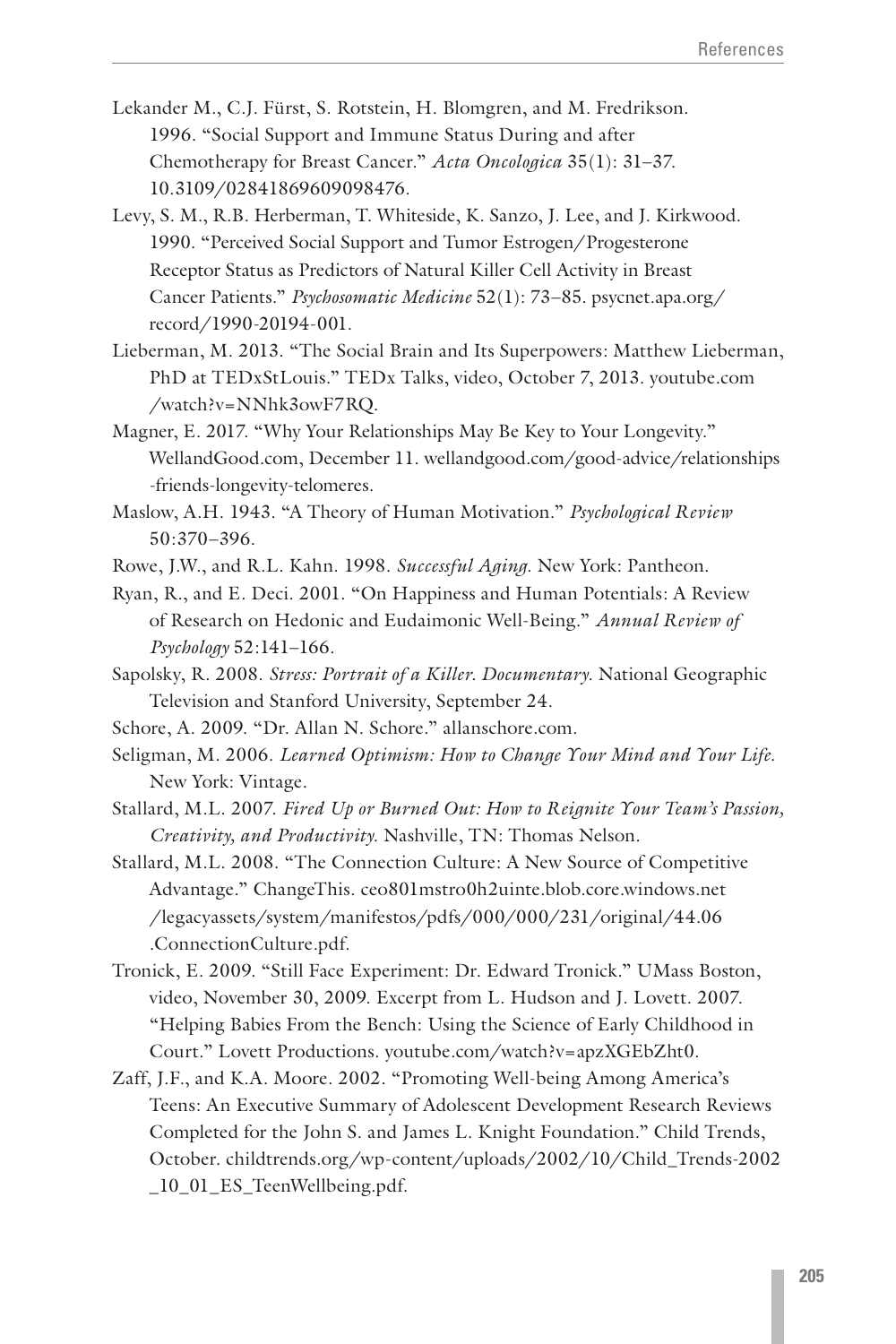- Covey, S. 1989. *Seven Habits of Highly Effective People*. New York: Simon & Schuster.
- Crabtree, L. (Southwest Airlines Communications Lead). 2019. Email to the author dated October 11.
- Deshpande, R. 2011. "The Ordinary Heroes of the Taj." *Harvard Business Review*, December, 119–123.
- Diversity Woman. 2014. "Dr. Frances Hesselbein: Leading with a Purpose." DiversityWoman.com, May 28. diversitywoman.com/dr-frances-hesselbeinleading-with-a-purpose.
- Hanessian, B., and C. Sierra. 2005. "Leading a Turnaround: An Interview With the Chairman of D&B." *McKinsey Quarterly*, May. mckinsey.com/insights/strategy /leading\_a\_turnaround\_an\_interview\_with\_the\_chairman\_of\_d\_and\_.
- Hatfield, E., J.T. Cacioppo, and R.L. Rapson. 1994. *Emotional Contagion*. New York: Cambridge University Press.
- Hesselbein, F. 2012. *More Hesselbein on Leadership*. San Francisco: Jossey-Bass.
- Kearns Goodwin, D. 1994. *No Ordinary Time: Franklin and Eleanor Roosevelt: The Home Front in World War II*. New York: Simon & Schuster.
- McCullough, D. 1991. *Brave Companions: Portraits in History*. New York: Prentice Hall.
- Mulcahy, A. 2012. Telephone conversation with the author on February 22.
- Peterson, C., and M.E.P. Seligman. 2004. *Character Strengths and Virtues: A Handbook and Classification*. Washington, DC: American Psychological Assoc.
- Rajgopaul, R. 2010. "Salute to Ratan Tata." Ramana's Musings Blog. April 8. rummuser.com/?p=3182.
- Stallard, M.L. 2007. *Fired Up or Burned Out: How to Reignite Your Team's Passion, Creativity, and Productivity*. Nashville, TN: Thomas Nelson.
- Tata Group. 2014. *The Tata Way*. Internal Publication.
- Tata. 2019. "About Us: Investors Section." tata.com/investors.

The National WWII Museum. 2012. "By the Numbers: Wartime Production." The National WWII Museum, New Orleans. enroll.nationalww2museum.org /learn/education/for-students/ww2-history/ww2-by-the-numbers/wartime -production.html.

- West, R. (Southwest Airline's Corporate Historian). 2014. Email to author dated June 11.
- Wooden, J. 1997. *Wooden: A Lifetime of Observations and Reflections on and off the Court*. New York: McGraw-Hill.

Chapter 4

Ackerlind, I., and J.O. Hornquist. 1992. "Loneliness and Alcohol Abuse: A Review of Evidence of an Interplay." *Social Science and Medicine* 34:405–414.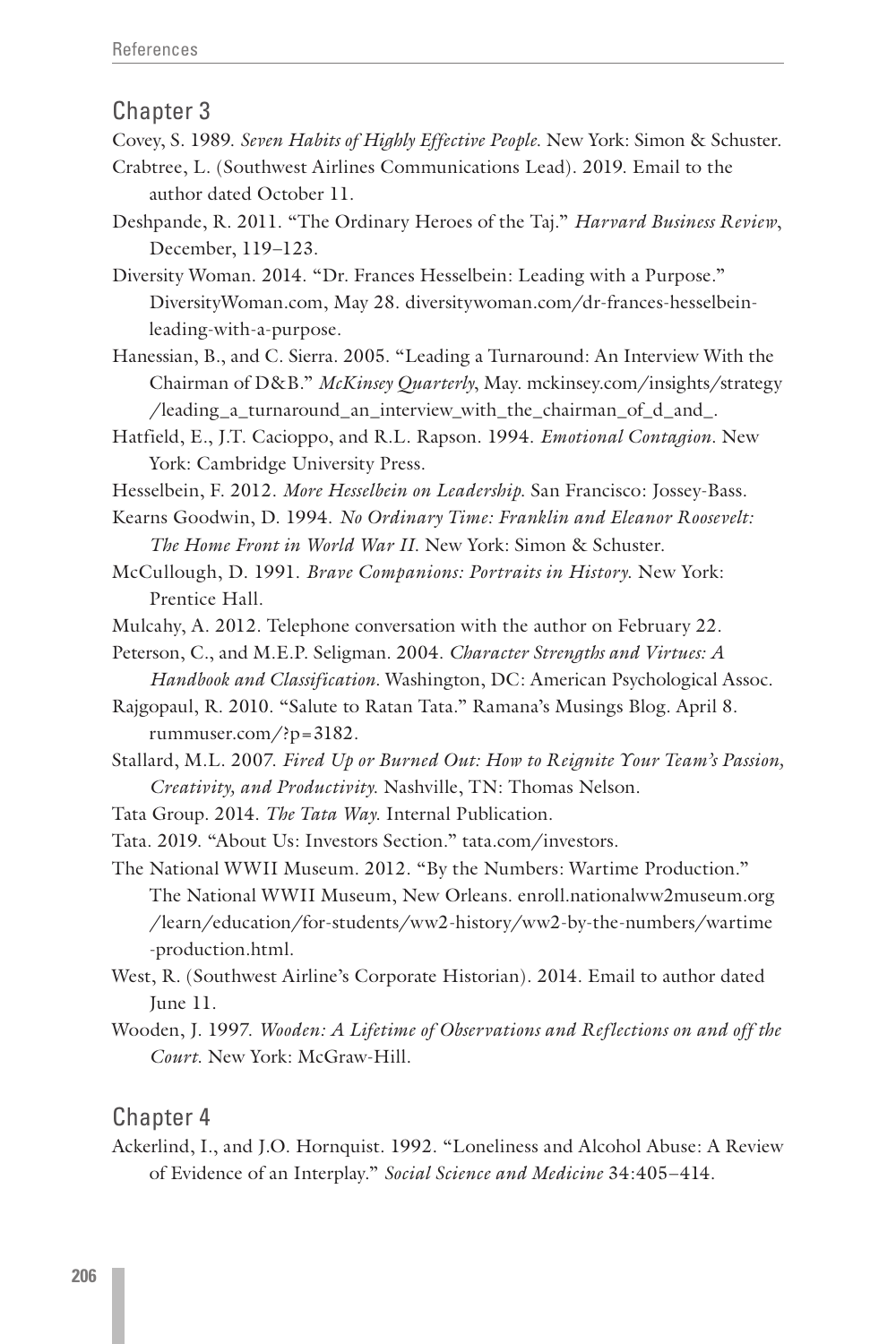- Ali, A., and T. Barnagarwala. 2018. "You Are Not the Only One: India Stares at Loneliness Epidemic." IndianExpress.com, April 29. indianexpress.com /article/express-sunday-eye/you-are-not-the-only-one-5154976.
- Anderson, G. 2010. "Loneliness Among Older Adults: A National Survey of Adults 45+." AARP, September 26. aarp.org/personal-growth/transitions/info-09 -2010/loneliness\_2010.html.
- Anderson, J. 2018. "The UK Is Sending Postal Workers Door to Combat Loneliness." QZ.com, October 16. qz.com/1424127/the-uk-is-sending-postal -workers-door-to-door-to-combat-loneliness.
- APA (American Psychological Association). 2010. "Stress in America: Stress and Gender." Press release, November 9. apa.org/news/press/releases/stress /2010/gender-stress.pdf.
- Baumeister, R.F., C.N. DeWall, N.J. Ciarocco, and J.M. Twenge. 2005. "Social Exclusion Impairs Self-Regulation." *Journal of Personality and Social Psychology* 88:589–604.
- Baumeister, R.F., J.M. Twenge, and C.K. Nuss. 2002. "Effects of Social Exclusion on Cognitive Processes: Anticipated Aloneness Reduces Intelligent Thought." *Journal of Personality and Social Psychology* 83:817–827.
- Berkman, L., and L. Syme. 1979. "Social Networks, Host Resistance and Mortality: A Nine-Year Study of Alameda County Residents." *American Journal of Epidemiology* 109(2): 186–204.
- Brooks, S.K., R.K. Webster, L.E Smith, L. Woodland, S. Wessely, N. Greenberg, G.J. Rubin. 2020. "The Psychological Impact of Quarantine and How to Reduce It: Rapid Review of the Evidence." *Rapid Review* 395(10227): 912–920. thelancet .com/journals/lancet/article/PIIS0140-6736(20)30460-8/fulltext.
- Bruhn, J.G., and S. Wolf. 1979. *The Roseto Story*. Norman: University of Oklahoma Press.
- Bryant, A. 2011. "Google's Quest to Build a Better Boss." *New York Times*, March 12. nytimes.com/2011/03/13/business/13hire.html.
- Cacioppo, J.T., and W. Patrick. 2008. *Loneliness: Human Nature and the Need for Social Connection*. New York: W.W. Norton & Company.
- Cai, J. 2018. "Loneliness: The Latest Economic Niche Opening Up in China." SouthChinaMorningPost.com, February 17. scmp.com/news/china/economy /article/2133317/loneliness-latest-economic-niche-opening-china.
- CDC (Centers for Disease Control & Prevention). 2012. "An Estimated 1 in 10 U.S. Adults Report Depression." CDC, April 20. cdc.gov/features/dsdepression.
- CDC (Centers for Disease Control & Prevention). 2013. "Strategic Direction for the Prevention of Suicidal Behavior: Promoting Individual, Family, and Community Connectedness to Prevent Suicidal Behavior." cdc.gov/ViolencePrevention/pdf /Suicide\_Strategic\_Direction\_Full\_Version-a.pdf.
- Census of Housing. 2011. "Historical Census of Housing Tables." U.S. Census Bureau, October 31. census.gov/hhes/www/housing/census/historic/livalone.html.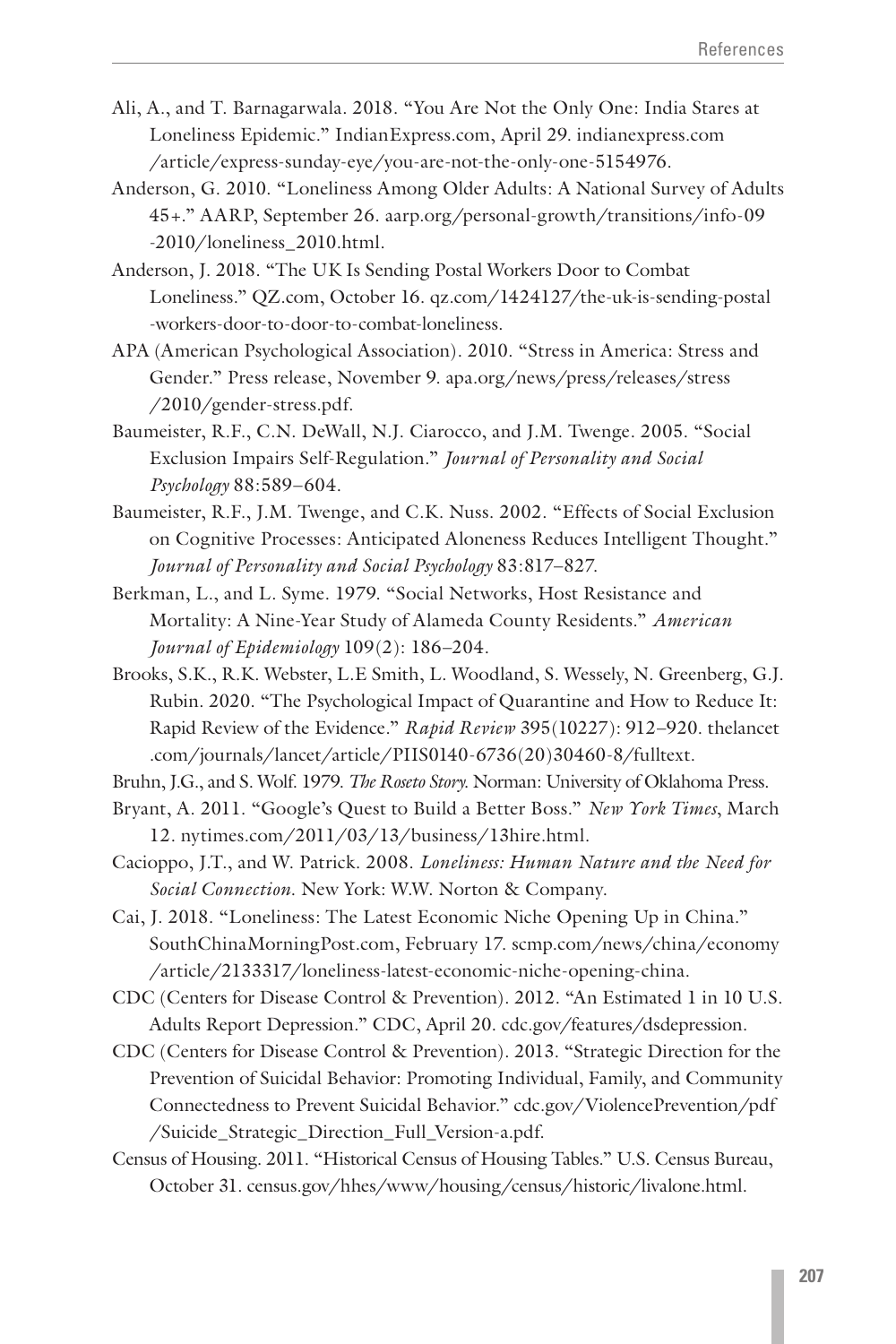- Cigna. 2018a. "New Cigna Study Reveals Loneliness at Epidemic Levels in America." May 1. cigna.com/newsroom/news-releases/2018/pdf/new-cigna-study-reveals -loneliness-at-epidemic-levels-in-america.pdf.
- Cigna. 2018b. "U.S. Loneliness Index: Survey of 20,000 Americans Examining Behaviors Driving Loneliness in the United States." multivu.com/players/English /8294451-cigna-us-loneliness-survey/docs/IndexReport\_1524069371598 -173525450.pdf.
- Cigna. 2020. "Loneliness and the Workplace: 2020 U.S. Report." multivu.com /players/English/8670451-cigna-2020-loneliness-index.
- Common Sense Media. 2016. "Plugged-In Parents: Attitudes, Behaviors and Role Models." Infographic, December 6. commonsensemedia.org/plugged-in-parents -of-tweens-and-teens-2016-infographic.
- Coric, D., and B.I. Murstein. 1993. "Eating Disorders." *The Journal of Treatment & Prevention* 1(1): 39–51.
- CT.gov. 2020. "Executive Orders." The Office of Governor Ned Lamont. portal.ct.gov /Office-of-the-Governor/Governors-Actions/Executive-Orders.
- Gladwell, M. 2008. *Outliers: The Story of Success*. New York: Little, Brown.
- Global Health Aging. 2016. "Breaking Down the Stigma of Loneliness in Denmark." GlobalHealthAging.com, July 3. globalhealthaging.org/2016/07 /03/breaking-down-the-stigma-of-loneliness-in-denmark.
- Goldsmith, S.K., T.C. Pellmar, A.M. Kleinman, and W.E. Bunny. 2002. *Reducing Suicide: A National Imperative*. Washington, DC: National Academy Press.
- Goleman, D. 2006. *Social Intelligence: The New Science of Human Relationships*. New York: Random House.
- Hallowell, E. 1999a. *Connect: 12 Vital Ties That Open Your Heart, Lengthen Your Life, and Deepen Your Soul*. New York: Pantheon.
- Hoffman, M. 2018. "Japan Struggles to Keep Loneliness at Arms' Length." JapanTimes.co.jp, November 10. japantimes.co.jp/news/2018/11/10/national /media-national/japan-struggles-keep-loneliness-arms-length/#.XdcN7C-ZOu5.
- Holt-Lunstad, J. 2017. "The Potential Public Health Relevance of Social Isolation and Loneliness: Prevalence, Epidemiology, and Risk Factors." Public Policy & Aging Report, September. ncbi.nlm.nih.gov/pmc/articles/PMC5598785/pdf /nihms840818.pdf.
- Holt-Lunstad, J., T. Robles, and D. Sbarra. 2017. "Advancing Social Connection as a Public Health Priority in the United States." *American Psychologist*, September 1. academic.oup.com/ppar/article/27/4/127/4782506.
- Holt-Lunstad, J., T.B. Smith, and J.B. Layton. 2010. "Social Relationships and Mortality Risk: A Meta-Analytic Review." *PLoS Medicine*, July 7. journals.plos. org/plosmedicine/article?id=10.1371/journal.pmed.1000316.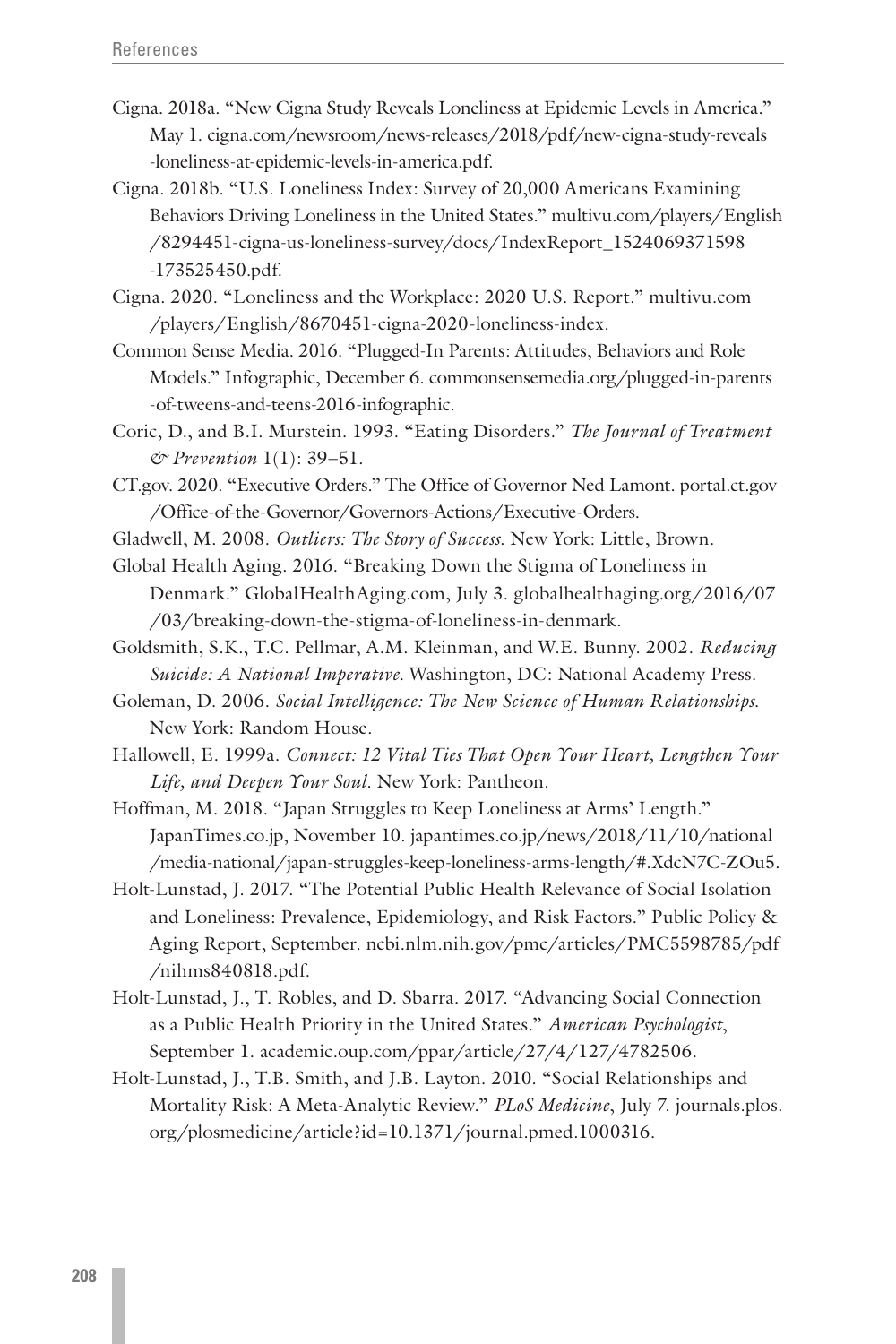- Holt-Lunstad, J., T.B. Smith, M. Baker, T. Harris, and D. Stephenson. 2015. "Loneliness and Social Isolation as Risk Factors for Mortality: A Meta-Analytic Review." Perspectives on Psychological Science, October 2. journals.sagepub .com/doi/abs/10.1177/1745691614568352.
- Hurley, D. 2013. "Grandma's Experiences Leave a Mark on Your Genes." *Discover*, June 11. discovermagazine.com/2013/may/13-grandmas-experiences-leave -epigenetic-mark-on-your-genes.
- Karen, R. 1990. "Becoming Attached." *The Atlantic*, February. theatlantic.com /magazine/archive/1990/02/becoming-attached/308966.
- Kiltz, R. 2019. Emails with the author and Katharine Stallard dated October 21–25.
- Leszkiewicz, A. 2018. "Netflix's Maniac Is a Moving, Surreal, Sharp Take on Themes From Trauma to Capitalism to Loneliness." Newstatesman.com, October. newstatesman.com/2018/10/maniac-netflix-review-emma-stonejonah-hill.
- Levenson, S. 2017. Liner notes to *Dear Evan Hansen*. Atlantic Records. CD.
- Lieberman, M. 2013a. *Social: Why Our Brains Are Wired to Connect*. New York: Crown.
- Lieberman, M. 2013b. "The Social Brain and Its Superpowers: Matthew Lieberman, PhD at TEDxStLouis." TEDx Talks, video, October 7, 2013. youtube.com/watch?v=NNhk3owF7RQ.
- Lieberman, M. 2019. "Matthew Lieberman: The Social Brain and the Workplace." Talks at Google, video. February 22, 2019. youtube.com/watch?v=h7UR9J wQEYk.
- Marche, S. 2012. "Is Facebook Making Us Lonely?" *The Atlantic*, April. theatlantic .com/magazine/archive/2012/05/is-facebook-making-us-lonely/308930.
- Marmot, M., and R. Sapolsky. 2014. "Of Baboons and Men: Social Circumstances, Biology, and the Social Gradient in Health." Chapter 16 in *Sociality, Hierarchy, Health: Comparative Biodemography: A Collection of Papers*. National Research Council. Washington, D.C.: National Academies Press. ncbi.nlm.nih.gov/books/NBK242456.
- Masnick, G. 2015. "The Rise of the Single-Person Household." Housing Perspectives, May. housingperspectives.blogspot.com/2015/05/the-rise-of -single-person-household.html?m=1.
- McCann WorldGroup. 2011. "Truth About Youth." McCann WorldGroup. truthcentral.mccann.com/truth-studies.
- Morris, J. 2020. Meeting and correspondence with author.
- Noack, R. 2018. "Isolation Is Rising in Europe. Can Loneliness Ministers Help Change That?" *Washington Post*, February 2. washingtonpost.com/news /worldviews/wp/2018/02/02/isolation-is-rising-in-europe-can-loneliness -ministers-help-change-that.
- Olds, J., and R. Schwartz. 2009. *The Lonely American: Drifting Apart in the Twenty-First Century*. Boston: Beacon Press.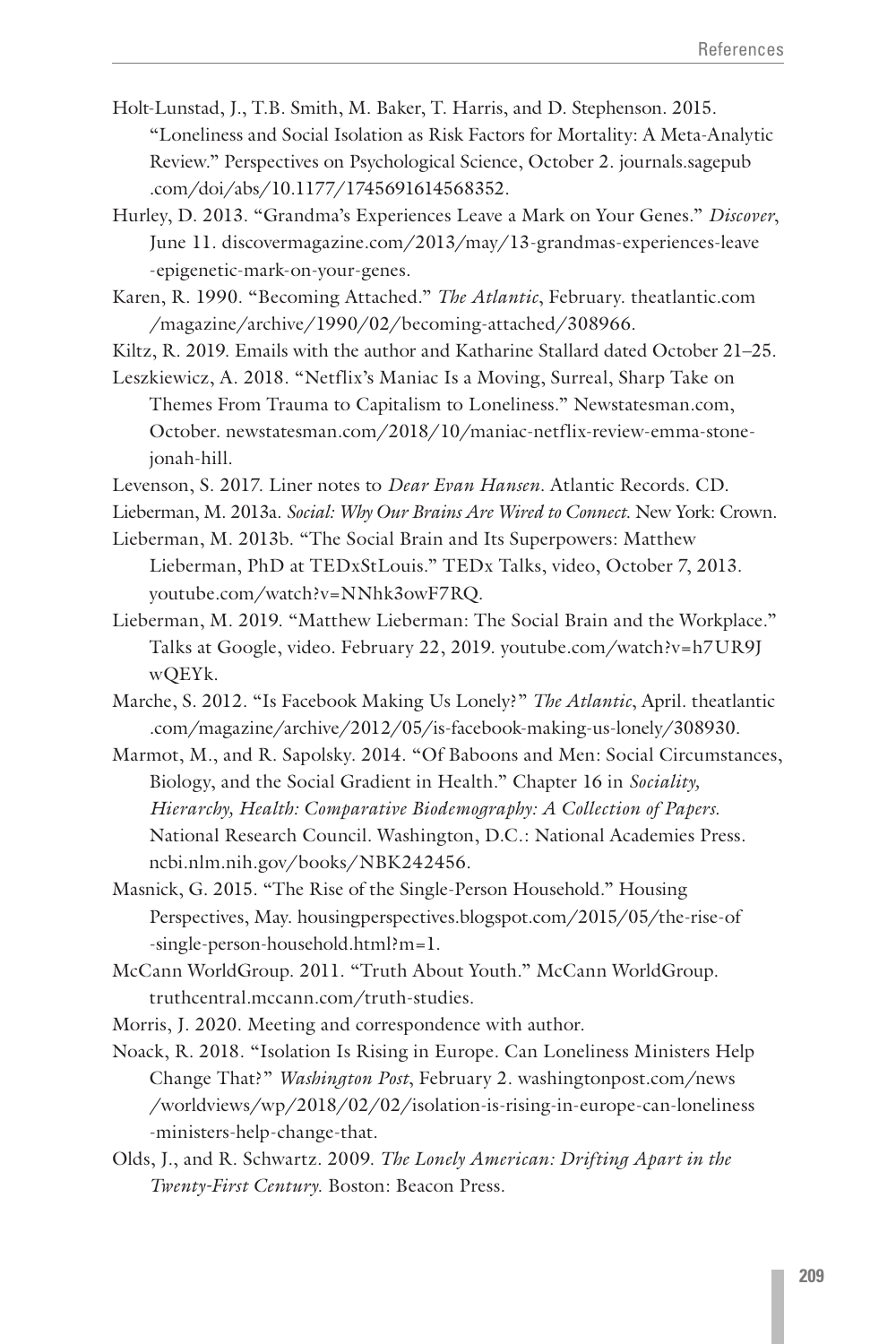- OneRepublic. 2018. "OneRepublic Connection." OneRepublic YouTube channel, video. August 28, 2018. youtube.com/watch?v=iJUM11goXAU.
- Pedrosa, M. 2018. "OneRepublic Releases Thoughtful Video for 'Connection': Watch." Billboard.com, August 28. billboard.com/articles/columns/pop /8472667/onerepublic-connection-video.
- Rath, T., and J. Harter. 2010. *Well Being: The Five Essential Elements*. New York: Gallup Press.
- Rocket, I.R.H., M.D. Regier, N.D. Kapusta, J.H. Coben, T.R. Miller, R.L. Hanzlick, K.H. Todd, R.W. Sattin, L.W. Kennedy, J. Kleinig, and G.S. Smith. 2012. "Leading Causes of Unintentional and Intentional Injury Mortality: United States, 2000-2009." *American Journal of Public Health* 102(11): e84– e92. ajph.aphapublications.org/doi/full/10.2105/AJPH.2012.300960.
- Rowe, J.W., and R.L. Kahn. 1998. *Successful Aging*. New York: Pantheon.
- Russia Beyond. 2018. "Politician Proposed Creating Ministry of Loneliness in Russia." Russia Beyond, February 4. rbth.com/lifestyle/327485-politician -proposed-creating-ministry.
- Saad, L. 2017. "Eight in 10 Americans Afflicted by Stress." Gallup.com, December 20. news.gallup.com/poll/224336/eight-americans-afflicted-stress.aspx.
- Sapolsky, R. 2008. *Stress: Portrait of a Killer*. Documentary. National Geographic Television and Stanford University, September 24.
- Sapolsky, R. 2010. *Stress and Your Body*. Chantilly, VA: The Teaching Company.
- Schaef, A.W. 1987. *When Society Becomes an Addict*. New York: Harper Collins.
- Shirom, A., S. Toker, Y. Alkaly, O. Jacobson, and R. Balicer. 2011. "Worked Based Predictors of Mortality: A 20-Year Follow-Up of Healthy Employees." *Health Psychology* 30(3): 268–275.
- Stacy, A.W., M.D. Newcomb, and P.M. Bentler. 1995. "Expectancy in Mediational Models of Cocaine Abuse." *Personality and Individual Differences* 19(5): 655–667.
- Stallard, M.L. 2007. *Fired Up or Burned Out: How to Reignite Your Team's Passion, Creativity, and Productivity*. Nashville, TN: Thomas Nelson.
- Stewart, Z. 2018. "All the Lonely People and Dear Evan Hansen." Theater Mania, March 1. theatermania.com/broadway/reviews/all-the-lonely-people-and-dear -evan-hansen-\_84285.html.
- Stroh, P. 2019. "Feeling Alone? You're Not Alone—and It Could Be Affecting Your Physical Health." CBC News, January 19. cbc.ca/news/health/national -dealing-with-loneliness-1.4828017.
- Sussman, S., N. Lisha, and M. Griffiths. 2011. "Prevalence of the Addictions: A Problem of the Majority or the Minority?" *Evaluation & the Health Professions*  $34(1): 3-56.$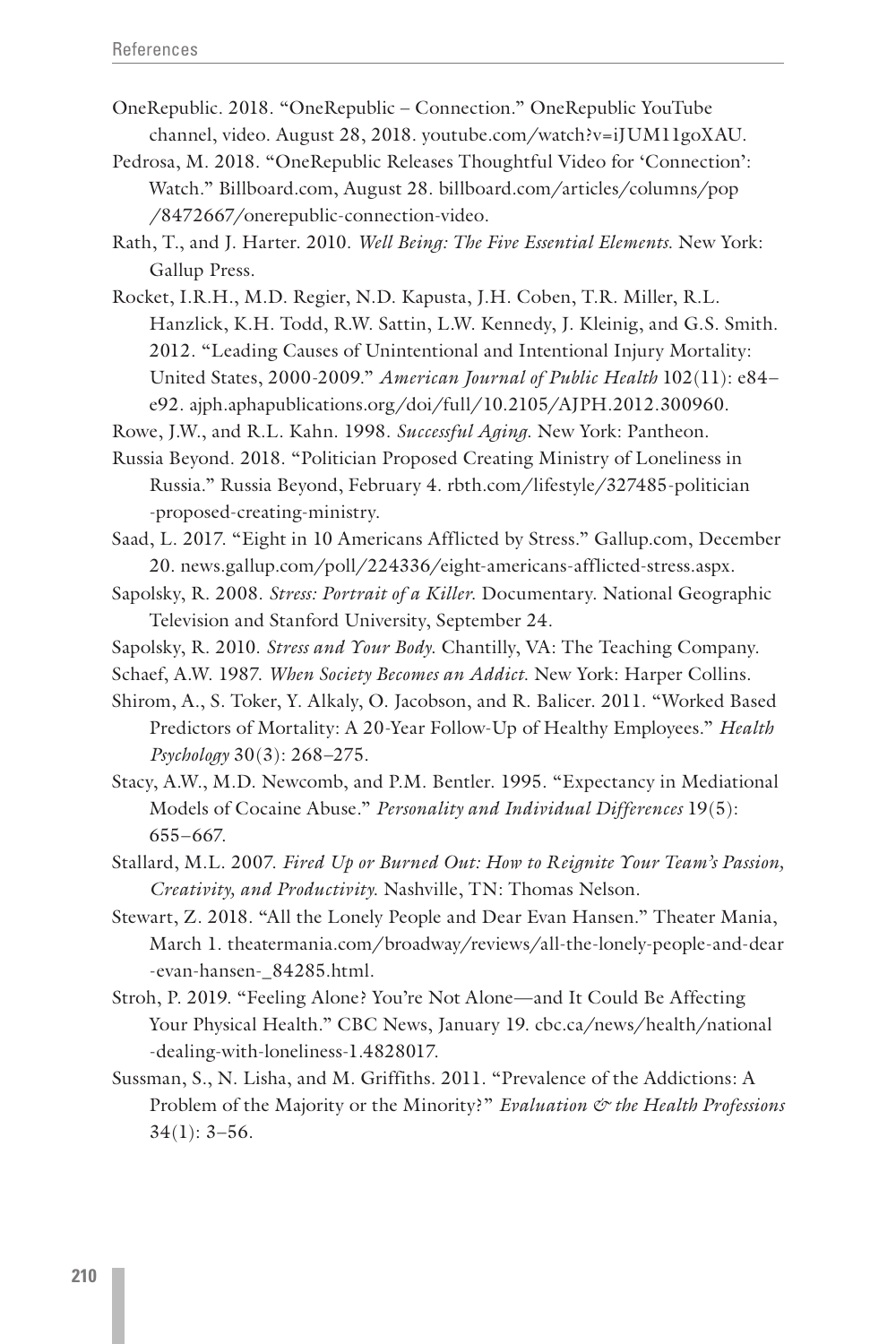- Twenge, J.M. 2017. *iGen: Why Today's Super-Connected Kids Are Growing Up Less Rebellious, More Tolerant, Less Happy—and Completely Unprepared for Adulthood—and What That Means for the Rest of Us*. New York: Simon & Schuster.
- Twenge, J.M. 2019. "The Sad State of Happiness in the United States and the Role of Digital Media." Chapter 5 in *The World Happiness Report*, March 20. worldhappiness.report/ed/2019/the-sad-state-of-happiness-in-the-united-states -and-the-role-of-digital-media.
- Twenge, J.M., K.R. Catanes, and R.F. Baumeister. 2002. "Social Exclusion Causes Self-Defeating Behavior." *Journal of Personality and Social Psychology* 83:606–615.
- Twenge, J.M., R.F. Baumeister, D.M. Tice, and T.S. Stucke. 2001. "If You Can't Join Them, Beat Them: Effects of Social Exclusion on Aggressive Behavior." *Journal of Personality and Social Psychology* 81:1058–1069.
- U.S. Census Bureau. 2019. "One-Person Households on the Rise." Census.gov, November 19. census.gov/library/visualizations/2019/comm/one-person -households.html.
- Utsey, S., N. Giesbrecht, J. Hook, and P. Stanard. 2008. "Cultural, Sociofamilial, and Psychological Resources that Inhibit Psychological Distress in African Americans Exposed to Stressful Life Events and Race-Related Stress." *Journal of Counseling Psychology* 55(1): 49–62.
- Valliant, G.E. 2012. *Triumphs of Experience: The Men of the Harvard Grant Study*. Cambridge, MA: Belknap Press of Harvard University Press.
- Vespa, J., J.M. Lewis, and R.M. Kreider. 2013. "America's Families Living Arrangements: 2012." United States Census Bureau, August. census.gov/prod /2013pubs/p20-570.pdf.
- Wahlquist, C. 2018. "Loneliness Minister' Proposed to Tackle Australian Social Isolation." *The Guardian*, October 18. theguardian.com/society/2018/ oct/19/loneliness-minister-proposed-to-tackle-australian-social-isolation.
- Whiting, K. 2018. "Postal Workers in France Are Helping Elderly People Fight Loneliness." World Economic Forum, November 29. weforum.org/agenda /2018/11/postal-workers-in-france-are-helping-look-after-elderly-people.
- Willis Towers Watson. 2020. "Employers Take Aim at Expected Higher Levels of Employee Stress and Anxiety, Willis Towers Watson Survey Finds." Press Release, April 27. willistowerswatson.com/en-US/News/2020/04/employers -take-aim-at-expected-higher-levels-of-employee-stress-and-anxiety-wtw -survey-finds.
- Wilson, E.O. 2012. *The Social Conquest of Earth*. New York: Liveright.
- Wong, W.L. 2019. "Trending: The Loneliness Issue." *Challenge*, April 16. psd.gov .sg/challenge/ideas/trends/trending-the-loneliness-issue.
- Woolf, S.H., and L. Aron, eds. 2014. *U.S. Health in International Perspective: Shorter Lives, Poorer Health*. Washington, DC: The National Academies Press.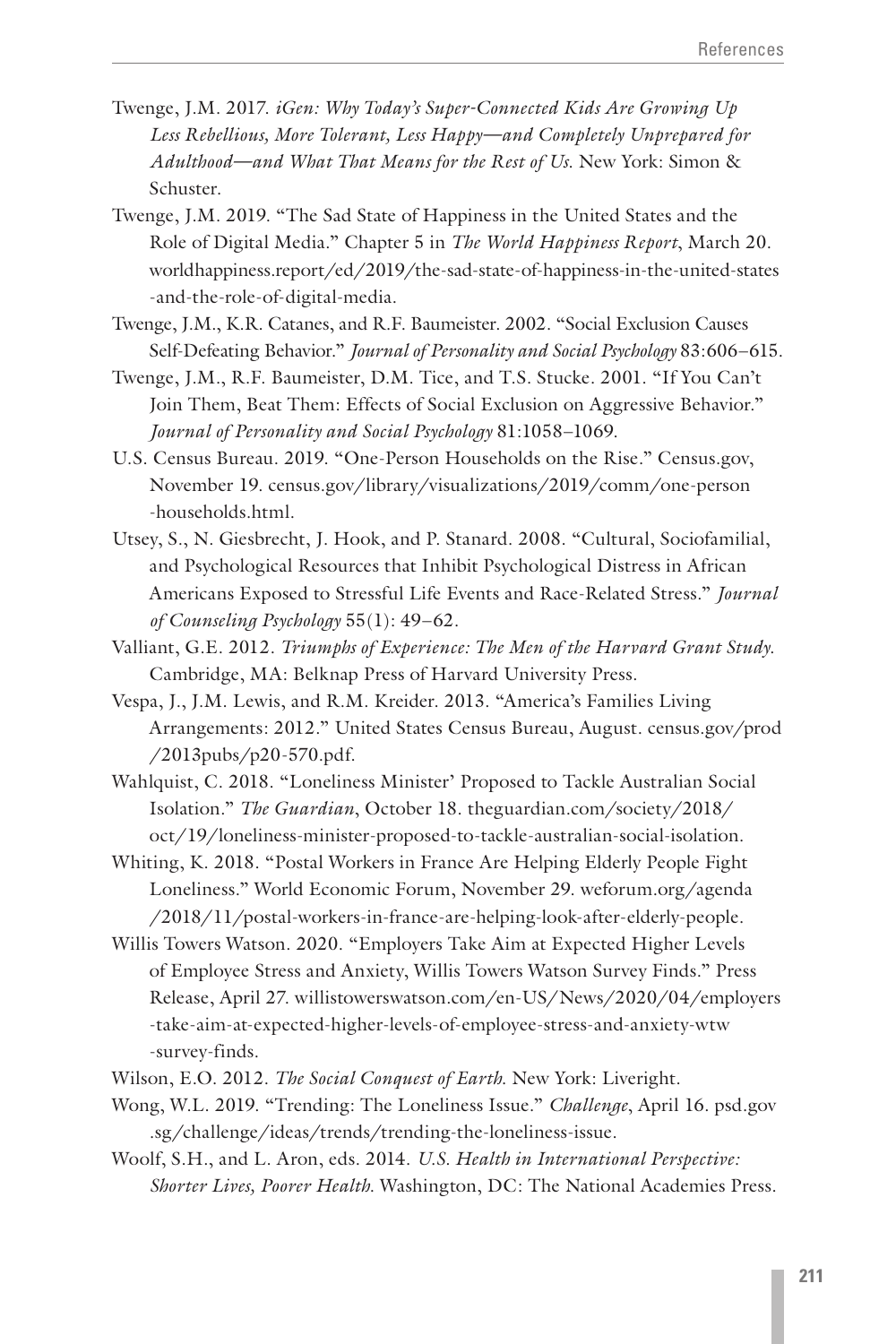Zachary, S. 2018. "All the Lonely People and *Dear Evan Hansen*." Theater Mania, March 1. theatermania.com/broadway/reviews/all-the-lonely-people-and-dear -evan-hansen-\_84285.html.

- Amabile, T., and S. Kramer. 2011. *The Progress Principle: Using Small Wins to Ignite Joy, Engagement, and Creativity at Work*. Boston: Harvard Business Review Press.
- Brooks, D. 2011. *The Social Animal: The Hidden Sources of Love, Character and Achievement*. New York: Random House.
- Bryant, A. 2011. "Google's Quest to Build a Better Boss." *New York Times*, March 12. nytimes.com/2011/03/13/business/13hire.html.
- Clarridge, C. 2020. "Costco to Require Masks for Shoppers to Protect Against Coronavirus." *Seattle Times*, April 30. seattletimes.com/seattle-news/health /costco-to-require-masks-for-shoppers-starting-monday.
- Clifton, J., and J. Harter. 2019. *It's the Manager: Gallup Find the Quality of Managers and Team Leaders Is the Single Biggest Factor in Your Organization's Long-Term Success*. New York: Gallup Press.
- CLC (Corporate Leadership Council). 2004. *Driving Performance and Retention Through Employee Engagement.* Washington, DC: Corporate Executive Board.
- Costco. 2020. "Updates and Coronavirus Response." costco.com/covid-updates.html
- Csikszentmihalyi, M. 1990. *Flow: The Psychology of Optimal Experience*. New York: Harper & Row.
- de Geus, A. 1997. "The Living Company." *Harvard Business Review*, March-April, 51–59.
- Duhigg, C. 2016. "What Google Learned from Its Quest to Build the Perfect Team." *New York Times*, February 25. nytimes.com/2016/02/28/magazine /what-google-learned-from-its-quest-to-build-the-perfect-team.html.
- Ferrie, J., ed. 2004. "Work Stress and Health: the Whitehall II Study." London: Public and Commercial Services Union. ucl.ac.uk/whitehallII/pdf /Whitehallbooklet\_1\_.pdf.
- Fleming, J.H., C. Coffman, and J.K. Harter. 2005. "Manage Your Human Sigma." *Harvard Business Review*, July-August.
- Frankl, V. 1984. *Man's Search for Meaning: An Introduction to Logotherapy*. New York: Simon & Schuster.
- Gallup. 2017. "State of the American Workplace." gallup.com/workplace/238085 /state-american-workplace-report-2017.aspx.
- Gibbons, J. 2007. "Finding a Definition of Employee Engagement." *The Conference Board Executive Action Series*, June.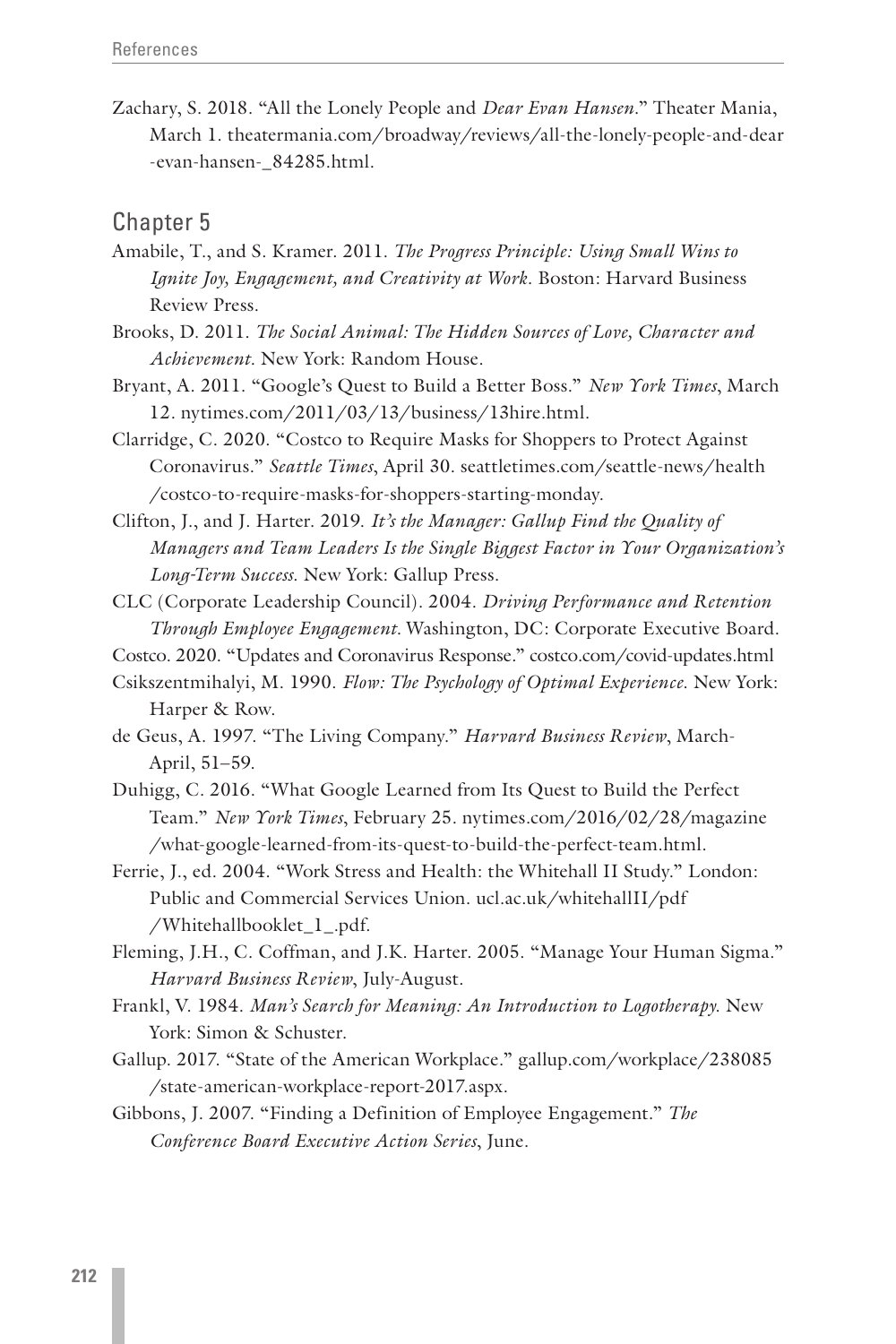- Hall, T. 2015. "Three Ways to Promote Psychological Safety in Your Team." ConnectionCulture.com, September 12. connectionculture.com/post/3-ways -to-promote-psychological-safety-in-your-team.
- Harrell, M., and L. Barbato. 2018. "Great Managers Still Matter: The Evolution of Google's Project Oxygen." re:Work, February 27. rework.withgoogle.com/blog /the-evolution-of-project-oxygen.
- Harter, J.K., F.L. Schmidt, J.W. Asplund, E.A. Killham, and S. Agrawal. 2010. "Causal Impact of Employee Work Perceptions on the Bottom Line of Organizations." *Perspectives on Psychological Science* 5(4): 378–389.
- Hay Group. 2010. "Creating High Performing Organizations: Being an Employer of Choice." Hay Group. docplayer.net/21618378-Creating-high-performing -organizations-being-an-employer-of-choice.html.
- Heath, C., and D. Heath. 2010. *Made to Stick: How to Change Things When Change Is Hard*. New York: Crown.
- Hewitt Associates. 2004. "Research Brief: Employee Engagement Higher at Double-Digit Growth Companies." Hewitt Associates, May. mckpeople.com.au/SiteMedia /w3svc161/Uploads/Documents/016fc140-895a-41bf-90df-9ddb28f4bdab.pdf.
- Idris, M.A., M.F. Dollard, and M.R. Tuckey. 2015. "Psychosocial Safety Climate as a Management Tool for Employee Engagement and Performance: A Multilevel Analysis." *International Journal of Stress Management* (22)2: 183–206. psycnet.apa.org/doiLanding?doi=10.1037%2Fa0038986.
- Jelinek, C. 2017. Telephone call with the author on November 6.
- Kaufman, J., R. Markey, S. Dey Burton, and D. Azzarello. 2013. "Who's Responsible for Employee Engagement?" Bain & Company, December 11. bain.com /publications/articles/whos-responsible-for-employee-engagement.aspx.
- Kiel, F. 2013. "Psychopaths in the C-Suite: Fred Kiel at TEDxBGI." TEDx Talks, video, February 4, 2013. youtube.com/watch?reload=9&v=vqBPZR63vfA.
- Kiel, F. 2015. *Return on Character: The Real Reason Leaders and Their Companies Win*. Boston: Harvard Business Review Press.
- Martin, R. 2007. *The Opposable Mind: How Successful Leaders Win Through Integrative Thinking*. Boston: Harvard Business School Publishing.
- Ozcelik, H., and S.G. Barsade. 2018. "No Employee and Island." *Academy of Management Journal* 61(6). journals.aom.org/doi/abs/10.5465/amj .2015.1066.
- Pfeffer, J. 2018. *Dying for Paycheck: How Modern Management Harms Employee Health and Company Management—and What We Can Do About It*. New York: Harper Collins.
- re:Work. 2016. "Guide: Understand Team Effectiveness." re:Work with Google, August 13. rework.withgoogle.com/guides/understanding-team -effectiveness/steps/introduction.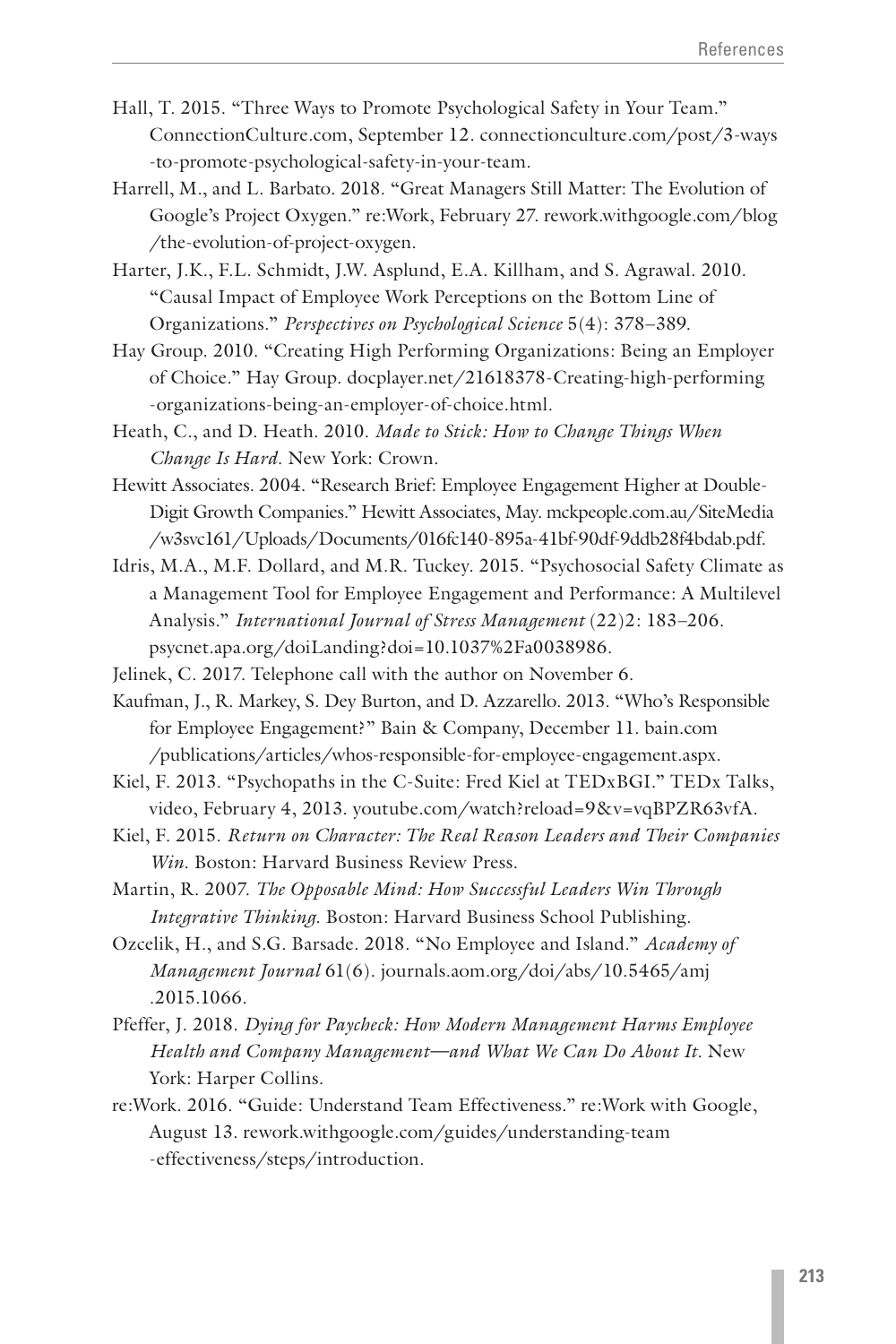- Rugg, J.E. 2018. "The Connection Value Chain: Impact of Connection Culture and Employee Motivation on Perceived Team Performance." PhD dissertation, Biola University.
- Ryan, R., and E. Deci. 2001. "On Happiness and Human Potentials: A Review of Research on Hedonic and Eudaimonic Well-Being." *Annual Review of Psychology* 52:141–166.
- Sherman, G.D., J.J. Lee, A.J.C. Cuddy, J. Renshon, C. Oveis, J.J. Gross, and J.S. Lerner. 2012. "Leadership Is Associated With Lower Levels of Stress." *Proceedings of the National Academy of Sciences of the United States of America* 109(44): 17903–17907.
- Sinegal, J. 2017. Emails and telephone calls with the author from June 28, 2017 through November 3, 2017.
- Stallard, M.L. 2007. *Fired Up or Burned Out: How to Reignite Your Team's Passion, Creativity, and Productivity*. Nashville, TN: Thomas Nelson.
- Stallard, M.L. 2020. "America's Loneliness Epidemic: A Hidden Systemic Risk to Organizations." ATD Insights, February 26. td.org/insights/americas -loneliness-epidemic-a-hidden-systemic-risk-to-organizations.
- Temkin Group. 2013. "Employee Engagement Benchmark Study 2013." Temkin Group Research, January. temkingroup.com/research-reports/employee -engagement-benchmark-study-2013.
- Valet, V. 2019. "America's Best Employers 2019." *Forbes*, April 17. forbes.com /sites/vickyvalet/2019/04/17/americas-best-employers-2019/#57fcbafb7c23.
- Weber, B. 2019. Conversations with the author.
- Zimmerman, A. 2004. "Costco's Dilemma: Be Kind to Its Workers, or to Wall Street?" *Wall Street Journal*, March 26. wsj.com/articles/ SB108025917854365904.

- APA (American Psychological Association). 2010. "Stress in America: Stress and Gender." Press release, November 9. apa.org/news/press/releases/stress/2010 /gender-stress.pdf.
- Behar, H. 2009. "Starbucks: It's Not About the Coffee." Interview by M.L. Stallard. BrightTalk, March 27. brighttalk.com/webcast/89/2408.
- Behar, H., and J. Goldstein. 2007. *It's Not About the Coffee: Lessons on Putting People First from a Life at Starbucks*. New York: Portfolio.
- Chapman, G., and P. White. 2011. *The 5 Languages of Appreciation in the Workplace: Empowering Organizations by Encouraging People*. Chicago: Northfield Publishing.
- Derrick, S., and K. Wooley. 2009. Meetings with Scott Derrick and Kitty Wooley of 13L.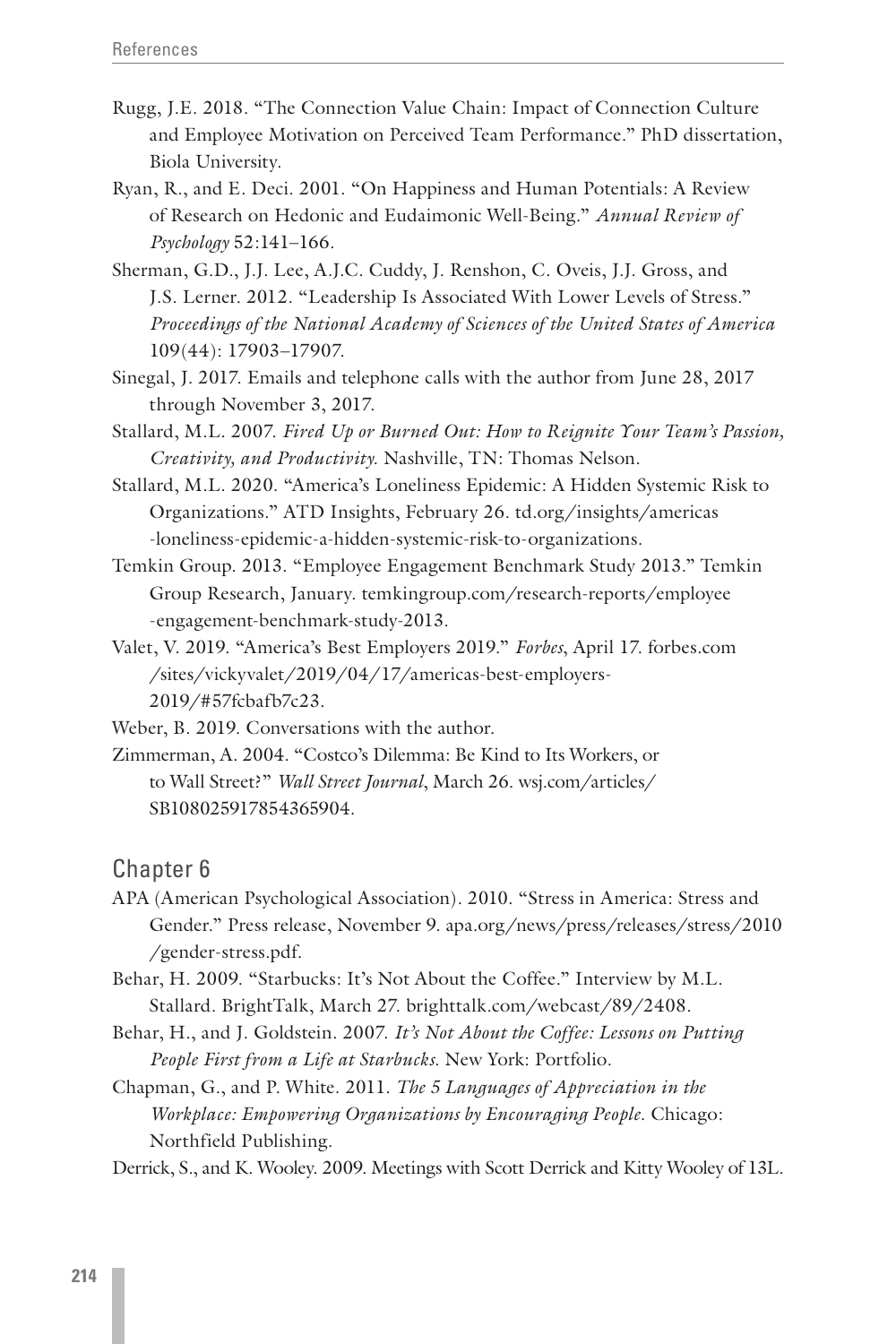- Dorsey, D. 2000. "Positive Deviant." *Fast Company*, November 30. fastcompany .com/42075/positive-deviant.
- Duhigg, C. 2016. "What Google Learned from Its Quest to Build the Perfect Team." *New York Times*, February 25. nytimes.com/2016/02/28/magazine /what-google-learned-from-its-quest-to-build-the-perfect-team.html.
- Dutton, J. 2003. *Energize Your Workplace: How to Create and Sustain High Quality Connections at Work*. San Francisco: Jossey-Bass.
- Flash Mentoring. n.d. "What Is Flash Mentoring?" www.flashmentoring.com.
- Fredrickson, B. 2009. *Positivity: Top-Notch Research Reveals 3-to-1 Ratio That Will Change Your Life*. New York: Three Rivers Press.
- Fredrickson, B. 2013. "Your Phone vs. Your Heart." *New York Times*, March 24. nytimes.com/2013/03/24/opinion/sunday/your-phone-vs-your-heart.html.
- Fredrickson, B., and T. Joiner. 2002. "Positive Emotions Trigger Upward Spirals Toward Emotional Well-Being." *Psychological Science* 13(2). unc.edu/peplab /\_publications/Fredrickson\_Joiner\_2002.pdf.
- Fredrickson, B., K.M. Grewen, K.A. Coffey, S.B. Algoe, A.M. Firestine, J.M.G. Arevalo, J. Ma, and S.W. Cole. 2013. "A Functional Genomic Perspective on Human Well-Being." *Proceedings of the National Academy of Sciences* 110(33): 13684–13689.
- Goldsmith, M. 2007. *What Got You Here Won't Get You There: How Successful People Become Even More Successful!* New York: Hyperion.
- Goleman, D. 2006. *Social Intelligence: The New Science of Human Relationships.* New York: Random House.
- Google. 2009. Meetings with executives at Google's Googleplex headquarters in Mountain View, CA, on July 28.
- Gottman, J. 1994. *Why Marriages Succeed or Fail*. New York: Simon & Schuster.
- Grant, A. 2020. "Yes, Even Introverts Can Be Lonely Right Now." *New York Times*, April 16. nytimes.com/2020/04/16/smarter-living/coronavirus -introverts-lonely.html.
- Hardin, A.E. 2018. "Getting Acquainted: How Knowing About Colleague's Personal Lives Impacts Workplace Interactions." *Academy of Management Journal*, July 9. journals.aom.org/doi/abs/10.5465/AMBPP.2018.14989abstract.
- Harris, I. 2015. "WOW Stories: How Ritz-Carlton Brings Its Stories to Life." Gatehouse, April 27. gatehouse.co.uk/wow-stories-how-ritz-carlton-brings-its -values-to-life.
- Hsieh, T. 2010. Conversation with Tony Hsieh, Zappo's CEO, in a meeting with the author on September 15.
- Morris, J. 2020. Meeting and correspondence with author.
- Pennebaker, J. 1997. *Opening Up: The Healing Power of Expressing Emotions*. New York: Guilford Press.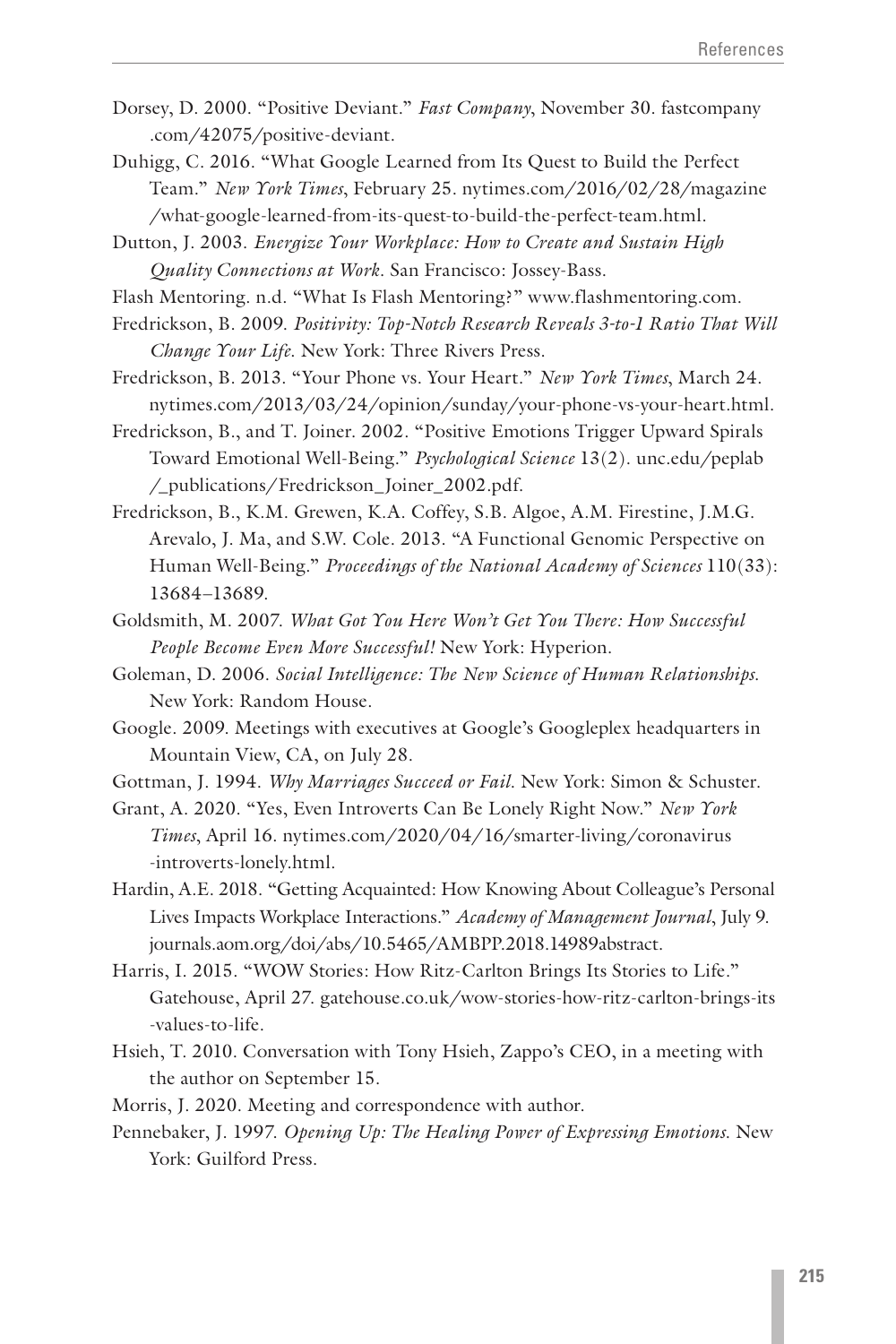- Pfeffer, J., and R. Sutton. 2000. *The Knowing-Doing Gap: How Smart Companies Turn Knowledge into Action*. Cambridge, MA: Belknap Press of Harvard University Press.
- Soames, M. 1999. *Speaking for Themselves: The Private Letters of Sir Winston and Lady Churchill. Black Swan*. Quoted in Lee, N., and S. Lee. 2000. *The Marriage Book*. London: Alpha International.

Southwest Airlines. n.d. "Culture." careers.southwestair.com/culture.

- Spiegelman, P. 2012. S*mile Guide: Employee Perspectives on Culture, Loyalty, and Profit*. Dallas: Brown Books.
- Stallard, M.L. 2007. *Fired Up or Burned Out: How to Reignite Your Team's Passion, Creativity, and Productivity*. Nashville, TN: Thomas Nelson.
- Stallard, M.L. 2010. "Has Jim Goodnight Cracked the Code on Corporate Culture?" Michael Lee Stallard blog, June 18. michaelleestallard.com/has-jim -goodnight-cracked-the-code-of-corporate-culture.
- Stallard, M.L., and K.P. Stallard. 2015. "Creating a Culture That Connects." *AMA Quarterly,* Summer: 38–41.
- Sutton, R. 2007. *The No Asshole Rule: Building a Civilized Workplace and Surviving One That Isn't*. New York: Warner Business Books.
- Utsey, S., N. Giesbrecht, J. Hook, and P. Stanard. 2008. "Cultural, Sociofamilial, and Psychological Resources that Inhibit Psychological Distress in African Americans Exposed to Stressful Life Events and Race-Related Stress." *Journal of Counseling Psychology* 55(1): 49–62.

- Baldwin, R. 2019. *The Globotics Upheaval: Globalization, Robotics and the Future of Work.* New York: Oxford University Press.
- Berger, S. 2017. "Side Hustle Nation: Millennials Are Making Major Money with Side Gigs." Bankrate.com, July 12. bankrate.com/personal-finance/smart-money /side-hustles-survey.
- Bloom, N., and J. Liang, J. Roberts, Z.J. Ying. 2015. "Does Working From Home Work? Evidence From a Chinese Experiment." *Quarterly Journal of Economics* 130(1): 165–218. ideas.repec.org/a/oup/qjecon/v130y2015i1p165-218.html.
- BLS (Bureau of Labor Statistics). 2019. "29 Percent of Wage and Salary Workers Could Work at Home in Their Primary Job in 2017–18." TED: The Economics Daily, BLS, September 30. bls.gov/opub/ted/2019/29-percent -of-wage-and-salary-workers-could-work-at-home-in-their-primary-job-in -2017-18.htm
- Brenan, M. 2020. "U.S. Workers Discovering Affinity for Remote Work." Gallup, April 3. news.gallup.com/poll/306695/workers-discovering-affinity-remote -work.aspx.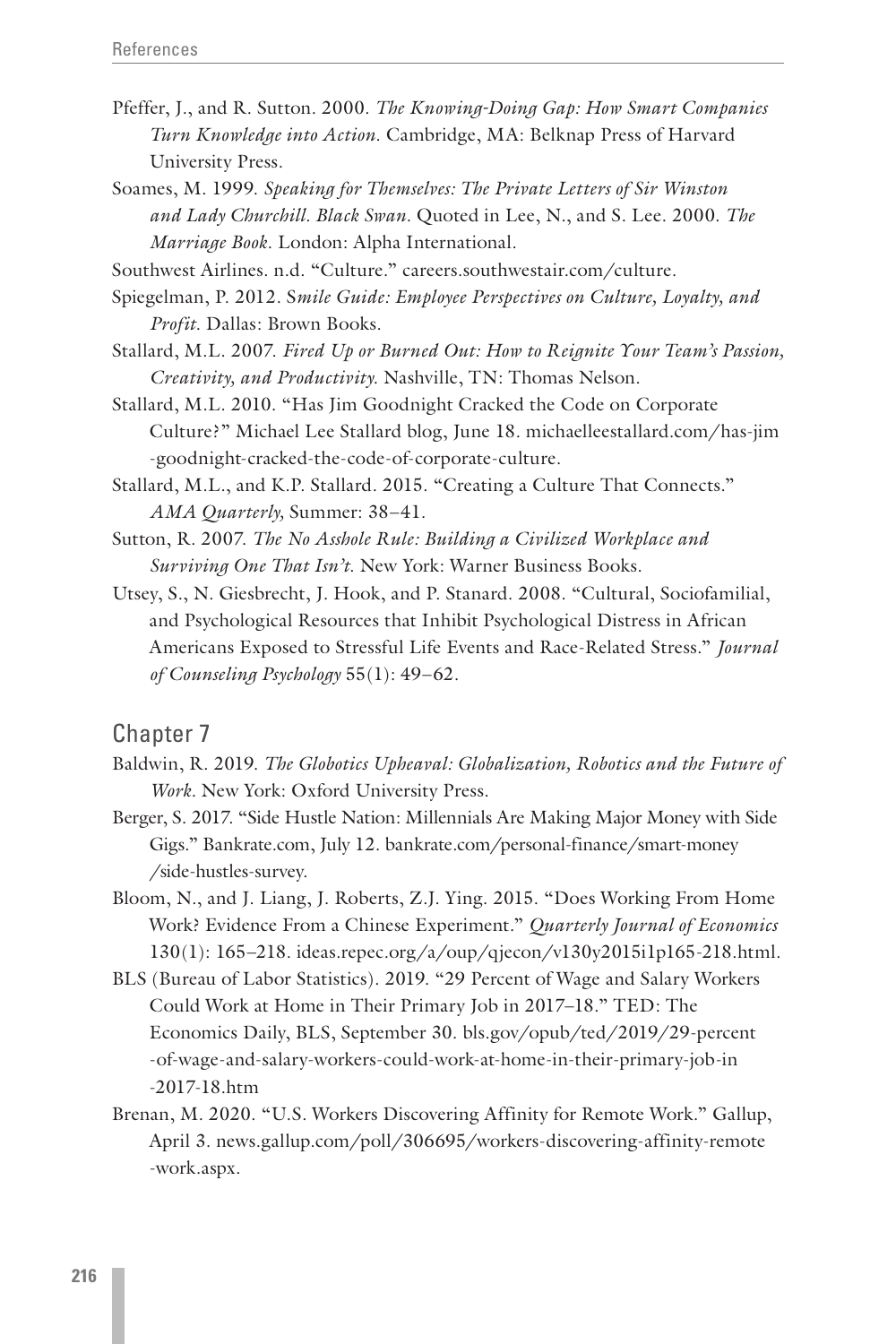- Christakis, N. 2019. "How AI Will Rewire Us." *The Atlantic*, April. theatlantic .com/magazine/archive/2019/04/robots-human-relationships/583204.
- Coutu, D. 2004. "Putting Leaders on the Couch." *Harvard Business Review*, January. hbr.org/2004/01/putting-leaders-on-the-couch.
- Crockett, Z. 2018. "The Most Lucrative Side Hustles." TheHustle.com, October 13. thehustle.co/the-highest-and-lowest-paying-side-hustles.
- Dignan, L. 2020. "CFOs Looking to Make Remote Work, Telecommuting More Permanent Following COVID-19, Says Gartner Survey." ZD Net, April 6. zdnet.com/article/cfos-looking-to-make-remote-work-telecommuting-more -permanent-following-covid-19-says-gartner-survey.
- Gallup. 2017. "State of the American Workplace." gallup.com/workplace/238085 /state-american-workplace-report-2017.aspx.
- George, D.T. 2013. *Untangling the Mind: Why We Behave the Way We Do*. New York: HarperOne.
- George, D.T. 2019. Conversations and emails to author.
- Global Workplace Analytics. 2019. "Latest Telecommuting/Mobile Work/Remote Work Statistics." globalworkplaceanalytics.com/telecommuting-statistics.
- Hickman, A., and J. Robison. 2020. "Is Working Remotely Effective? Gallup Research Says Yes." Gallup, January 24. gallup.com/workplace/283985 /working-remotely-effective-gallup-research-says-yes.aspx.
- Jones, S. 2017. *Finding Heart in Art: A Surgeon's Renaissance Approach to Healing Modern Medical Burnout*. Charleston, SC: Advantage.
- Lancer, D. 2018. "Beware of the Malevolent Dark Triad." *Psychology Today*, December 10. psychologytoday.com/us/blog/toxic-relationships/201812 /beware-the-malevolent-dark-triad.
- Lieberman, D., and M. Long. 2018. *The Molecule of More: How a Single Chemical in Your Brain Drives Love, Sex, and Creativity—and Will Determine the Fate of the Human Race*. Dallas, TX: BenBella Books.
- LinkedIn Learning. 2019. "Workplace Learning Report: Why 2019 Is the Breakout Year for the Talent Developer." learning.linkedin.com/content/dam/me /business/en-us/amp/learning-solutions/images/workplace-learning-report -2019/pdf/workplace-learning-report-2019.pdf.
- Lustig, R. 2017. *The Hacking of the American Mind: Inside the Sugar-Coated Plot to Confuse Pleasure With Happiness*. New York: Penguin Random House.
- Maslach, C., and M.P. Leiter. 2016. "Understanding the Burnout Experience: Recent Research and Its Implications for Psychiatry." *World Psychiatry* 15(2): 103–111. ncbi.nlm.nih.gov/pmc/articles/PMC4911781.
- Pfeffer, J., and R. Sutton. 2000. *The Knowing-Doing Gap: How Smart Companies Turn Knowledge into Action*. Cambridge, MA: Belknap Press of Harvard University Press.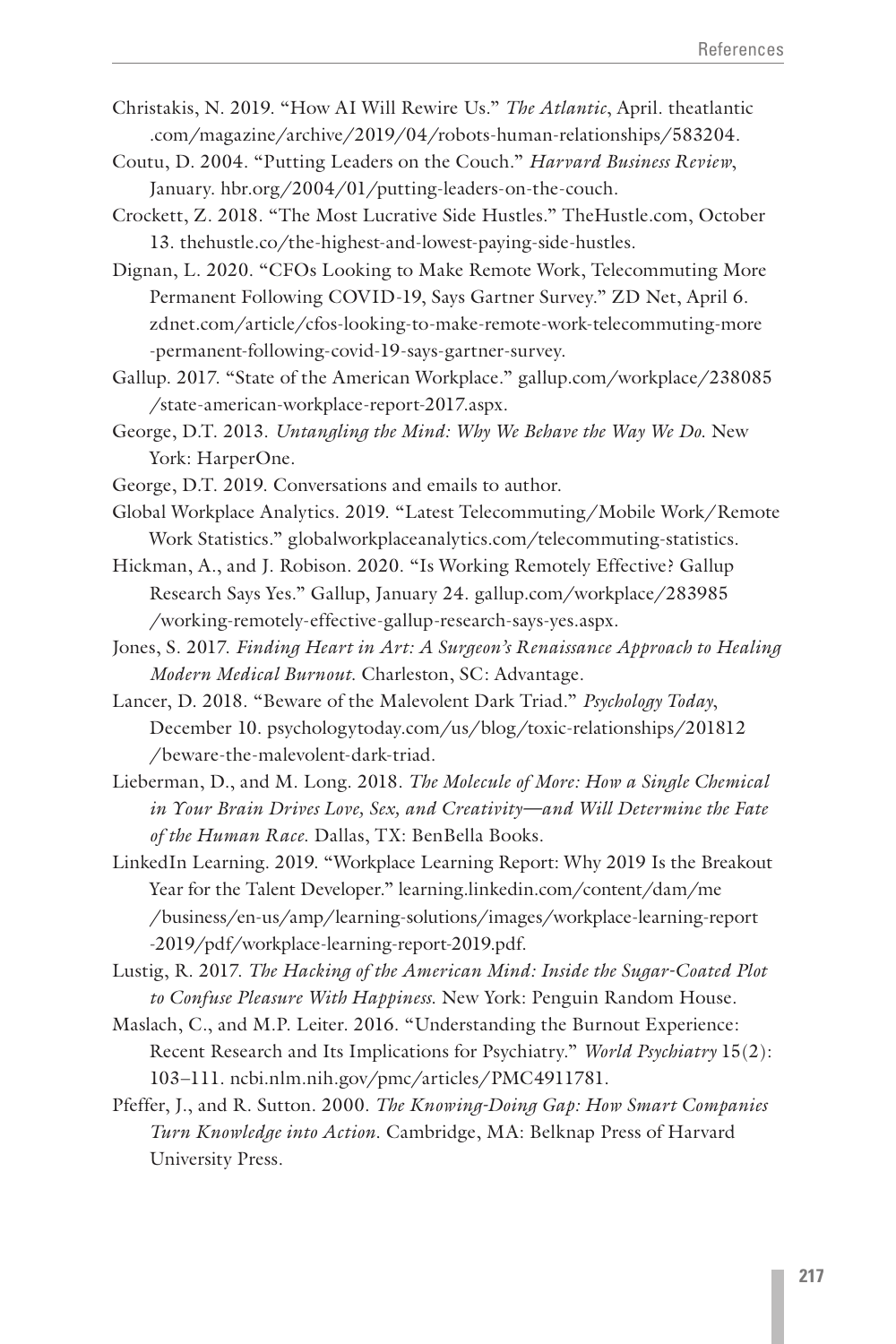- Plews, L. 2019. "Older Americans in the Workforce." United Income, April 22. unitedincome.com/library/older-americans-in-the-workforce.
- Reistad-Long, S. 2008. "Older Brain May Be a Wiser Brain." *New York Times,* May 20. nytimes.com/2008/05/20/health/research/20brai.html.
- Saporito, T. 2012. "It's Time to Acknowledge CEO Loneliness." *Harvard Business Review*, February 15. hbr.org/2012/02/its-time-to-acknowledge-ceo-lo.
- Schiraldi, G. 2017. *The Resilience Workbook: Essential Skills to Recover From Stress, Trauma, and Adversity*. Oakland, CA: New Harbinger Publications.
- SHRM (Society for Human Resource Management). 2016. "Telecommuting Has Increased Threefold in 20 years, SHRM Survey Shows." Press Release, July 13. shrm.org/about-shrm/press-room/press-releases/pages/telecommuting -up-over-past-20-years.aspx.
- SIA (Staffing Industry Analysts). 2018. "US Gig Economy Grows to USD \$864 Billion." SIA Press Release, October 2. staffingindustry.com/eng/About /Media-Center/Press-Releases/Press-Release-Archives/2018/US-Gig -Economy-Grows-to-USD-864-Billion.
- SIA (Staffing Industry Analysts). n.d. "Human Cloud." *The Lexicon: The Global Language of the Workforce Solutions Ecosystem*, SIA. lexicon.staffingindustry .com/alphabets/h.
- Side Hustle Nation. 2019. "2019 Side Hustle Statistics and Survey Results: Income Levels, Most Popular Gigs, and Common Struggles." sidehustlenation.com /side-hustle-statistics-2019.
- Sussman, S., N. Lisha, and M. Griffiths. 2011. "Prevalence of the Addictions: A Problem of the Majority or the Minority?" *Evaluation & the Health Professions* 34(1): 3–56.
- Toossi, M., and E. Torpey. 2017. "Older Workers: Labor Force Trends and Career Options." Bureau of Labor Statistics, May. bls.gov/careeroutlook/2017/ article/older-workers.htm.
- Useem, J. 2017. "When Working From Home Doesn't Work." *The Atlantic*, November. theatlantic.com/magazine/archive/2017/11/when-working-from -home-doesnt-work/540660.
- Waber, B. 2017. "Whether You Can Work Well From Home Depends on These Three Things." Quartz at Work, November 10. qz.com/work/1125093 /should-i-work-from-home-today.
- Willis Towers Watson. 2020. "Employers Take Aim at Expected Higher Levels of Employee Stress and Anxiety, Willis Towers Watson Survey Finds." Press Release, April 27. willistowerswatson.com/en-US/News/2020/04/employers -take-aim-at-expected-higher-levels-of-employee-stress-and-anxiety-wtw -survey-finds.
- Woolworth, J. 2018. *The Waterwheel: Practical Wisdom for 64 Common Concerns*. Greenwich, CT: Cardinal Flower Publishing.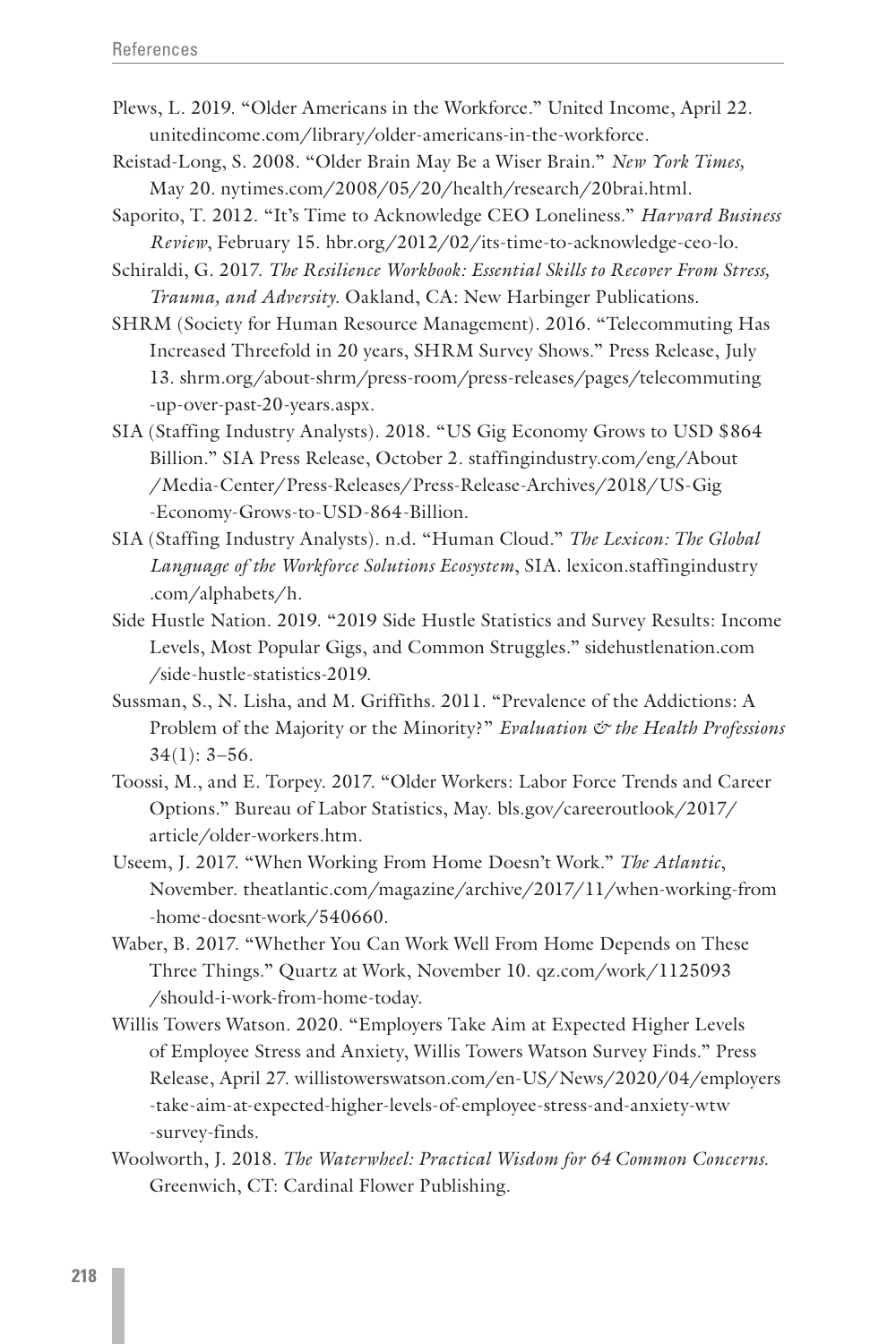## Profiles in Connection

#### **Restoring Navy Pride**

- Clark, V. 2002. "Presence, Power, Precision: The United States Navy in the 21st Century." *Sea Power*, April.
- Clark, V. 2003. "Admiral Vern Clark Remarks." United States Naval Institute's 129th Annual Meeting & 13th Annapolis Seminar Luncheon at the Alumni Hall, United States Naval Academy, Annapolis, MD, April 3.
- Clark, V. 2014. Telephone conversation with the author on April 4.
- Herdt, J., T. Lafluer, C.W. Moore Jr., F. Pandolfe, and F. Thorpe. 2008–2010. Personal meetings, telephone interviews, and emails to author about CNO Adm. Vern Clark and his leadership of the U.S. Navy. October 6, 2008, to June 10, 2010.
- U.S. Navy. 2005. "Top Five Priorities, Articles, Speeches, Interviews, etc. of Admiral Vern Clark, Chief of Naval Operations, USN." U.S. Department of the Navy, reviewed August 1, 2009. navy.mil/navydata/nav\_legacy.asp?id=215.

#### **Connecting on and off the Court**

- Ballard, C. 2016. "Why Steph Curry and Steve Kerr Are Among the World's Greatest Leaders." *Fortune*, March 24. fortune.com/2016/03/24/steph -curry-steve-kerr-golden-state-warriors-great-leaders.
- Cowherd, C. 2019. "Steph Curry Could Be the Best Leader in NBA, 76ers Need to Make Tough Choices | NBA |THE HERD." The Herd with Colin Cowherd, video, May 13, 2019. youtube.com/watch?reload=9&v=ME4UsNbWThI.

Deb, S. 2019. "Hitting Pause, but Only on Basketball." *New York Times*, June 22.

Dunkyard. 2016. "Stephen Curry Documentary 'The Journey.'" Dunkyard video. March 13, 2016. youtube.com/watch?v=y\_q2-zai8zU.

Lopresti, M. 2018. "March Madness: A Look Back at Davidson, Stephen Curry's Run in 2008." NCAA.com, March 12. ncaa.com/news/basketball-men/article /2018-03-12/march-madness-look-back-davidson-stephen-currys-run-2008.

- Medina, M. 2019. "How Stephen Curry Helped the Warriors Keep Everything Together." Mercury News, March 27. mercurynews.com/2019/03/27/how -stephen-curry-helped-the-warriors-keep-everything-together.
- Peter, J. 2019. "A Look Inside What Makes Steph Curry a Special Leader for Golden State Warriors." *USA Today*, June 4. usatoday.com/story/sports/nba /warriors/2019/06/04/nba-finals-steph-curry-special-leader-golden-state /1346551001.
- Piotrekzprod. 2017. "NBA Players on Stephen Curry." YouTube video, July 8, 2017. youtube.com/watch?v=ZGsJ0pkCv1s.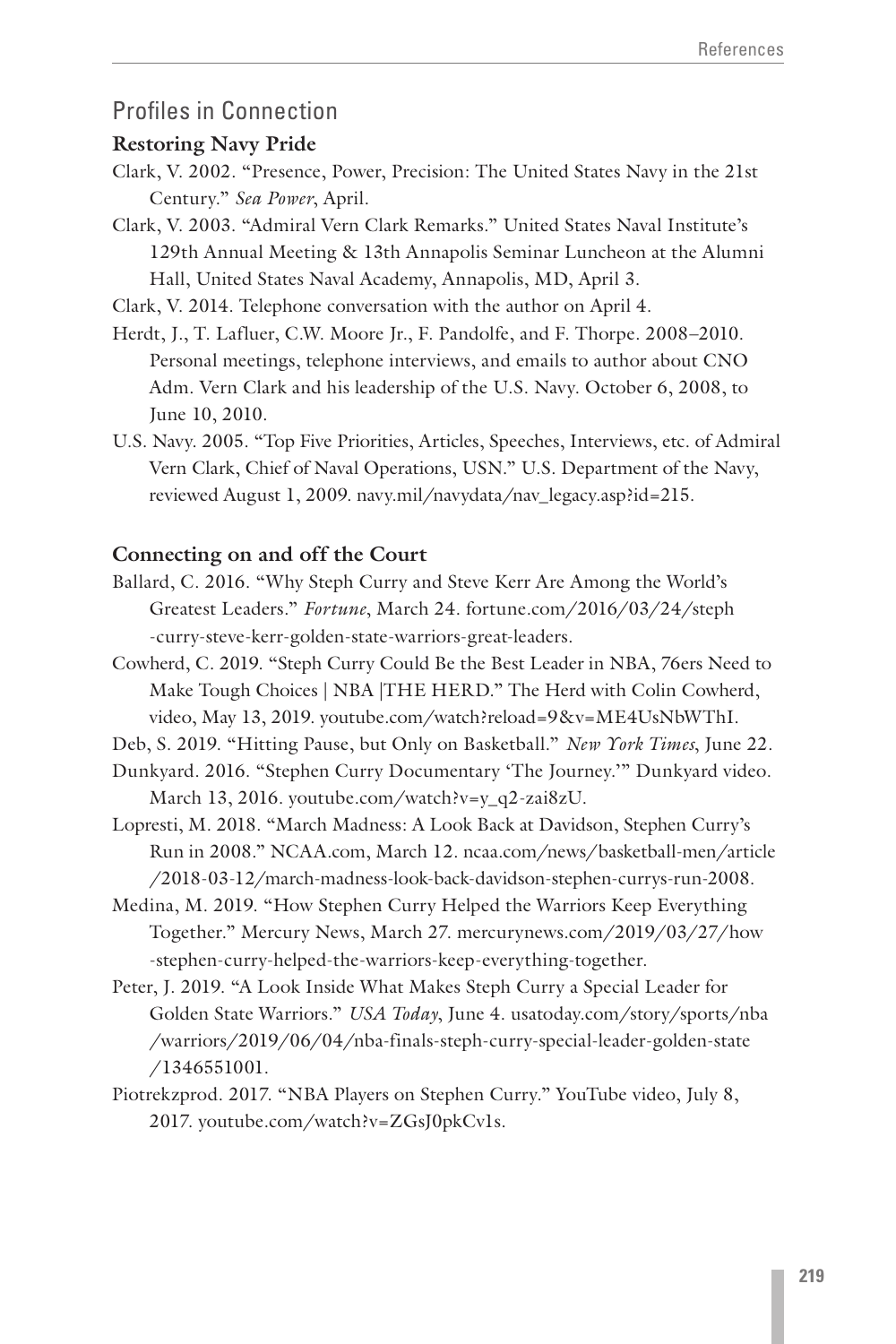#### **Principled Pragmatist**

- Bennhold, K. 2020. "A German Exception? Why the Country's Coronavirus Death Rate Is Low." *New York Times*, May 6. nytimes.com/2020/04/04 /world/europe/germany-coronavirus-death-rate.html.
- CFR (Council on Foreign Relations). 2015. "Power Profile: Angela Merkel." Uncorrected transcript, November 20. cfr.org/event/power-profile-angela -merkel.
- Davidson, J. 2020. "The Leader of the Free World Gives a Speech, and She Nails It." *New York Magazine Intelligencer*, March 18. nymag.com/intelligencer /2020/03/angela-merkel-nails-coronavirus-speech-unlike-trump.html.
- Dempsey, J. 2020. "Why Merkel's Coronavirus Address Matters." Carnegie Europe, March 24. carnegieeurope.eu/2020/03/24/why-merkel-s-coronavirus -address-matters-pub-81357.
- Gallu, J., and A. Delfs. 2020. "Merkel's Frankness and Clarity Beats Trump's Virus Bluster." *Bloomberg Businessweek*, April 28. bloomberg.com/news/articles /2020-04-28/how-trump-s-and-merkel-s-leadership-against-coronavirus -compare.
- Hill, J. 2018. "Angela Merkel's Quiet Power." BBC News, October 29. bbc.co.uk /news/resources/idt-sh/angela\_merkel.
- Marr, A. 2013. "The Making of Merkel With Andrew Marr." BBC Two documentary. bbc.co.uk/programmes/b03bspsz.
- Merkel, A. 2019. "German Chancellor Angela Merkel's Address | Harvard Commencement 2019." Harvard University YouTube channel, May 30. youtube.com/watch?v=9ofED6BInFs&t=10s.
- Miller, S. 2020. "The Secret to Germany's COVID-19 Success: Angela Merkel Is a Scientist." *The Atlantic*, April 20. theatlantic.com/international/archive/2020 /04/angela-merkel-germany-coronavirus-pandemic/610225.
- News Wires. 2020. "Merkel Shines in Handling of Germany's Coronavirus Crisis." France 24, March 29. france24.com/en/20200329-merkel-shines-in-handling -of-germany-s-coronavirus-crisis.
- Packer, G. 2014. "The Quiet German." *New Yorker*, November 24. newyorker.com /magazine/2014/12/01/quiet-german.
- Qvortrup, M. 2016. *Angela Merkel: Europe's Most Influential Leader*. New York: Overlook Duckworth.
- Vick, K. 2015. "Person of the Year: Chancellor of the Free World." *Time*, December 21. time.com/time-person-of-the-year-2015-angela-merkel.

#### **The Soul of Starbucks**

Behar, H. Emails and telephone calls the author had with Howard Behar from 2013 to 2019.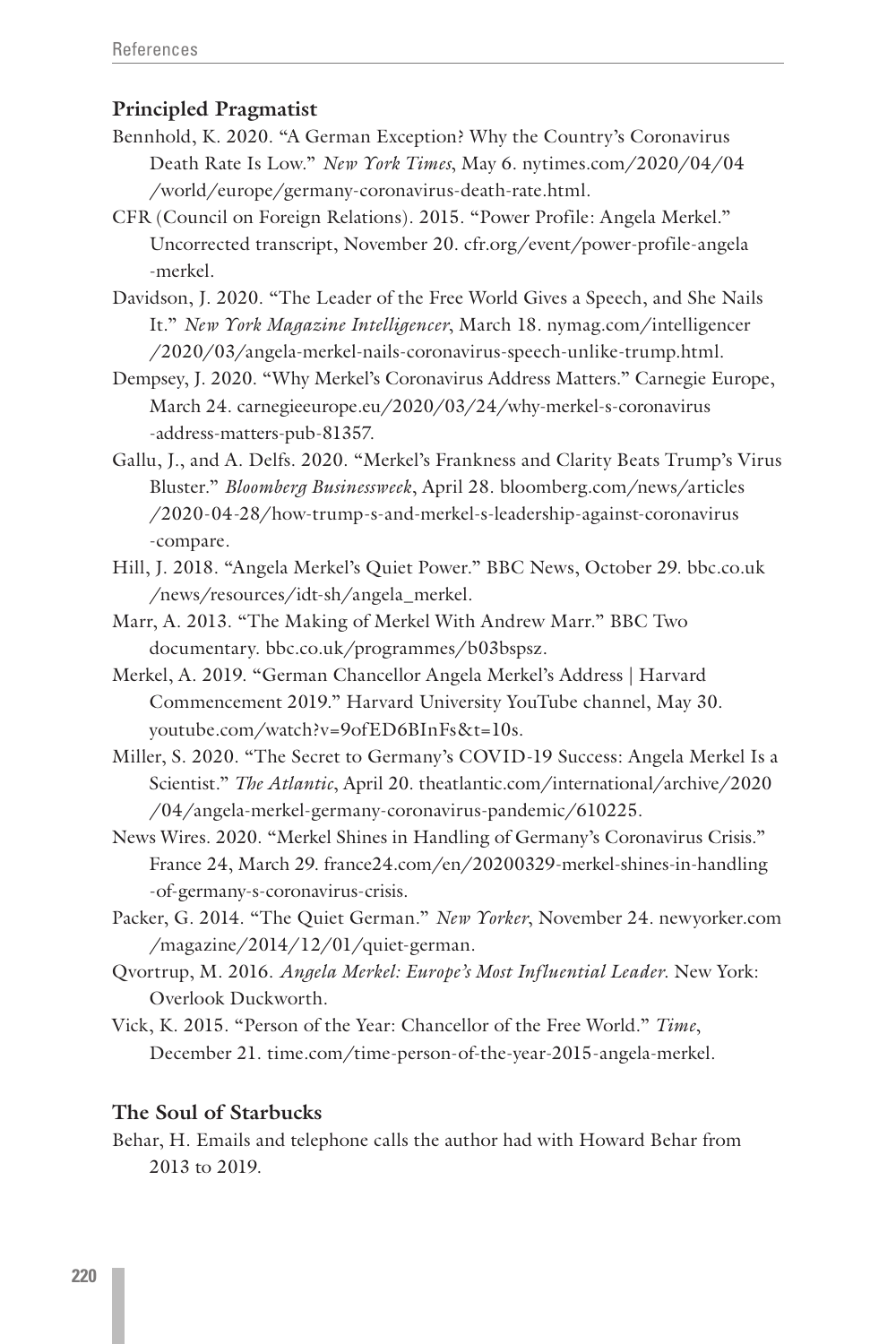- Behar, H., and J. Goldstein. 2007. *It's Not About the Coffee: Lessons on Putting People First from a Life at Starbucks*. New York: Portfolio.
- Carr, A. 2015. "The Inside Story of Starbucks's Race Together Campaign, No Foam." *Fast Company*, June 15. fastcompany.com/3046890/the-inside-story -of-starbuckss-race-together-campaign-no-foam.
- "Howard Behar." 2016. Greenleaf Center for Servant Leadership. greenleaf.org /team/Howard-Behar.
- Schultz, H. 2018. "'I Love You, Howard Behar': Howard Schultz Pays Tribute to Starbucks President in Heartfelt Speech." *Seattle Business Magazine,* video, March 13, 2018. youtube.com/watch?v=wH2MR5VmyXE.
- Somaiya, R. 2015. "Starbucks Ends Conversation Starters on Race." *New York Times,* March 22. nytimes.com/2015/03/23/business/media/starbucks-ends -tempestuous-initiative-on-race.html.

#### **Healing Connections**

- Berg, S. 2018. "4 Lessons Mayo Clinic Learned from Group Meetings to Cut Burnout." AMA, April 4. ama-assn.org/practice-management/physician -health/4-lessons-mayo-clinic-learned-group-meetings-cut-burnout.
- Brangham, W. 2020. "An ICU Nurse on Wavering Between Confidence and Fear." PBS NewsHour, April 24. pbs.org/newshour/show/an-icu-nurse-on-wavering -between-confidence-and-fear.
- Burns, K., E. Ewers, and C.I. Ewers, dirs. 2018. *The Mayo Clinic: Faith, Hope and Science*. Documentary, PBS. pbs.org/kenburns/the-mayo-clinic.
- Haskell, B., M. Schroer, and M. Zsamboky. 2020. "Easing the Psychological Impact of COVID-19 for Nurses." *American Nurse*, April 13. myamericannurse.com/easing-the-psychological-impact-of-covid-19-for-nurses
- Kane, J. 2020. "'Do Not Call Me a Hero.' Listen to an ICU Nurse's Plea for Fighting the Coronavirus." PBS News Hour, April 24. pbs.org/newshour /health/do-not-call-me-a-hero-read-an-icu-nurses-plea-for-fighting-the -coronavirus.
- Mayo Clinic. 2019. "Mayo Clinic Mission and Values." mayoclinic.org/about-mayo -clinic/mission-values.
- McLean, R. 2020. "Dr. McLean's Presidential Address." American College of Physicians. acponline.org/membership/physician-membership/acp-fellowship /dr-mcleans-presidential-address.
- MD Anderson Cancer Center. 2019. "Quick Facts 2019." PDF accessed in 2019; now updated to 2020 Quick Facts on the MD Anderson Cancer Center website.
- Pardes, H. 2014. "Herbert Pardes, M.D.—2014 Inaugural Pardes Humanitarian Prizewinner." Brain and Behavior Research Foundation, October 27, 2014. youtube.com/watch?v=OPHNjlCNKgw.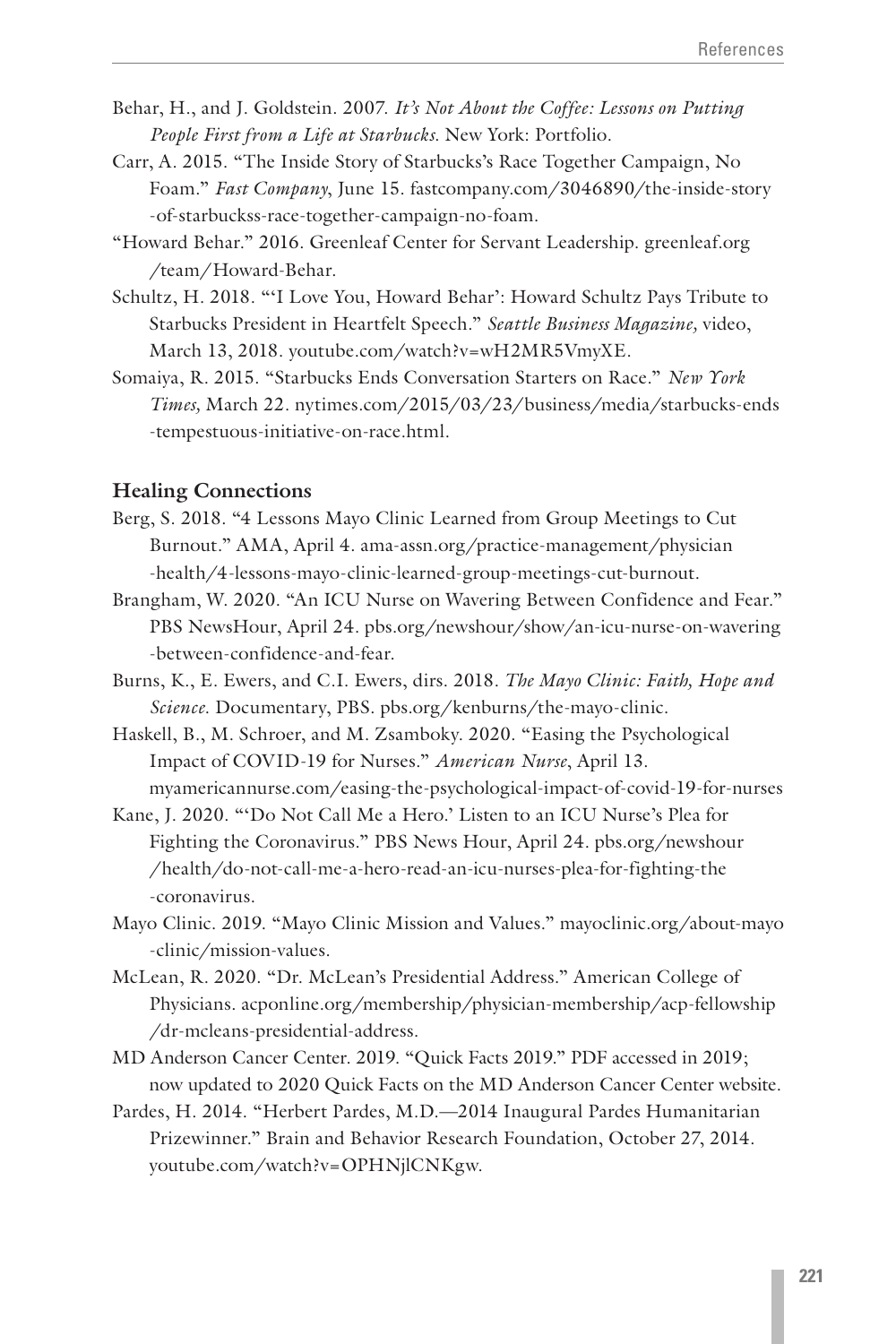- Stallard, M.L., and J. Pankau. 2007. "Strengthening Human Value in Organizational Cultures." *Leader to Leader* 47:18–23.
- Stodghill, R. 2007. "The Doctor Is In." *New York Times*, January 7. nytimes.com /2007/01/07/business/yourmoney/07hospital.html?.
- Swensen, S., and C. West. 2016. "Getting Back to Medicine as a Community." NEJM Catalyst, July 21. catalyst.nejm.org/getting-back-medicine-community.
- Watkins, A., M. Rothfeld, W.K. Rashbaum, and B.M. Rosenthal. 2020. "Top E.R. Doctor Who Treated Coronavirus Patients Dies by Suicide." *New York Times*, April 27. nytimes.com/2020/04/27/nyregion/new-york-city-doctor-suicide -coronavirus.html.

#### **What Oprah Knows for Sure**

Koehn, N. 2011. *Oprah, Leading With Heart*. Self-Published by New Word City.

- Muller, R. 2019. "Oprah Says These 3 Questions Will Improve Your Relationship." ThriveGlobal.com, January 9. thriveglobal.com/stories/oprah-question-trick -relationship-argument-improve.
- *O* Media Kit. 2020. "2020 Media Kit Download." omediakit.com/hotdata /publishers/oprahmaga3395825/omediakit7535/pdfs/2020\_MK \_DOWNLOAD-03.pdf.

Tiede, B. 2019. *Now That's a Great Question*. Self-published.

- Winfrey, O. 2014. "Oprah Winfrey on Career, Life, and Leadership." Student-led interview at Stanford Graduate School of Business, April 28, 2014. youtube.com/watch?v=6DlrqeWrczs.
- Winfrey, O. 2017a. "The Academy." Oprah Winfrey Leadership Academy for Girls. owlag.co.za/academy.
- Winfrey, O. 2019. *The Path Made Clear: Discovering Your Life's Direction and Purpose*. New York: Flatiron Books.

#### **Main Street Connectors**

- Muchnick, J. 2018. "Kneaded Bread Celebrates 20 Years in Port Chester." Lohud .com, June 19. lohud.com/story/life/food/restaurants/2018/06/19/port -chester-kneaded-bread/698297002.
- Stallard, E. 2019. Email to the Katharine Stallard dated October 28.

#### **Horned Frog Family**

- Bartosek, N. 2011. "Why TCU Is the Hottest School in Texas." *Fort Worth Magazine*, July.
- Boschini, V. 2018. "Chancellor's Remarks: Texas Christian University Fall Convocation." September 11. chancellor.tcu.edu/wp-content/uploads/2018 /11/Convocation-Fall-2018.pdf.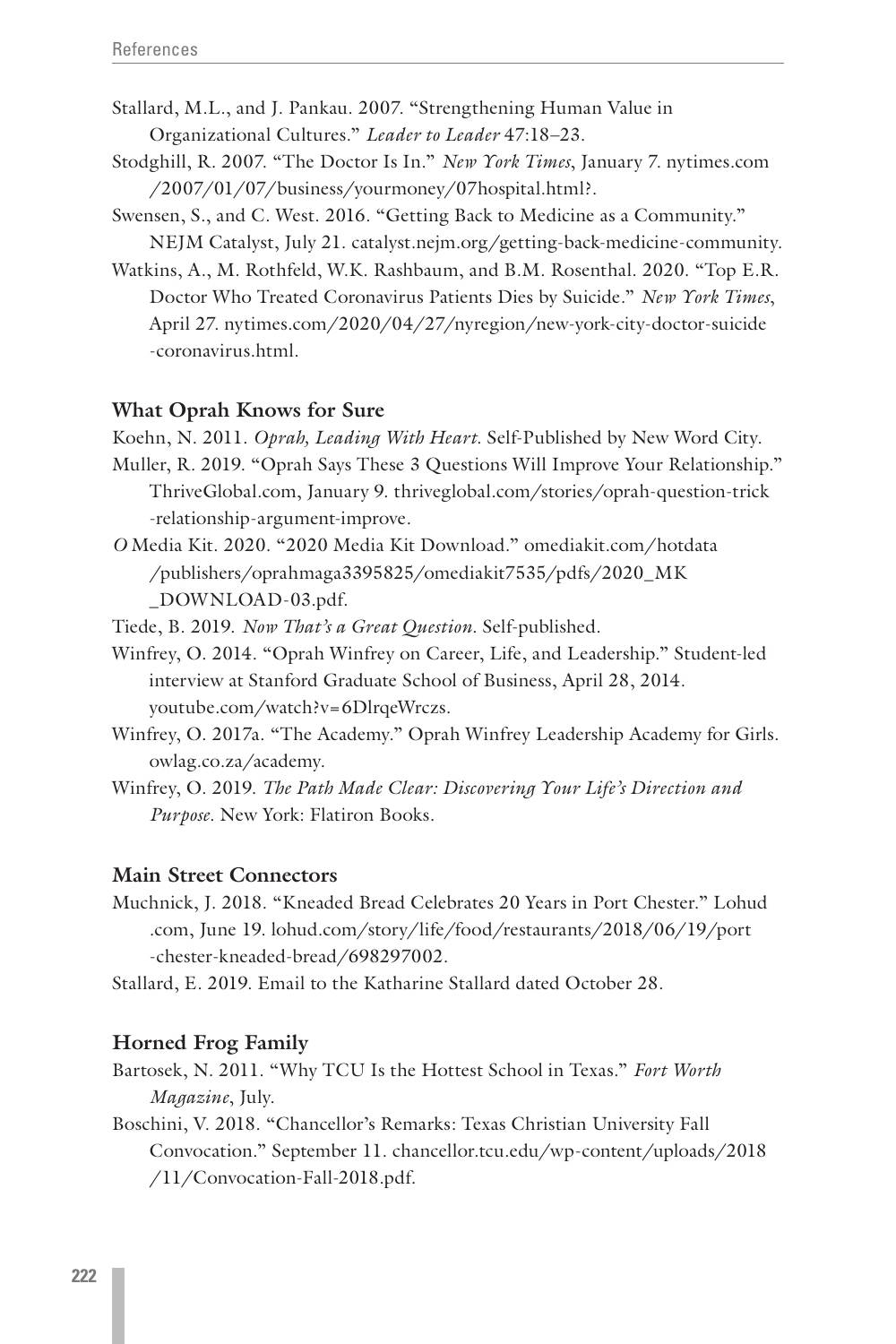Osborne, R. 2012. "Victor Boschini." *Image* 43(Fall): 28–33.

- TCU (Texas Christian University). 2010–2019. Meetings, emails, and telephone calls the author had with TCU administrators, faculty, and students from 2010 to 2019.
- TCU and UNTHSC School of Medicine. 2019. "Empathetic Scholar: Communication." mdschool.tcu.edu/empathetic-scholar/communication.

#### **One**

- Assayas, M. 2005. *Bono: In Conversation with Michka Assayas*. New York: Penguin Group.
- Bono, The Edge, A. Clayton, L. Mullen Jr., and N. McCormick. 2006. *U2 by U2*. New York: HarperCollins.
- Garrett, G. 2009. *We Get to Carry Each Other: The Gospel According to U2*. Louisville, KY: Westminster John Knox Press.
- Grammy.com. 2013. "The Recording Academy Announces 2014 Grammy Hall of Fame Inductees." Press release, December 3. grammy.com/recording-academy /press-release/the-recording-academy-announces-2014-grammy-hall-of-fame -inductees.
- Grammy.com. 2014. "U2: Past Grammy Awards." July 19. grammy.com/artist/u2.
- Martin, R. 2019. "Ed Sheeran Sets Record for Highest-Grossing Tour." *Morning Edition.* NPR, August 7. npr.org/2019/08/07/748972080/ed-sheeran-sets -record-for-highest-grossing-tour.
- Stevens, H. 2011. "Did U2 Just Surpass the Rolling Stones as the Greatest Band Ever?" *The Atlantic,* August 3. theatlantic.com/entertainment/archive/2011 /08/did-u2-just-surpass-the-rolling-stones-as-the-greatest-band-ever/242943.

#### **Miracle in Motor City**

- Mulally, A., and R. Kirkland. 2013. "Leading in the 21st Century: An Interview with Ford's Alan Mulally." *McKinsey & Company Insights and Publications*, November. mckinsey.com/insights/strategy/leading\_in\_the\_21st\_century \_an\_interview\_with\_fords\_alan\_mulally.
- Stallard, M.L. 2004. "7 Practices of Alan Mulally That Helped Ford Pass Competitors." Foxbusiness.com, January 22. foxbusiness.com/markets/2014 /01/22/7-practices-alan-mulally-that-helped-ford-pass-competitors.
- Vlasic, B. 2014. "Complete U-Turn: The Head of Ford Retires, Having Rejuvenated the Carmaker." *New York Times*, May 1. nytimes.com/2014 /05/02/business/ford-motor-chief-to-retire.html.

#### **Saving the Girl Scouts**

Berry, J. 2018. "Endorphins: Effects and How to Increase Levels." Medical News Today, February 6. medicalnewstoday.com/articles/320839.php.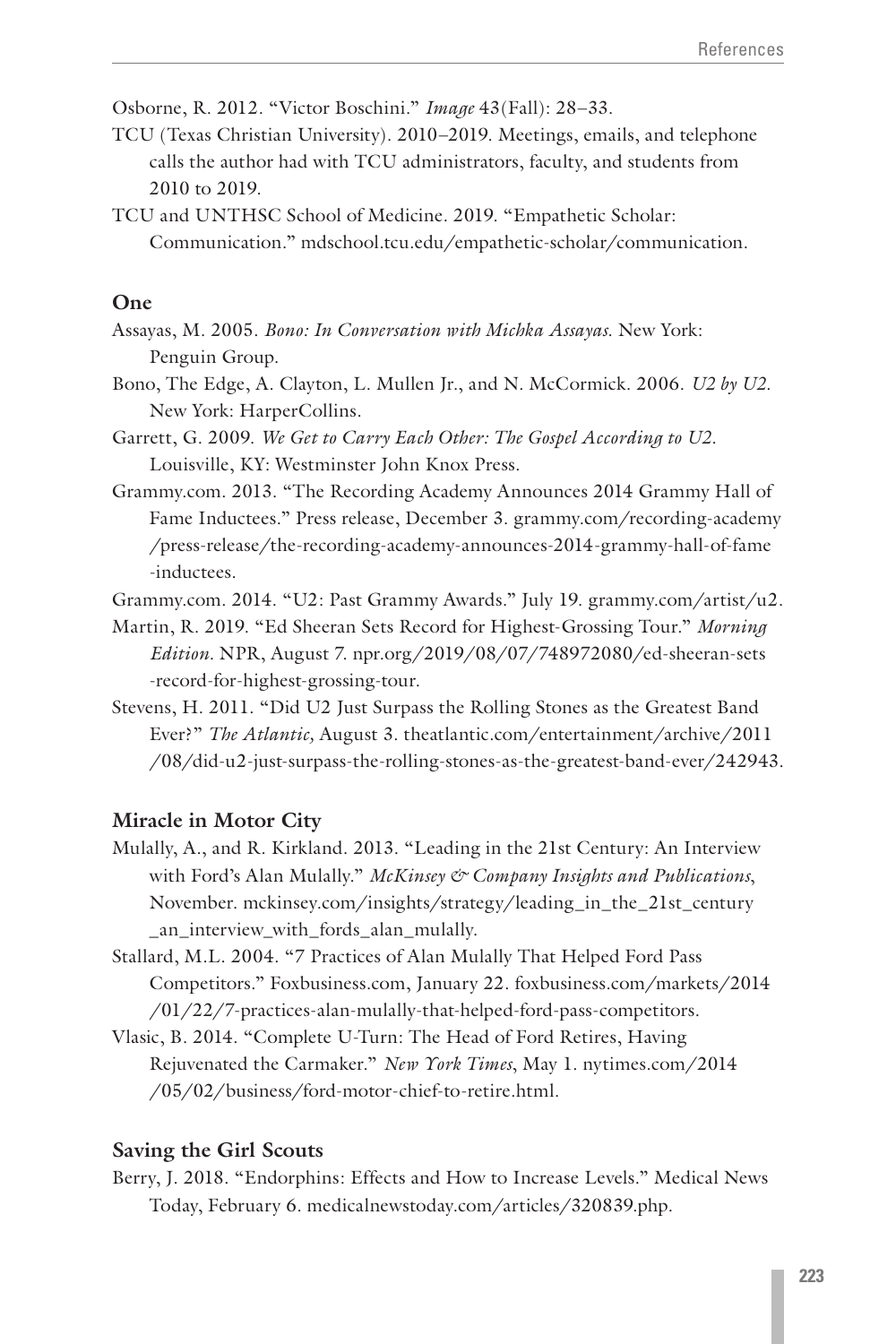- Bourg Carter, S. 2014. "Helper's High: The Benefits (and Risks) of Altruism." Psychology Today, September 4. psychologytoday.com/us/blog/high-octane -women/201409/helpers-high-the-benefits-and-risks-altruism.
- Byrne, J.A. 1990. "Profiting from the Nonprofits." *Business Week*, March 26.
- "Girl Scouts." 2019. Encyclopedia.com, November 3. encyclopedia.com/sportsand-everyday-life/social-organizations/private-organizations/girl-scouts.
- Hadjian, A. 1995. "Follow the Leader." *Fortune*, November 27, 96.
- Helgesen, S. 1995. *The Female Advantage: Women's Ways of Leadership*. New York: Doubleday.
- Hesselbein, F. 2002. *Hesselbein on Leadership*. San Francisco: Jossey-Bass.
- Hesselbein, F. 2012. *More Hesselbein on Leadership*. San Francisco: Jossey-Bass.
- McKinney, M. 2011. "Frances Hesselbein: To Serve Is to Live." Leadership Now, February 16. leadershipnow.com/leadingblog/2011/02/frances\_hesselbein \_to\_serve\_is.html.

#### **Coach K's Aha Moment**

- GoDuke.com. "Men's Basketball: Mike Krzyewski." goduke.com/sports/mens -basketball/roster/coaches/mike-krzyzewski/3607.
- Sokolove, M. 2006. "Follow Me." *New York Times Magazine*, February 5. nytimes.com/2006/02/05/magazine/05coachk\_96\_101 116\_117\_.html?.

#### **Designing Connection Into Culture**

- Baehrend, J. 2016. "100,000 Lives Campaign: Ten Years Later." IHI, June 17. ihi.org/communities/blogs/100000-lives-campaign-ten-years-later.
- Bisognano, M. 2018–2019. Telephone calls and emails to author.
- IHI (Institute for Healthcare Improvement). n.d. "Vision, Mission, and Values." ihi.org/about/pages/ihivisionandvalues.aspx.
- "Maureen Bisognano." n.d. Harvard School of Public Health. hsph.harvard.edu /ecpe/faculty/maureen-bisognano.
- Roth, N. 2019. "Creating an Intentional Culture." GetRealLeadership.com, October 10. getrealleadership.com/2019/10/10/creating-an-intentional-culture.

#### **Prescribing Connection**

- ACGME (Accreditation Council for Graduate Medical Education). 2019. "2019 Marvin R. Dunn Keynote Address." Keynote presentation at the 2019 ACGME Annual Educational Conference, video. Posted March 26, 2019. vimeo.com/326640280.
- Atlantic Live. 2018. "Addressing the Public Health Crisis of Loneliness." *The Atlantic*, video, December 12, 2018. youtube.com/watch?v=0xW30YXOctQ.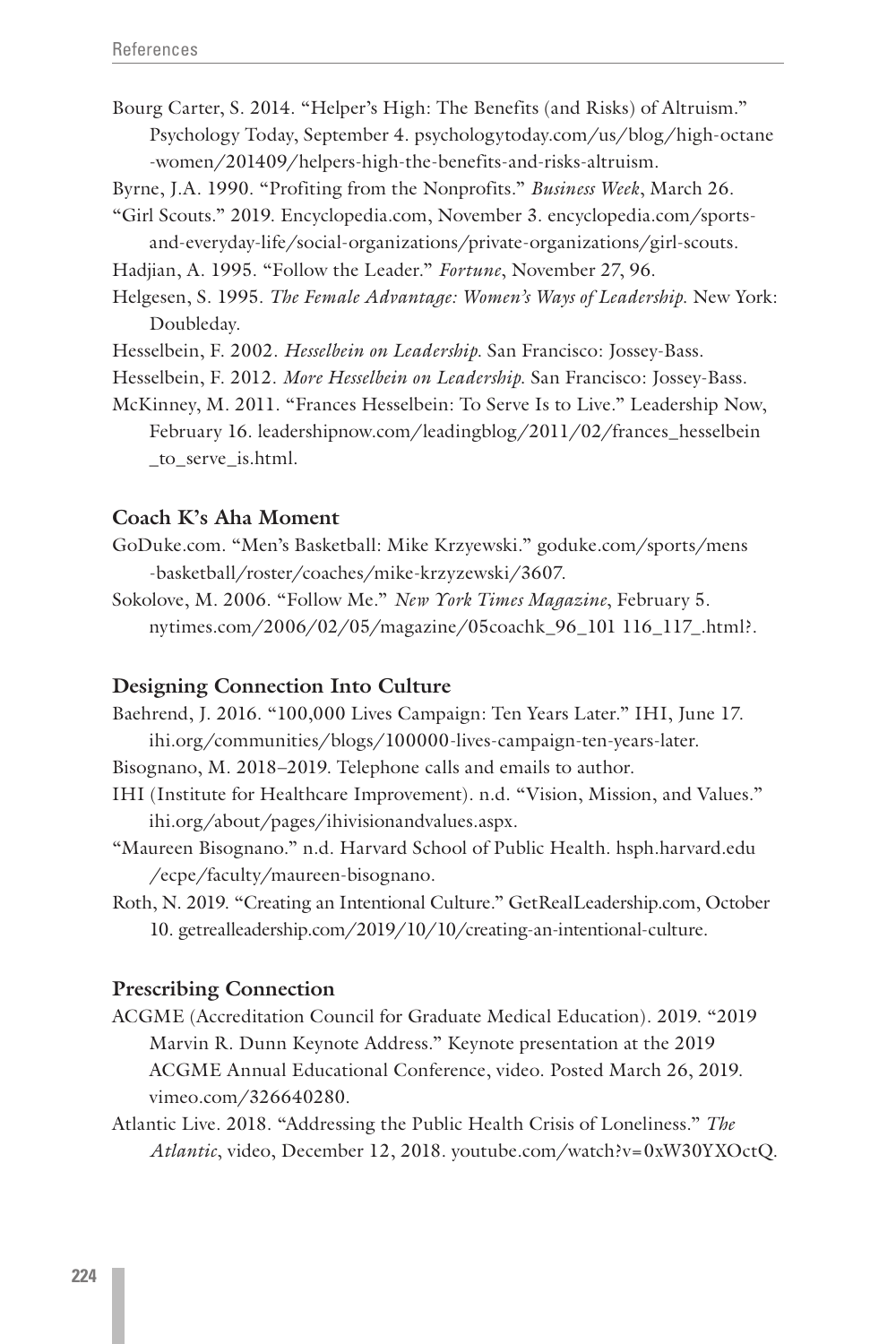- Murthy, V. 2020. *Together: The Healing Power of Human Connection in a Sometimes Lonely World*. New York: HarperCollins Publishers, 281.
- Murthy, V., and F. Collins. 2017. "A Nation Under Pressure: The Public Health Consequences of Stress in America." Stephen E. Straus Distinguished Lecture hosted by the National Center for Complementary and Integrative Health on September 7, 2017. NIHOD YouTube channel, video. youtube.com/watch ?time\_continue=14&v=\_SGT1yi-fNo.
- Schawbel, D. 2017. "Vivek Murthy: How to Solve the Work Loneliness Epidemic." Forbes, October 7. forbes.com/sites/danschawbel/2017/10/07/vivek-murthy -how-to-solve-the-work-loneliness-epidemic-at-work/#5784effb7172.

Vivek Murthy.com. "Biography." vivekmurthy.com/about.

#### **Called to Connect**

- Brandt, Ralph, and Rich Brandt. Meetings, telephone calls, and emails to author from 2018 to 2019.
- RDR Group. n.d. "Connecting with Others." Training Program. rdrgroup.com /training-topics/diversity-inclusion/connecting-with-others.

#### **Claiming Culture as the Advantage**

- GreatPlacetoWork.com. n.d. "Progressive Insurance." Accessed November 17, 2019. greatplacetowork.com/certified-company/1000270.
- Illinois State University staff. 2019. "Business Alumna Breaks Barriers." Illinois State University, May 19. news.illinoisstate.edu/2019/04/business-alumna -breaks-barriers.
- Progressive. n.d. "Core Values." progressive.com/about/core-values.
- Progressive. n.d. "Leadership." progressive.com/about/leadership.

Progressive. 2019. "Progressive Investor Relations: Our Culture Is Our Foundation Q4 2018." Accessed November 18, 2019. investors.progressive. com/static-files/2978ff4a-606a-4b33-953b-1ffe10c96213.

- Shookman, S. 2019. "Progressive Moves in 2019: One-on-one with CEO Tricia Griffith." WKYC.com, February 20. wkyc.com/article/news/progressive-moves -in-2019-one-on-one-with-ceo-tricia-griffith/95-3ab55128-5677-4c0e-9278 a918608f2a2b.
- "Tricia Griffith | Businessperson of the Year 2018." *Fortune*. fortune.com /businessperson-of-the-year/2018/tricia-griffith.

#### **Connecting During a Time of Change**

AMFS (Aspen Music Festival and School). n.d. "About the AMFS." aspenmusicfesti-val.com/about/about-the-aspen-music-festival-and-school.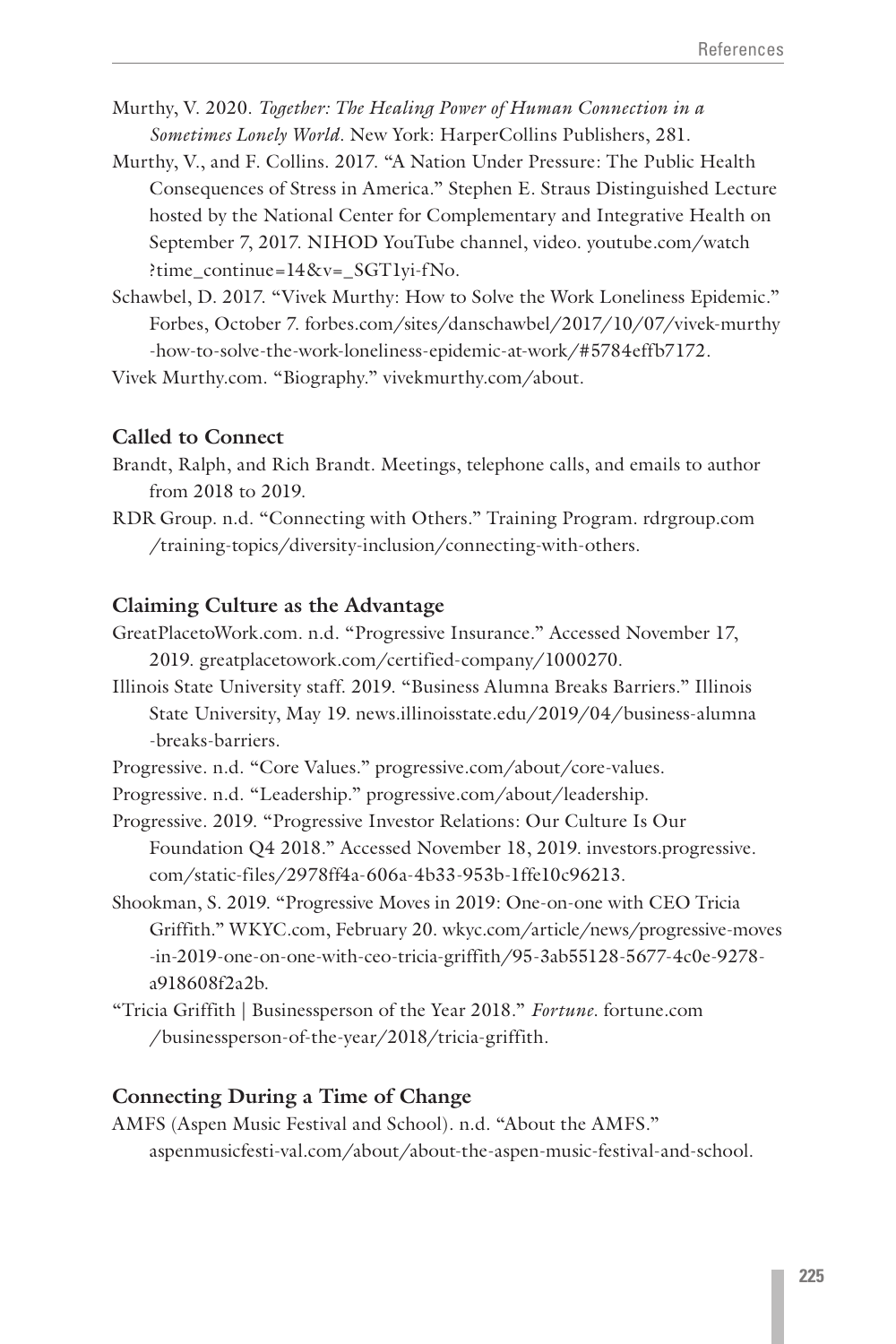- Ardern, J. 2020a. "As promised, here's the latest instalment of our COVID-19 podcast with none other than Suzy Cato." Facebook Live video, April 29, 2020. facebook.com/jacindaardern/videos/2580446498911869.
- Ardern, J. 2020b. "Evening everyone. Thought I'd jump online and answer a few questions as we all prepare to stay home for the next wee while. Join me if you'd like!" Facebook Live video, March 25, 2020. facebook.com /jacindaardern/videos/147109069954329.
- Ardern, J. 2020c. "If you missed the update on the next steps for shifting alert levels here in New Zealand - join me for a shorter version of today's press conference!" Facebook Live video, May 11, 2020. facebook.com /jacindaardern/videos/533402127325199.
- Borchardt, J., and J. Balmert. 2020. "First Came the Pandemic, Then Came the Politics: Why Amy Acton Quit." Cincinnati Equirer, June 15. dispatch.com /news/20200615/first-came-pandemic-then-came-politics-why-amy-acton-quit.
- Cave, D. 2020. "Jacinda Ardern Sold a Drastic Lockdown with Straight Talk and Mom Jokes." *New York Times*, May 24. nytimes.com/2020/05/23/world /asia/jacinda-ardern-coronavirus-new-zealand.html.
- Cuomo, A. 2020a. "Gov. Andrew Cuomo Provides Daily Coronavirus Update: May 1." *USA Today*, video. May 1, 2020. youtube.com/watch?v=toOIJ jt5MIk&t=1334s.
- Cuomo, A. 2020b. "Governor Cuomo Holds Briefing on COVID-19 Response." Governor Andrew M. Cuomo YouTube channel. April 3, 2020. youtube.com/watch?v=uwMYunTbdPU.
- Dosani, S., and A. Westbrook 2020. "The Leader We Wish We All Had." *New York Times,* video, May 5, 2020. nytimes.com/video/opinion/10000000 7111965/coronavirus-ohio-amy-acton.html.
- Editorial Board. 2020. "In a Crisis, True Leaders Stand Out." Opinion, *New York Times*, April 30. nytimes.com/2020/04/30/opinion/coronavirus -leadership.html.
- Fletcher, A. 2020. "Season Cancelation Notice." Aspen Music Festival and School, May 4. aspenmusicfestival.com/season-cancellation-notice.
- Friedman, T.L. 2020. "We Need Great Leadership Now, and Here's What It Looks Like." *New York Times*, April 21. nytimes.com/2020/04/21/opinion/covid -dov-seidman.html?.
- Gordon, K. 2020. "Amy Acton Is Calming Leader in Coronavirus Crisis." *The Columbus Dispatch*, March 13. dispatch.com/news/20200313/amy-acton-is -calming-leader-in-coronavirus-crisis.
- Hancock, L. 2020. "New Ohio House Bill Would Make Feb. 26 Dr. Amy Acton Day." Cleveland.com, July 14. cleveland.com/open/2020/07/new-ohio-house -bill-would-make-feb-26-dr-amy-acton-day.html.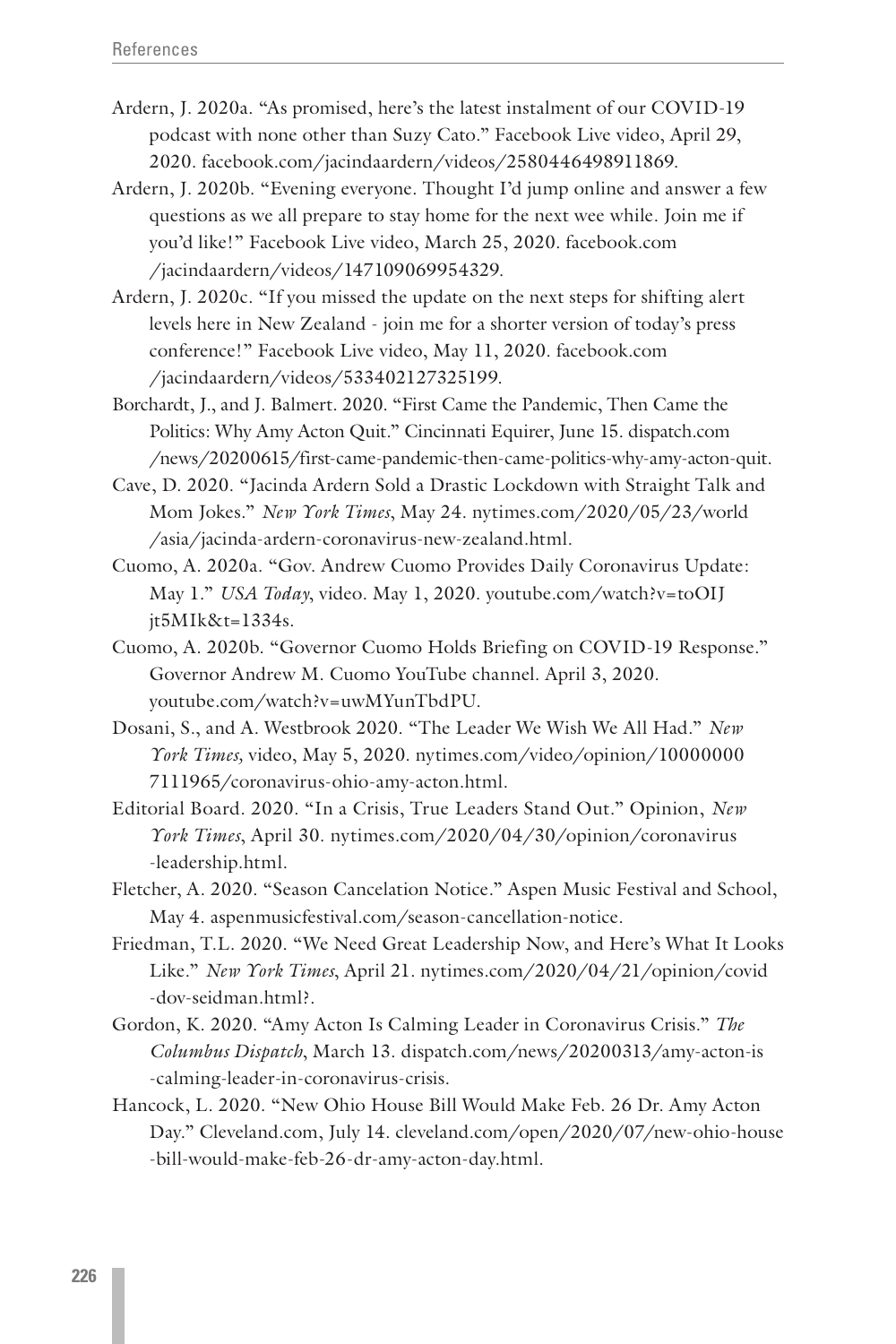- Mosby, C. 2020. "Amy Acton Resigns as Director of Ohio Department of Health." MSN Money, June 11. msn.com/en-us/money/careersandeducation/amy -acton-resigns-as-director-of-ohio-department-of-health/ar-BB15mdSR.
- Neuman, S. 2020. "With No Current Cases, New Zealand Lifts Remaining COVID-19 Restrictions." NPR, June 8. npr.org/sections/coronavirus-live -updates/2020/06/08/871822321/with-no-current-cases-new-zealand-lifts -remaining-covid-19-restrictions.
- Roberts, S. 2020. "Embracing the Uncertainties." *New York Times*, April 7. nytimes .com/2020/04/07/science/coronavirus-uncertainty-scientific-trust.html.
- Weber, L., A.M. Barry-Jester, M.R. Smith. 2020. "Public Health Officials Face Wave of Threats, Pressure Amid Coronavirus Response." The Associated Press; Kaiser Health News, June 12. khn.org/news/public-health-officials-face-wave-ofthreats-pressure-amid-coronavirus-response.
- Witte, G. 2020. "Ohio's Amy Acton Inspires Admiration, and a Backlash, With Tough Coronavirus Response." *Washington Post*, May 18. washingtonpost.com /national/a-white-coated-hero-or-a-medical-dictator-ohios-amy-acton-inspires -admiration-and-a-backlash-with-tough-coronavirus-response/2020/05/17 /fa00cd1c-96d4-11ea-82b4-c8db161ff6e5\_story.html.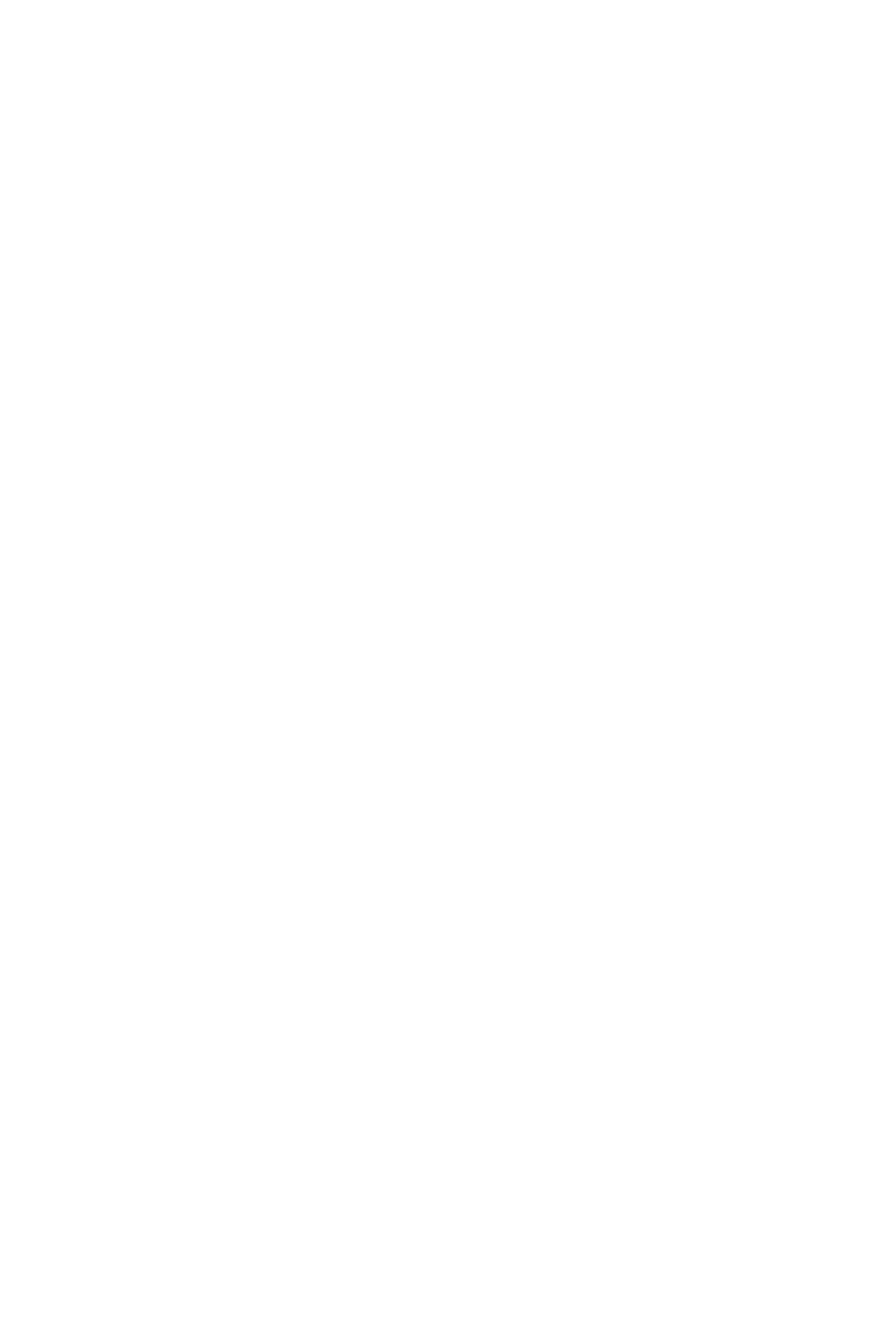# <span id="page-58-0"></span>Index

*In this index, f denotes figure and t denotes table.*

# A

action steps. *See* building blocks Acton, Amy, 135–136 adaptability, 96 addiction, 85, 86, 168 advocacy, 129 age diversity, 122, 179–180 agility, 96 Ainsworth, Mary, 78 American College of Physicians, 63 amygdala, 173 *Angela Merkel* (Qvortrup), 51 apologizing, 156, 160 Apple, 146, 175 appreciation, languages of, 156 Ardern, Jacinda, 138 artificial intelligence (AI), 180–181 Aspen Music Festival and School, 139–140 attachment theory, 77–78 Aubrey (1 fan), 10 autonomy, 25, 156

# B

Bastida, Fernando, 67 Behar, Howard, 53–58, 157 Behar, Lynn, 58 belonging, 24 Berwick, Donald M., 119, 120–121 Big Jim (Starbucks customer), 54–55 biochemicals, 23, 78 Bisognano, Maureen, 119–123 Blankenbuehler, Andy, 6–8 blind spots, 17 Blunt, Emily, 10 Bock, Laszlo, 101 Boeing Corporation, 31 Bono, 109–111

book discussions, 161 Boschini, Victor J., Jr., 70–71 Bowlby, John, 77–78 Brandt, Ralph and Rich, 127–130 building blocks value, 150–157 vision, 145–150 voice, 157–161 burnout, 174 business plan review meetings, 113, 114 "but," in conversation, 115, 160

# C

Cacioppo, John T., 80 calibration, 129 celebrating successes, 149, 164–165 "Chain of command" trap, 97 Character>Connection>Thrive Chain, 34, 35*f*, 104 character strengths, 34–36, 35*f*, 191–193 Christakis, Nicholas, 180 Churchill, Winston, 160 Cigna, 83 Clark, Vernon, 41–45 Clayton, Adam, 109–111 Coach K (Mike Krzyzewski), 117–118 cognitive advantage, 95 committed members. *See* connected members "Common Sense" fallacy, 183 communication, 140–141, 157–158 COMPASS program, 61 competitive advantage, 19, 25–26 Conference Board, 98 Connected Leader Practices, 104, 106*f* Connected Leader Virtues, 104, 106*f* connected leaders, 36, 37, 37*f*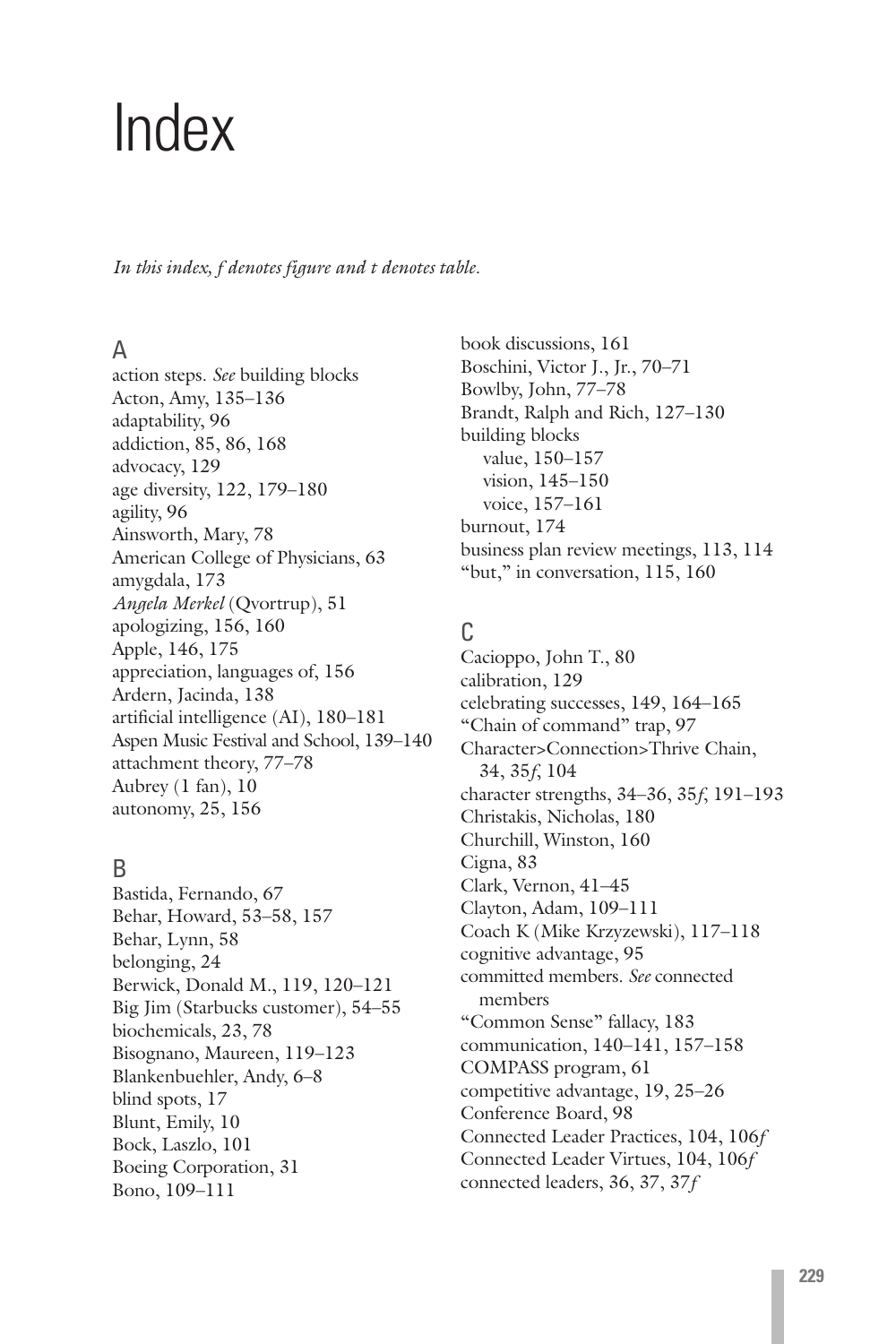connected members, 36–37, 37*f* connection biochemicals and, 23 current state of, 81–85 in healthcare, 20–22 mindset, developing, 161–162 needs, varying, 154 on personal level, 150–151 scientific evidence for, 23 terms for, 27 as universal phenomenon, 27 as X factor, 11–12 "Connection" (song), 81–82 connection culture. *See also specific topics* about, 17–18 competitive advantage of, 19, 25–26 in Connection Value Chain, 104, 107*f* defined, 27–28 empirical evidence supporting, 104–105, 106–107*f* model overview, 28, 36, 37, 37*f* operationalizing process, 161–165 "Connection Is Critical During the Coronavirus Pandemic" (Stallard & Stallard), xiii connection skills, 154–157 "Connection Value Chain, The" (Rugg), 3, 104–105, 106–107*f* "constructive friction," 44 contentment, 170, 170*t* "continuous improvement" meetings, 148 core motivations inventory, 152 core values, 147–148 cortex, 23, 173 Costco, 91–94, 146 COVID-19 pandemic Aspen Music Festival and School, 139–140 communicating during, 140–141 Costco, 94 effects, xiii–xiv, 89 Germany, 52 healthcare workers, 61–63 leaders, 52, 133–141 mental health, xii–xiii, 137 New York, 136–137 New Zealand, 138 Ohio, 135–136

quarantine, 87, 135, 138 remote work, 84, 176 social distancing, xii–xiii, 87 statistics, xi trauma, 173 unemployment, xiii Craftwork Coffee, 89 creative friction, 159–160 creative outlets, 172 cultural naivete, 128–129 culture carriers, 149, 164–165 culture committees, 72, 165 culture surveys, 163–164 cultures of connection. *See* connection culture cultures of control, 15–16, 38–39, 38*f* cultures of indifference, 17, 38–39, 38*f* Cuomo, Andrew, 136–137 Curry, Dell, 47 Curry, Sonya, 47 Curry, Steph, 45–48

## D

Davidson College basketball, 46 de Geus, Arie, 100–101 *Dear Evan Hansen*, 81 DeBurgh, Ken, 136 decision making, 95 desensitization, 174 DeWine, Mike, 136 diet, 171 Diggs, Daveed, 8 discrimination, 86–87, 151 disrespect, 129, 151 diversity, 7–8, 72, 122, 127–130, 179–180 dopamine, 168–170, 170*t* Drucker, Peter, 114, 116 Duhigg, Charles, 102 Duke University basketball, 117–118 Dun and Bradstreet, 32 Durant, Kevin, 47 *Dying for a Paycheck* (Pfeffer), 103

## E

E Pluribus Partners, 27 "Edge, the" (musician), 109–111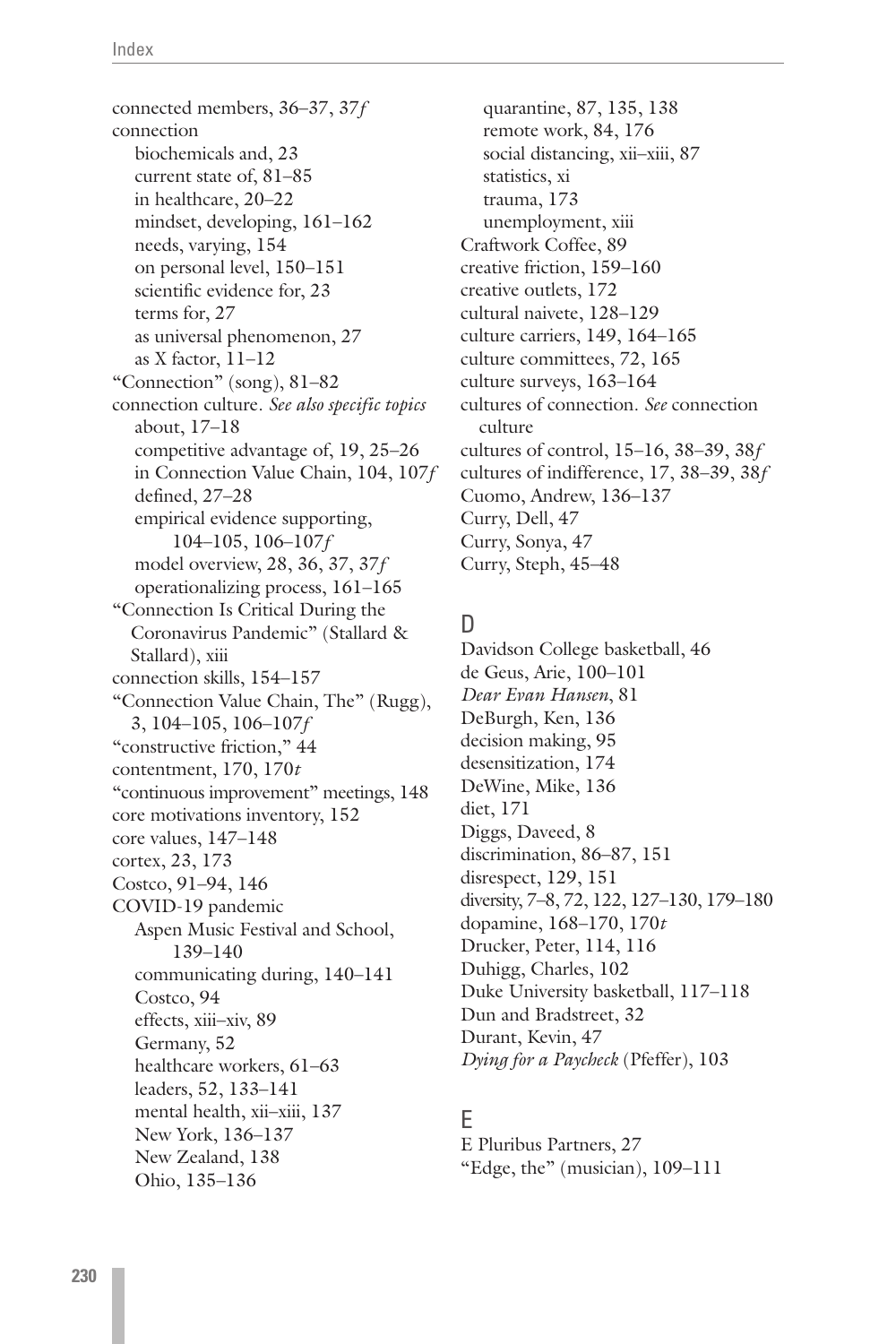empathy, 4, 155 empathy, shared. *See* value employee engagement, 18, 95, 98–100, 132, 176–177 employee motivation, 104, 107*f* endocrinology, 23, 78 engagement, employee, 18, 95, 98–100, 132, 176–177 exercise, 171 expectancy, positive, 129

### F

"Failure to Measure" fallacy, 183 fallacies, 183 Fauci, Anthony, 134 "Fiefdom" trap, 97 filtering, unconscious, 129 *Fired Up or Burned Out* (Stallard), x, 20, 23, 34, 148 Fletcher, Alan, 139–140 flocking, 128 Ford Motor Company, 112–114, 148 Freestyle Love Supreme, 5, 6

#### G

Gallup Research, 18, 85, 99, 132, 176, 177 Gawande, Atul, xiv George, Ted, 172–173, 174 Germany, 48–52 gig economy, 177–178 Gilmartin-Willsey, Judy, 68 Girl Scouts, 114–116 Gladwell, Malcolm, 79 Golden State Warriors, 45, 46–48 Google, 101–102, 146, 157 Griffith, Tricia, 130–131 growth, xiv, 25, 63, 89

#### H

habits, 162, 172 *Hacking of the American Mind, The* (Lustig), 170, 170*t* Hall, Todd, 102, 104, 152 Hallowell, Edward, 23 *Hamilton*, 4, 6, 7–11 *Hamilton* Education Program, 11

Harper, Laurel, 57 Harter, James, 78–79, 99–100 Hartman Value Profile, 168 Harvard Grant Study, 79 hate groups, 34 health, x, 23, 78–81, 95, 103, 124–126 healthcare, 20–22, 58–64, 171 healthcare workers, 61–63 Hebb's Law, 162 Heerdt, Alexandra, 22 helplessness, learned, 16 Here and Now molecules/circuits, 169–170 heroes, 135–136 Hesselbein, Frances, 35–36, 114–116 hierarchy, 15–16 hiring, developing, and promoting, 149–150 Hitler, Adolf, 34 Holt-Lunstad, Julianne, 82, 83 hope, 134 humility, 134 humor at expense of others, 113, 114, 162

# I

IBM, 175 identity, reconnecting people to, 148–149 identity, shared. *See* vision identity phrases, 145–146 *In the Heights*, 5 inclusion, 7–8, 72, 122, 127–130 individuals current state of connection, 81–85 disconnection, dangers of, 85–87 optimism, reasons for, 87–89 wellness, well-being, and performance, x, 77–81 inner circle, 15–16 innovation, 95 "Inside Scoop," 126 Institute for Healthcare Improvement (IHI), 119–123 intentional connectors, 167 intentional disconnectors, 167 "Internal rival" trap, 97 interviewing job applicants, 120, 123 "Isolationist culture" trap, 98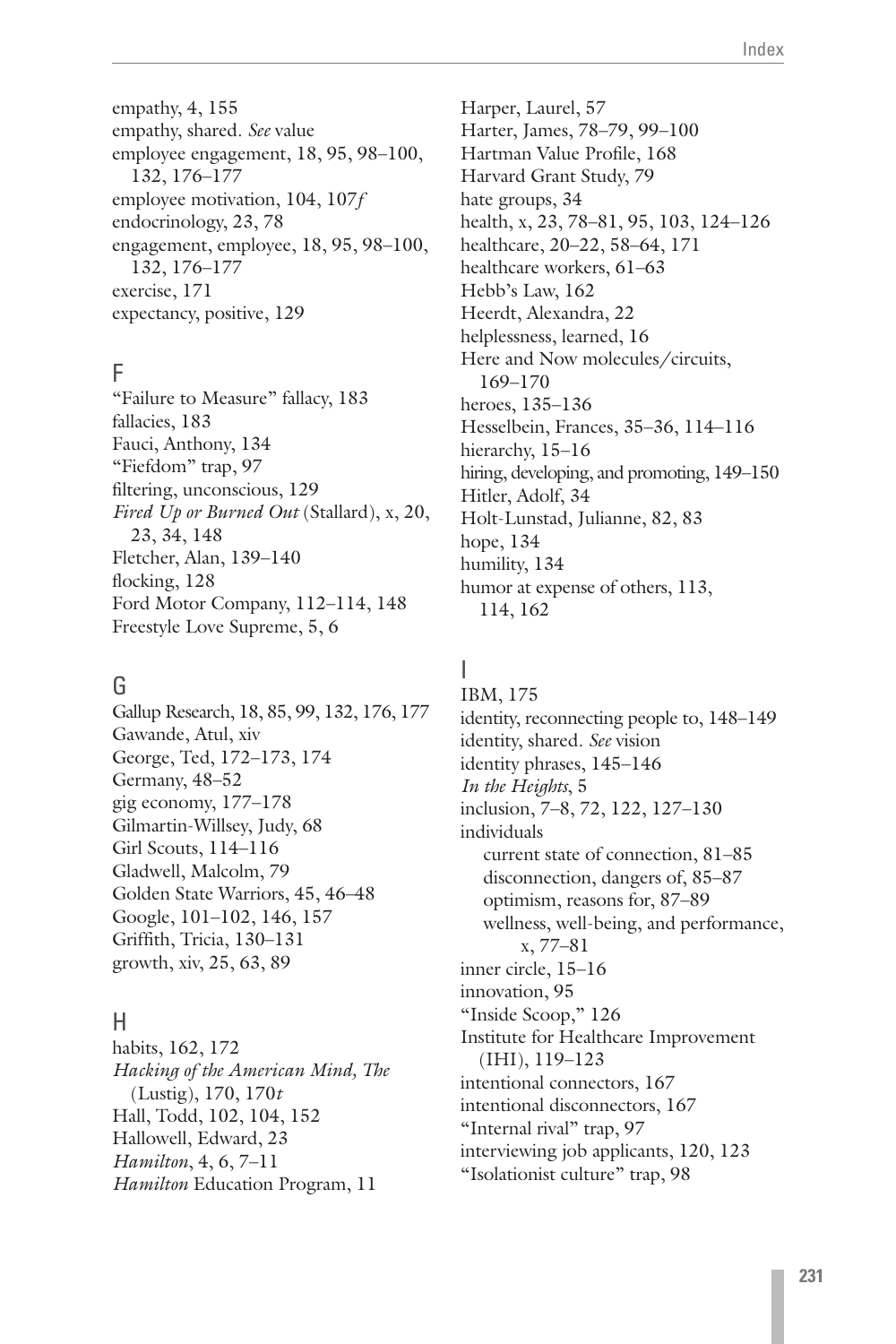#### J

Jelinek, Craig, 93–94 Jim (Starbucks store manager), 55 Jones, Shawn C., 174 Judgment Index, 168

#### K

Kail, Thomas, 6–7, 8–9, 10, 11 Kaiser Family Foundation, xiii Kasner, Herlind, 49 Kasner, Horst, 49 Kerr, Steve, 45, 48 Kiltz, Riley, 88–89 King, Martin Luther, Jr., 35, 65, 110 Kneaded Bread, 67 knowing-doing gap, 182–183 knowledge flows sessions, 158–159 knowledge traps, 96–98, 96*f* Kohl, Helmut, 50 Kohn, Jeffrey, 67 Krasinski, John, 10 Kräusslich, Hans-Georg, 52 Krzyzewski, Mickie, 117–118 Krzyzewski, Mike (Coach K), 117–118

#### L

Lacamoire, Alex, 6–7, 8–9 languages of appreciation, 156 "Leader lacks humility" trap, 96–97 leadership COVID-19 pandemic, 52, 133–141 defined, 36 qualities, 134 training, 149, 153–154 learned helplessness, 16 Lee, Damion, 47–48 Levenson, Steven, 81 Lieberman, Daniel Z., 169–170 listening, 56, 66, 115, 158. *See also* voice living alone, 84 "Living Company, The" (de Geus), 100–101 loneliness, x, 80, 82–83, 125, 170 Long, Michael E., 169–170 Loren, Allan, 32 Lustig, Robert H., 170, 170*t*

#### M

"Main Street" connectors, 67-68 *Maniac*, 82 Mass General Brigham, xiv Mayo, Charlie, 60 Mayo Clinic, 59–61 McCann Worldgroup, 88 McKillop, Bob, 46 McLean, Robert, 63 MD Anderson Cancer Center, 59, 146 meaning, 25 Medina, Mark, 48 Medley, Nick, 20, 21 meetings, 113, 114, 148, 159, 160, 183–184 Memorial Sloan Kettering Cancer Center, 20–22, 31, 58 Mendoza, KP, 62–63 mental health, xii–xiii, 137 mentors, 32, 43, 71, 122, 153–154, 164 Merkel, Angela, 48–52 mindset, 156, 161–162 Miranda, Lin-Manuel, 4–9, 10, 11 mirror neurons, 155 mission, 31–32 *Molecule of More, The* (Lieberman & Long), 169–170 monoculturalism, 129 Montpelier Command Philosophy, 148 motivation, employee, 104, 107*f* Mulally, Alan, 112–114, 148 Mulcahy, Anne, 33–34 Mullen, Larry, Jr., 109–111 multi-generational workforce, 122, 179–180 multitasking, 171 Mumbai terrorist attack, 32 Murthy, Vivek, 123–127

#### N

names, remembering, 119 National Academy of Medicine, 86 National Research Council, 86 nature, 172 Nazis, 31, 34 needs, universal human, 23–25, 102–103 negotiating, 156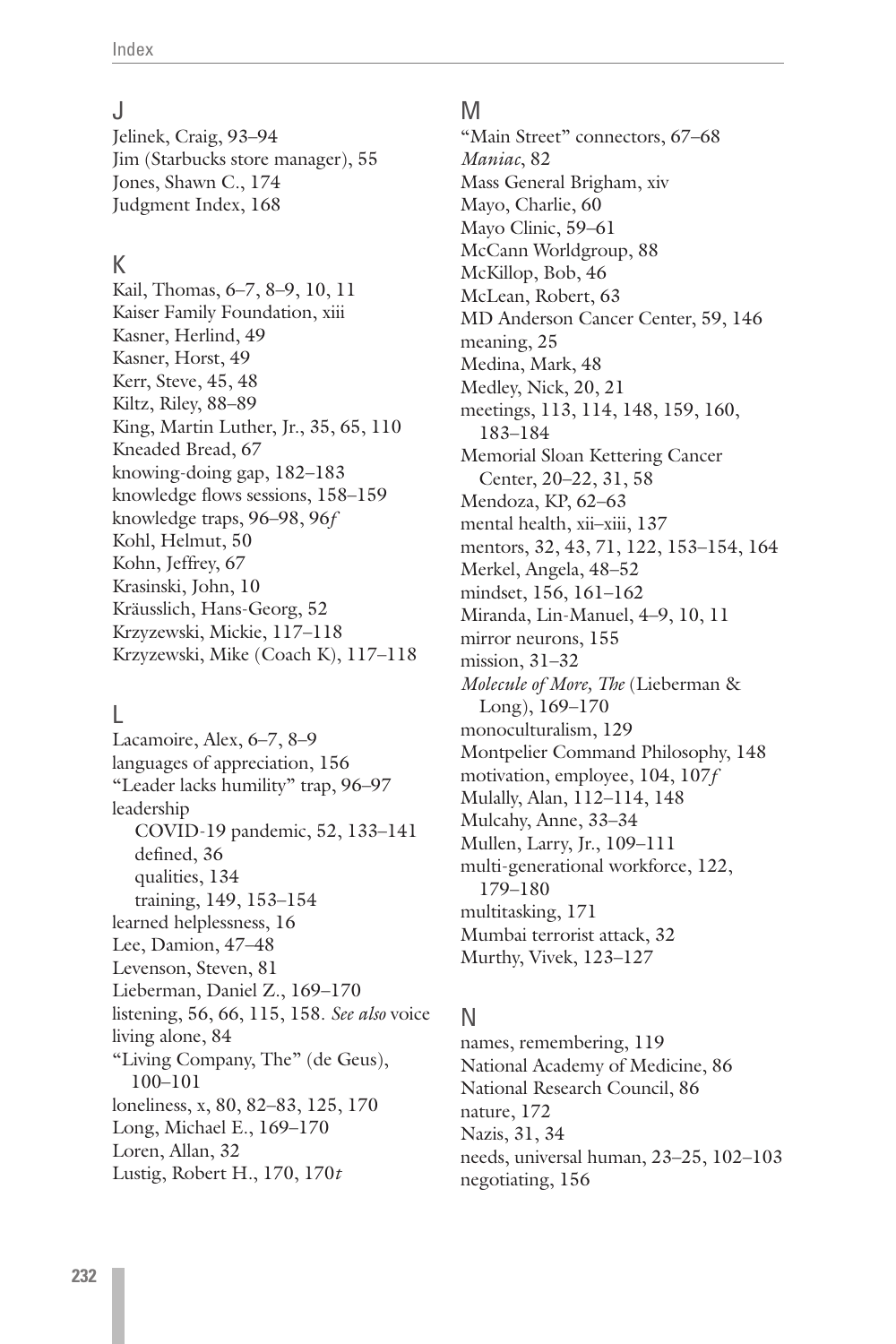networking, 128 neuroscience, 23, 78, 172–173 new employee orientation, 149 New York–Presbyterian Hospital, 59

## O

Ohio Department of Health, 135–136 OneRepublic, 81–82 "Only Give Me the Practical" fallacy, 183 opportunity, 18–19 Oprah Winfrey Leadership Academy, 65 optimism, 134 organizational culture, assessing health of, 28–31 organizational effectiveness, 104, 107*f* organizations. *See also* specific organizations and topics about, 91–94 connection benefits for, 95–96 disconnection as risk to, 105, 108 empirical evidence supporting connection culture, 104–105, 106–107f engagement and connection, 98–102 health and connection, 103 knowledge traps, 96–98, 96f "Out of sight, out of mind" trap, 98

## P

Pardes, Herbert, 59 paternity leave policies, 121 pejorative behavior, 129 personal development, 152–154 personal growth, 25 personal time, 32 Pfeffer, Jeffrey, 103, 182 Pfizer Corporation, 151 physical environment, 172 physical exam, annual, 171 positive expectancy, 129 positive psychology, 34, 104 positives, emphasizing, 155 post-traumatic growth, xiv, 63, 89 present, being, 154–155 priorities, setting, 146 progress, 25 Progressive Corporation, 130–131 Project Aristotle, 101–102 Project Oxygen, 101 psychological safety, 102 psychology, positive, 34, 104 Pygmalion Effect, 136–137

## $\Omega$

Q12 survey, 99 quarantine, 87, 135, 138 Qvortrup, Matthew, 51

## R

Race Together initiative, 57 Rath, Tom, 78–79 recognition, 24 refugee policy, 51 relational needs, 24 relationship skills, 156 remote work, 84, 157, 160, 175–177, 178 reputation, 32, 92, 120 resilience practices, 171–172 respect, 24, 129, 151 rest, 171 reward, 170, 170*t* Richards, Jason, 46 Rogers, Greg, 56–57 Rojo Alvarez, Isabel, 68 roles, getting people in right, 151–152 Roseto Effect, 79 Rugg, Jon, 3, 104–105, 106–107*f*

# S

safety, psychological, 102 Schmidt, Frank, 99–100 Schultz, Howard, 53, 55–56, 57, 147 screen time, 84–85 "Seduced by a Management Fad" fallacy, 183 Seidman, Dov, 133–134 self-care, 168, 171–172 self-fulfilling prophecy, 136–137 sensitivity, 128–129 September 11, 2001, terrorist attacks, 44 serotonin, 170, 170*t* servant leaders. *See* connected leaders "SGN" (Some Good News), 10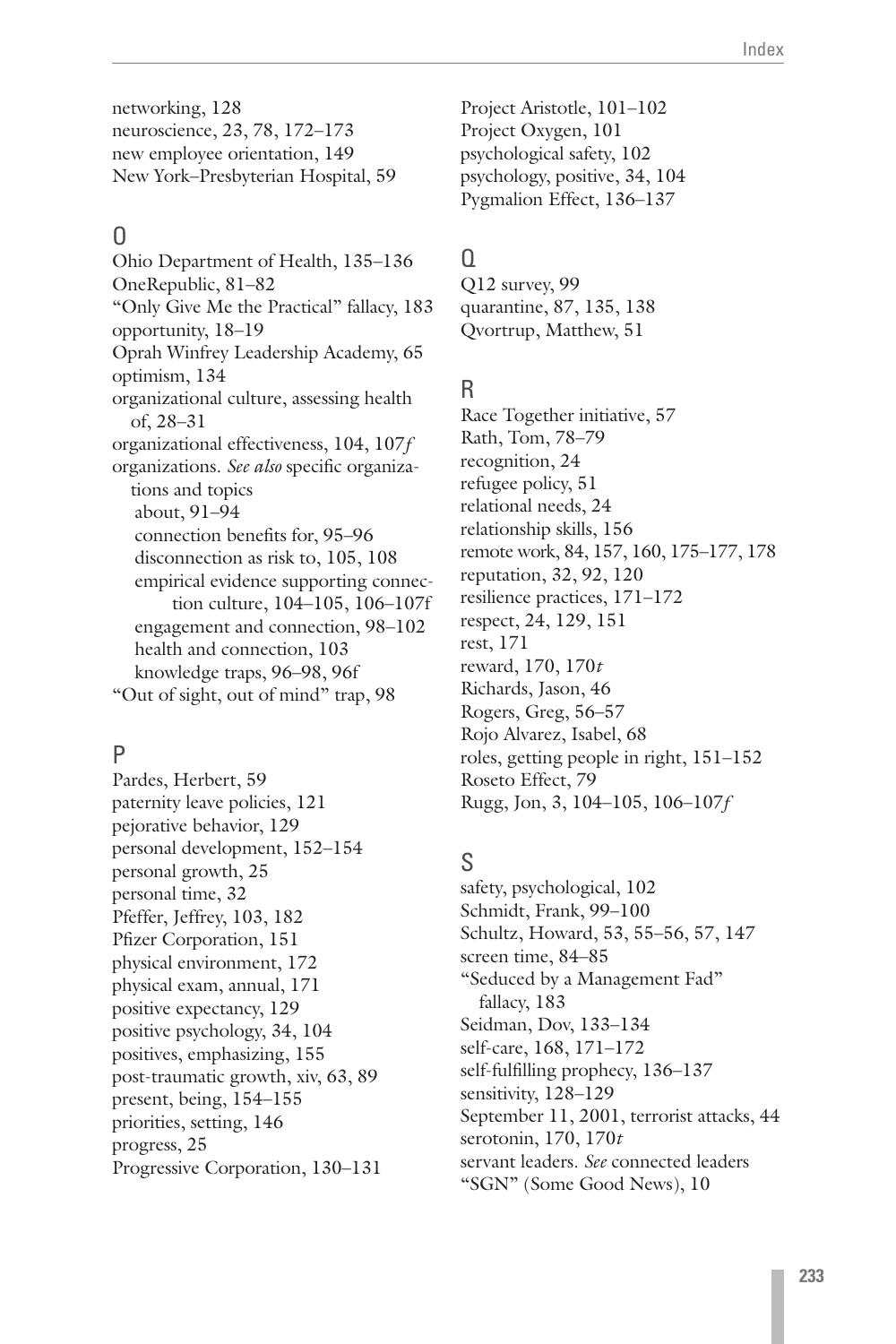shared empathy. *See* value shared identity. *See* vision shared understanding. *See* voice side hustles, 179 Sinegal, Jim, 93 social distancing, xii–xiii, 87 social exclusion, 80 social skills, 156 Southwest Airlines, 37–38, 165 Starbucks, 53–57, 148, 157 start-stop-continue meetings, 159 strategic alignment, 95 stress, 85 subcultures, 163–164, 181–182 successes, celebrating, 149, 164–165 suicide, 85–86 surveys, 99, 163–164 Sutton, Robert, 182

## T

task excellence, 17, 28, 30–31, 36, 37, 37*f* task mastery needs, 24, 25 Tata, Ratan, 32, 33 Tata Group, 32–33 TCU and UNTHSC School of Medicine, 44 team effectiveness, 104, 107*f* Tedder, Ryan, 81–82 telecommuting. *See* remote work Texas Christian University (TCU), 69–73 Thorp, Frank, 42 Threads and Treads, 68 tone of voice, 155 Traina, Tiffany, 22 training, 149, 153–154, 159–160 trauma, 172–174 trust, 134

#### $\mathbf{U}$

U2, 109–112 UCLA basketball, 36 unconscious filtering, 129 understanding, shared. *See* voice unemployment, xiii unintentional disconnectors, 167 *U.S. Health in International Perspective*, 86 U.S. Navy, 41–45, 148

# $\vee$

value about, 32–33 building blocks, 150–157 connecting with, 8, 27–28 Costco, 92–93 demonstrating, 184 responses about, 29–30 Texas Christian University, 70 Winfrey, Oprah, 65 values, 32, 92, 120, 147–148 VIA Institute on Character, 191–193 vision about, 31–32 building blocks, 145–150 communicating, 184 connecting with, 6–8, 27 Costco, 92 responses about, 29 Texas Christian University, 70 Winfrey, Oprah, 64–65 voice about, 33–34 building blocks, 157–161 connecting with, 8–9, 28 Costco, Girl Scouts, 115 giving, 184 responses about, 30 Starbucks, 56–57 Texas Christian University, 71 U.S. Navy, 44 Winfrey, Oprah, 65

## W

*Wellbeing* (Rath & Harter), 78–79 Wheless, Hewitt, 31 Winfrey, Oprah, 64–66 Wooden, John, 36 worrying, 171

# X

Xerox Corporation, 33–34

## Y

Yale New Haven Health, 20, 146, 153–154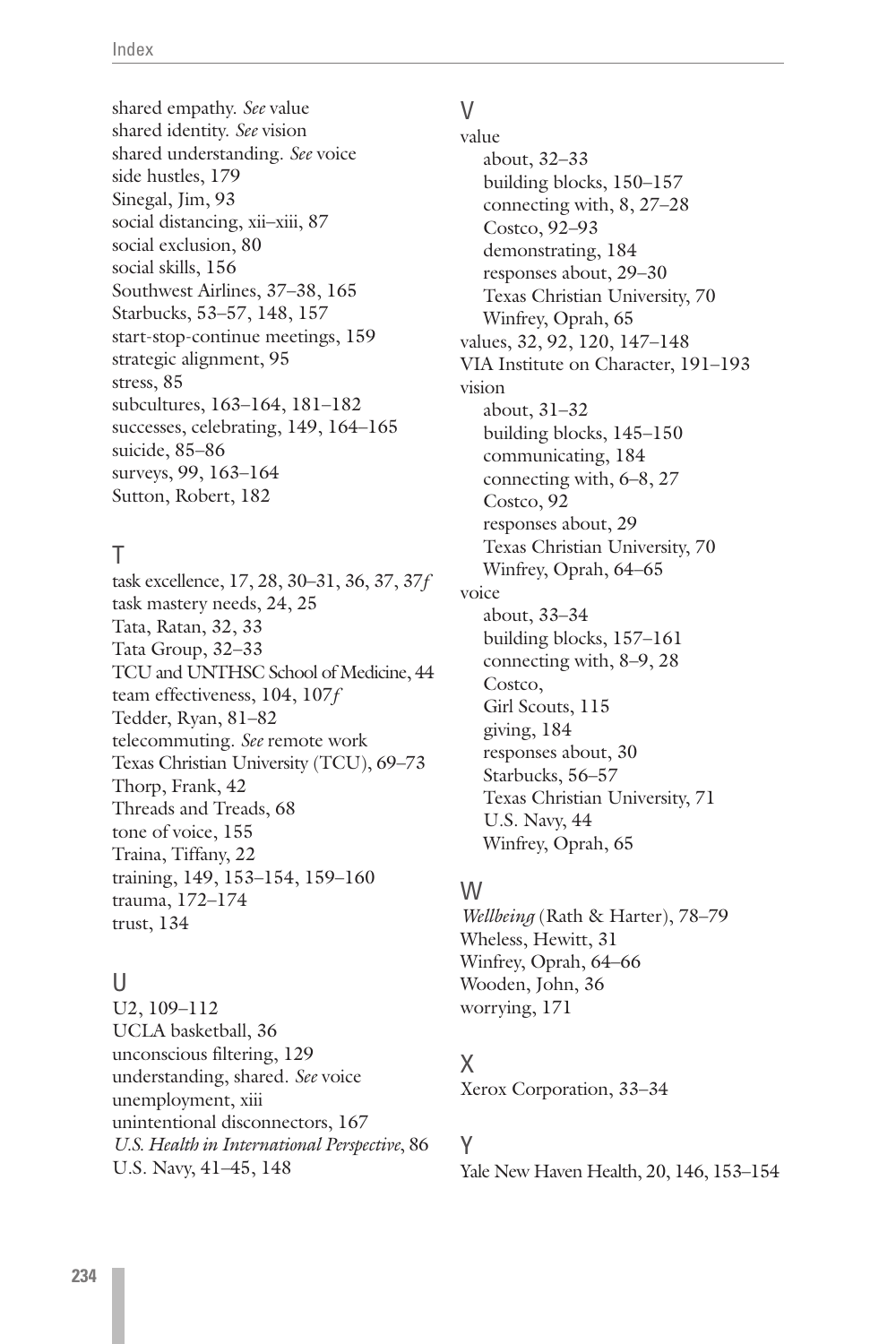# <span id="page-64-0"></span>About the Author and Contributors



**Michael Lee Stallard** is co-founder and president of E Pluribus Partners and Connection Culture Group. He is a keynote speaker, workshop leader, coach, and consultant for a wide variety of organizations, including Costco, Federal Reserve Bank of San Francisco, Memorial Sloan Kettering Cancer Center, NASA, Texas Christian University, Turner Construction, the U.S. Air Force, Qualcomm, the

U.S. Department of Treasury, and Yale New Haven Health. He is the author of *Connection Culture*, the primary author of *Fired Up or Burned Out: How to Reignite Your Team's Passion, Creativity, and Productivity*, and a contributor to several books including *What Managers Say, What Employees Hear: Connecting with Your Front Line (So They'll Connect With Customers)* and the *ASTD Management Development Handbook*.

Articles written by Michael or about his work have appeared in *Financial Times, Wall Street Journal, New York Times, Leader to Leader, HR Magazine, Human Resource Executive, Leadership Excellence,* FoxBusiness.com, *Training Industry Quarterly, Training Magazine, Capital* (Dubai), *Rotman* (Canada), *Economic Times* (India), *Developing HR Strategy* (UK), *Shukan Diayamondo*  (Japan), and *Outlook Business or Decision Makers* (India). He has spoken at conferences organized by the Association for Talent Development, Conference Board, the Corporate Executive Board, the Human Capital Institute, *Fortune* magazine, the Innovation Council, and the World Presidents Organization. He is a faculty member of the Institute for Management Studies (IMS), and he has been a guest lecturer at many universities including the University of Virginia's Darden Graduate School of Business, Texas Christian University, and University of Toronto's Rotman School of Management.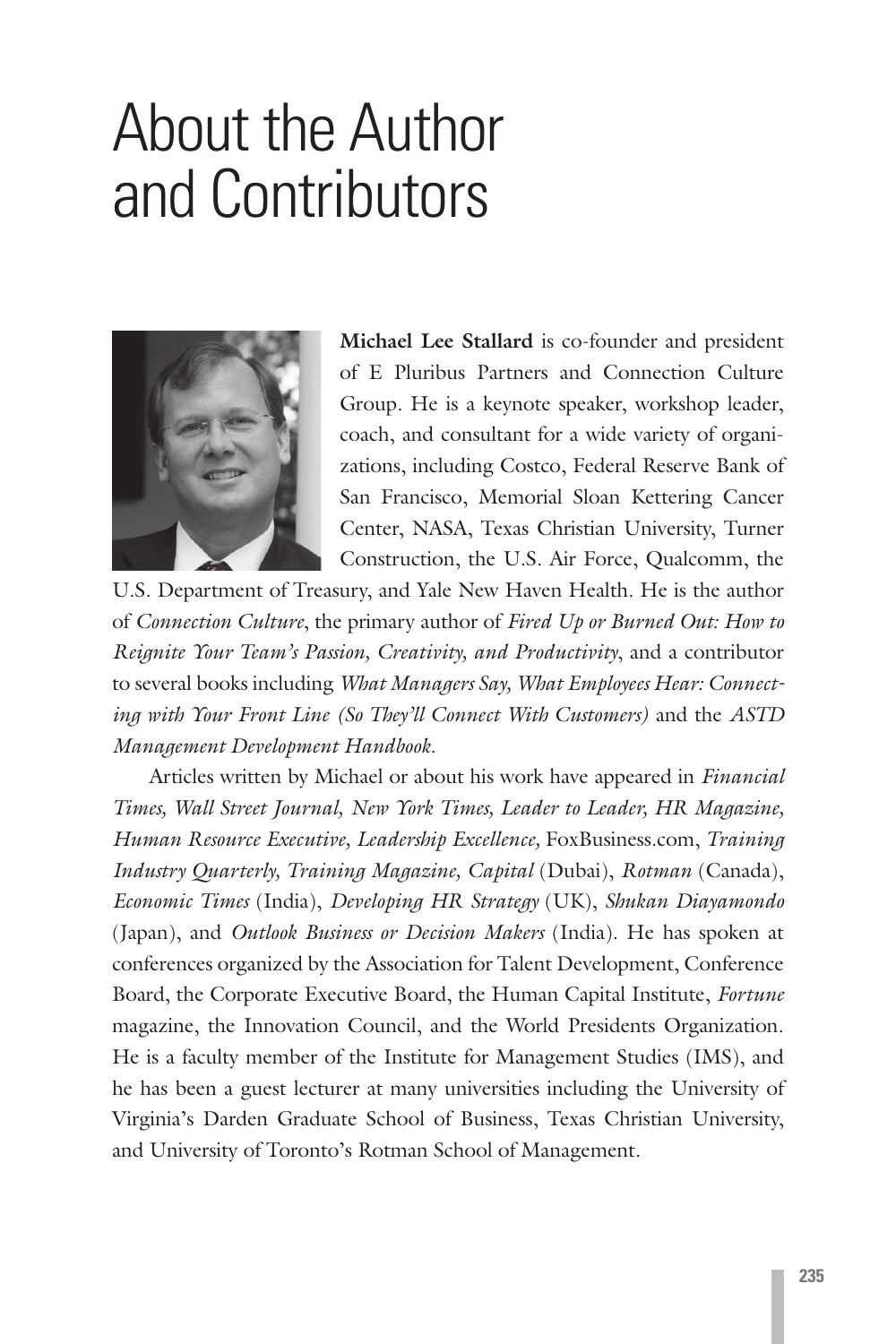Prior to founding E Pluribus Partners and Connection Culture Group, Michael was chief marketing officer for businesses at Morgan Stanley and Charles Schwab. The programs his team identified and implemented at Morgan Stanley contributed to doubling a business unit's revenues during a two-and-a-half year period. The practices he and his team developed became the genesis for his approach to elevating the productivity and innovation of individuals and organizations. Michael has also worked as an executive in marketing and finance positions at Texas Instruments, Van Kampen Investments, and Barclays Bank, PLC. He received a bachelor's degree in marketing from Illinois State University, a master's degree in business administration from the University of Texas, Permian Basin, and a JD from DePaul University Law School. He was admitted to the Illinois bar in 1991. Michael is married and has two daughters.



**Todd W. Hall, PhD,** is co-founder and chief scientist of Connection Culture Group and a professor of psychology at Biola University. He has more than 25 years' experience helping individuals and teams thrive. Todd's consulting work focuses on helping leaders build a connection culture and leverage people's core motivations to elevate engagement and performance. He is a regular contributor to

the Human Capital Institute, and his writing and work have been featured by *Entrepreneur*, Execunet.com, the Association for Talent Development, and AppreciationAtWork.com.

Todd has consulted with universities, start-ups, government agencies, nonprofits, and for-profit organizations, including the National Institute for Mental Health, Northwestern Medicine, McDonald's, and the New York City Leadership Center. He earned a bachelor's and master's degree from Biola University, a master's degree from UCLA, and a doctorate in clinical psychology from Biola University, as well as a doctoral specialization in measurement and psychometrics from UCLA. He is a licensed psychologist in California.

Prior to teaching and consulting, Todd served on active duty in the army as a clinical psychologist. He is married and has two sons.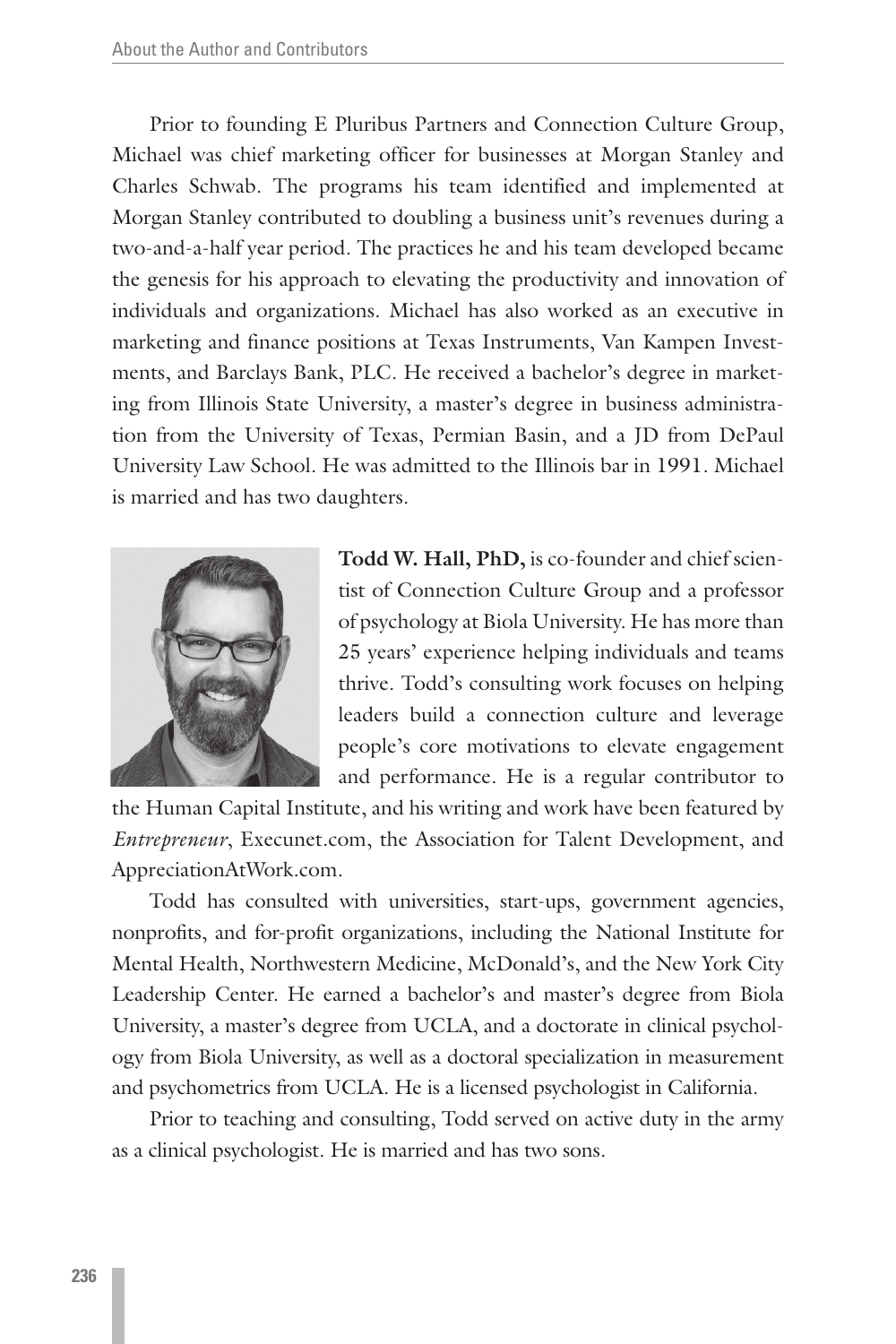

**Katharine P. Stallard** is a partner at E Pluribus Partners and Connection Culture Group. She is a gifted connector, speaker, and teacher who brings diverse experience in marketing, administration, business, and nonprofit organizations to her role. Audiences and seminar participants enjoy her sense of humor and practical advice. She has co-authored articles appearing in *Leader to Leader* and *HR Magazine*.

Katie has worked in marketing for Tyndale House Publishers, a leading global Christian book publisher; for a Forbes 400 family helping to manage their diverse holdings; and for a highly regarded church in Connecticut in the area of communications. She also has extensive experience helping and serving on the boards of education and social sector organizations. Katie has a bachelor's degree in business administration from the University of Illinois. She is married and has two daughters.



**Jason Pankau** is a co-founder and partner at E Pluribus Partners. He speaks, teaches, coaches, and consults for the firm's clients. He has also guest lectured at the University of Virginia's Darden Graduate School of Business and has spoken or taught seminars at a wide variety of organizations, including Arkansas Electric, General Dynamics, Gen Re, Johnson & Johnson, the MD Anderson Cancer

Center, NASA, and Scotiabank. He wrote *Beyond Self Help* and contributed to *Fired Up or Burned Out: How to Reignite Your Team's Passion, Creativity, and Productivity* and *What Managers Say*, *What Employees Hear: Connecting With Your Front Line (So They'll Connect With Customers)*, as well as articles for *Leader to Leader* and *Leadership Excellence*.

Jason is also the president of Life Spring Network, a Christian organization that trains and coaches pastors and church leaders. He teaches seminars on leadership, marriage, and discipleship throughout North America and has started churches and served as a pastor focused on mentoring and leadership development. He currently leads Hope Church in inner city Chicago.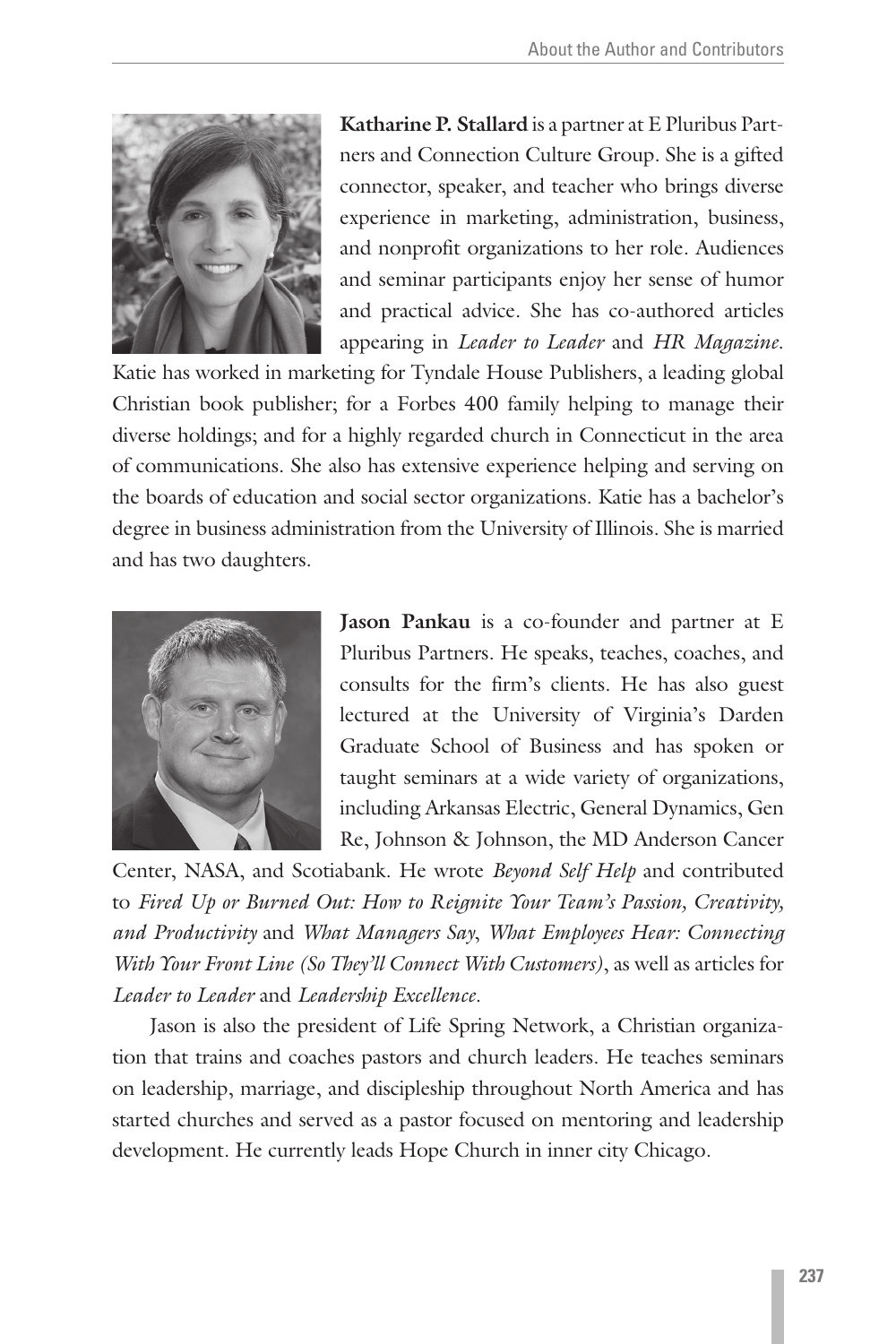Jason has a bachelor's degree from Brown University in business economics and organizational behavior/management. While there, he was captain and pre-season All-American linebacker in football, school record holder in discus, and national qualifier in track. Jason has a master's of divinity from Southern Theological Seminary and has completed the required coursework for a doctorate in leadership at Gordon-Conwell Theological Seminary. He is married and has two daughters and two sons.